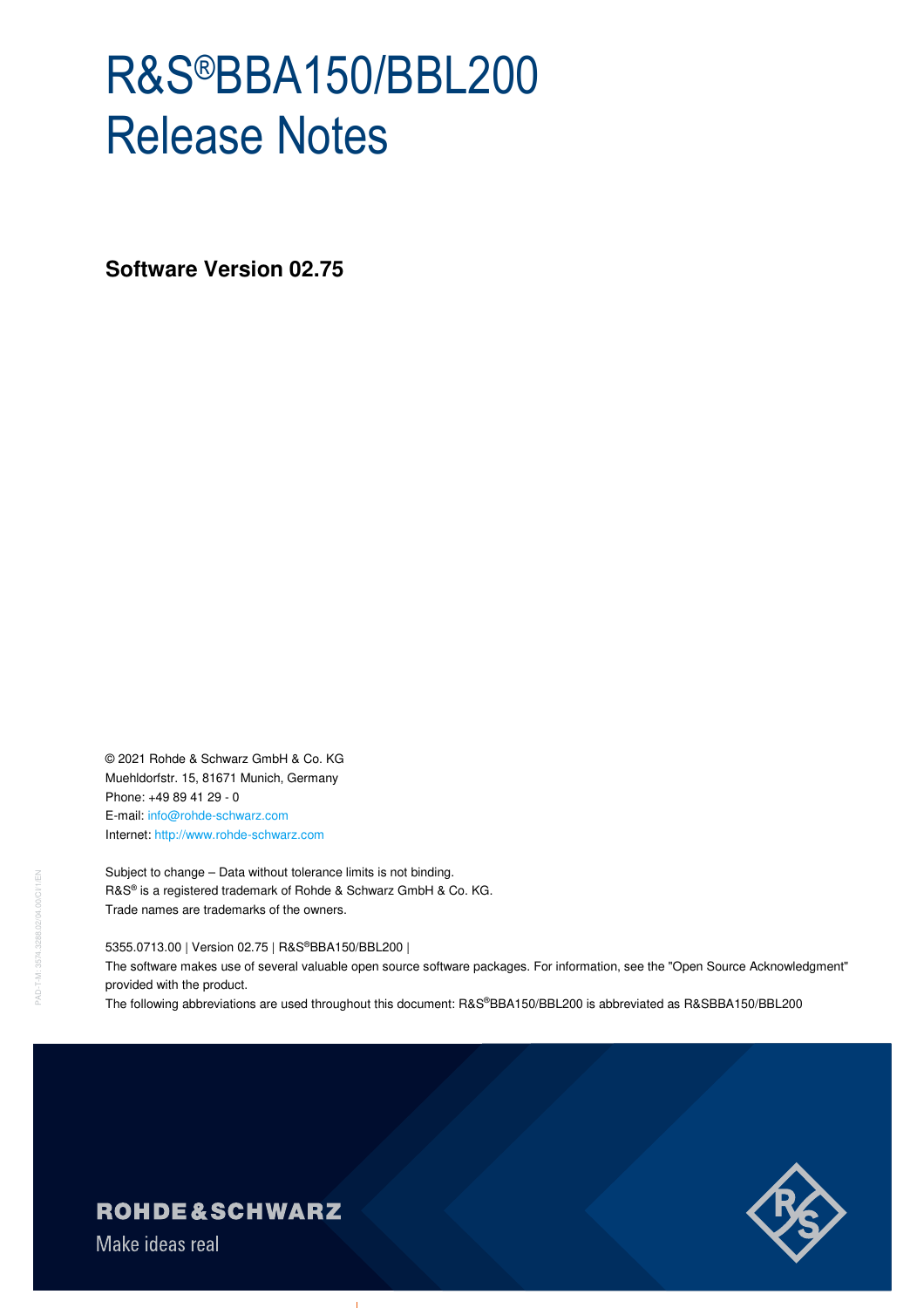## **Contents**

| $\mathbf{1}$ |  |
|--------------|--|
| 1.1          |  |
| 1.2          |  |
| 1.3          |  |
| 1.4          |  |
| 1.5          |  |
| 1.6          |  |
| 1.7          |  |
| 1.8          |  |
| 1.9          |  |
| 1.10         |  |
| 1.11         |  |
| 1.12         |  |
| 1.13         |  |
| 1.14         |  |
| 1.15         |  |
| 1.16         |  |
| 1.17         |  |
| 1.18         |  |
| 1.19         |  |
| 1.20         |  |
| 1.21         |  |
| 1.22         |  |
| 1.23         |  |
| 1.24         |  |
| 1.25         |  |
| 1.26         |  |
| 1.27         |  |
| 1.28         |  |
| 1.29         |  |
| 1.30         |  |
| 1.31         |  |
| 1.32         |  |
| 1.33         |  |
| 1.34         |  |
| 1.35         |  |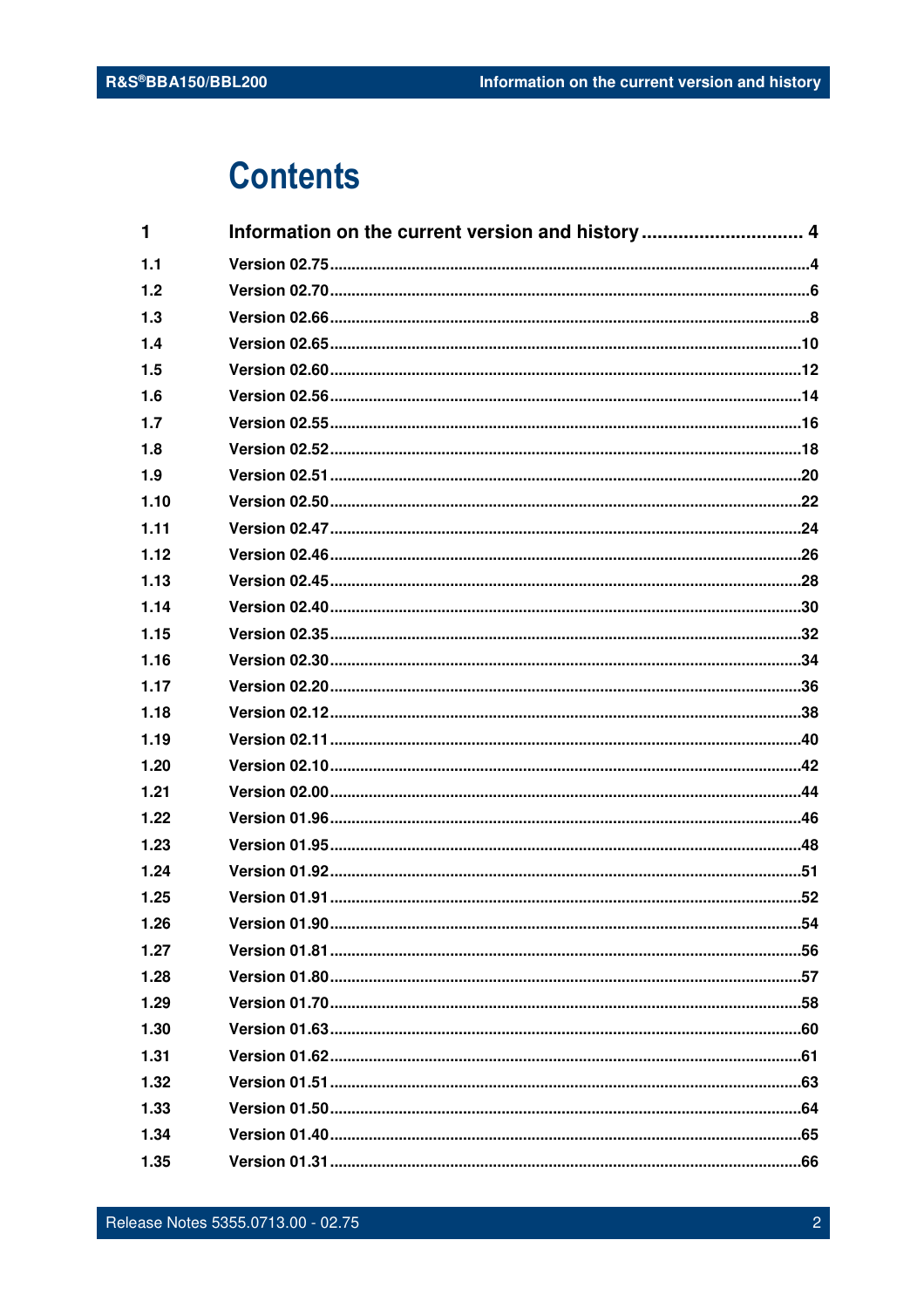| 1.36                    |  |
|-------------------------|--|
| 1.37                    |  |
| 1.38                    |  |
| 1.39                    |  |
| 1.40                    |  |
| 1.41                    |  |
| $\mathbf 2$             |  |
| 3                       |  |
| 3.1                     |  |
| 3.2                     |  |
| $\overline{\mathbf{4}}$ |  |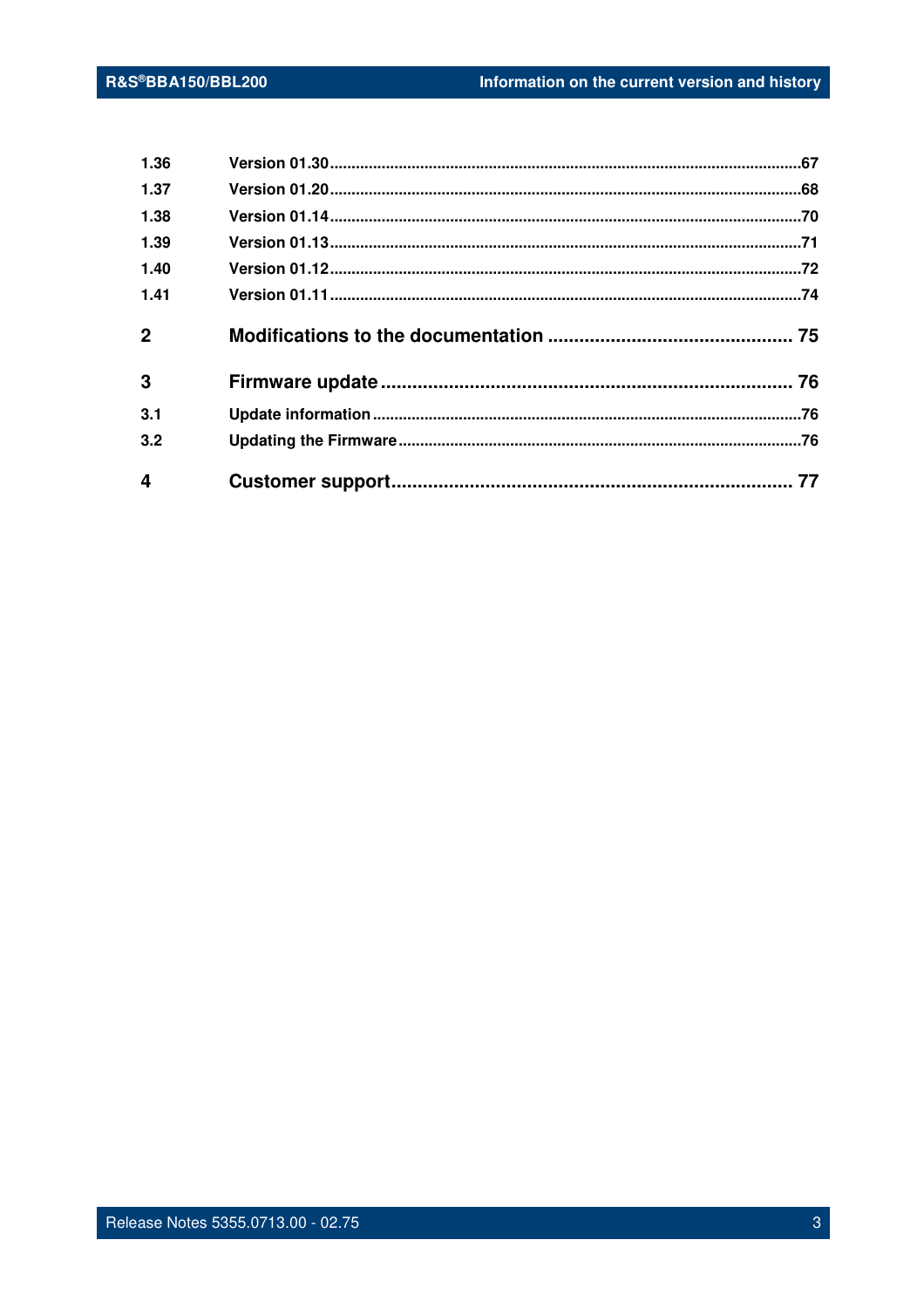## **1 Information on the current version and history**

## **1.1 Version 02.75**

#### Software package content

| Name of file                           | <b>Description</b>                                                                                                                                                                                                                                                                                                                             |
|----------------------------------------|------------------------------------------------------------------------------------------------------------------------------------------------------------------------------------------------------------------------------------------------------------------------------------------------------------------------------------------------|
| SW BBA150 BBL200 APPLICATION 02.75.zip | This ZIP-archive contains the files<br>"swUpdateBBA.exe", "mainapp.flash", "fpga.flash",<br>"failsafe.flash", "bba150.xml" and<br>"BBA150 BBL200 OSS-Acknowledgment.pdf" and<br>must be extracted to any directory. Then the file<br>"swUpdateBBA.exe" has to be executed. It then<br>automatically uses the other files to update the device. |

#### New functionality

Enhancement of error identification and handling, further improving system availability e.g. continuous operation with full power.

#### Modified functionality

● -

#### Improvements

- Numerous improvements were made concerning the fan control specifically for the different frequency ranges.
- Numerous minor improvements were made concerning the Web-MMI.
- A minor improvement was made concerning the system start-up phase.
- The problem was solved that in liquid cooled BBL amplifiers the liquid cooling might not be turned off when turning the amplifier off via the pressing the STANDBY button.
- The problem was solved that using the SCPI remote control via multiple clients simultaneously might mix up the replies in some cases.
- The problem was solved that in some systems the system might freeze after changing its IP address or after a connection loss.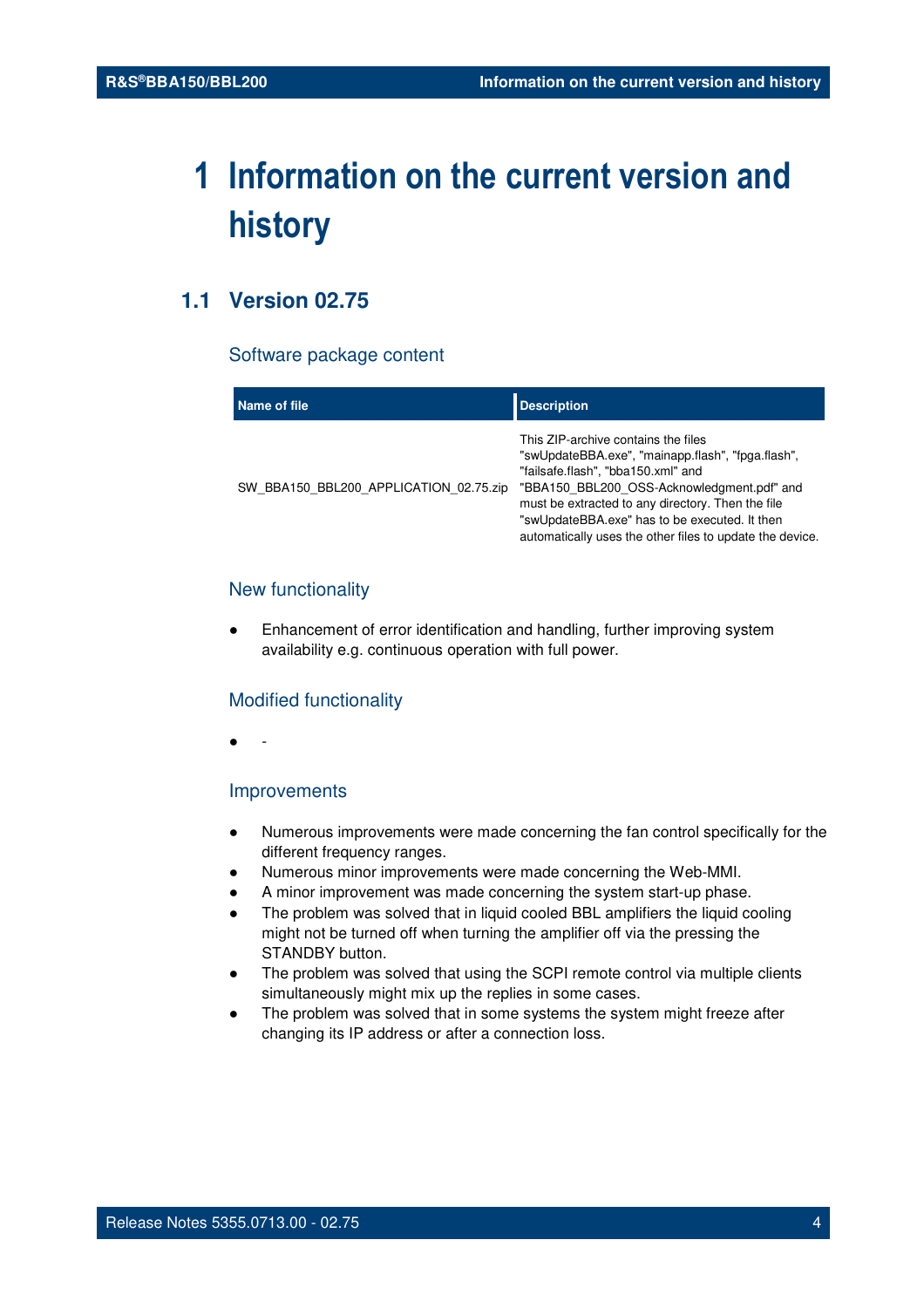#### Known Issues

When turning a liquid cooled BBL amplifier off using the power switch S1 at the back of the rack while having the amplifier in RF-Operate mode and turning it on again using that switch only (without pressing the STANDBY button afterwards), the pump of the liquid cooling might still be running, which may cause condensation.

To prevent this, you are kindly requested when switching the amplifier on again using the power switch S1 at the back to also press the STANDBY button at the front panel.

This procedure ensures that the liquid cooling does not run unnecessarily and avoids possible condensation.

In systems consisting of multiple units without it might happen that some of the units do not finish their start-up phase when having different Firmware versions installed on them (which is the case after having forgotten to install a new Firmware package on each of the units).

To prevent this, you are kindly requested to execute the following steps. Unplug the Ethernet cable from each of the units. Reboot the system and wait some minutes until all units have finished their start-up phase with an error. Plug in the Ethernet cables again. Install the Firmware package on all units making sure to really not forget one of the units. After finished Firmware Update reboot the system again.

- After setting "Automatic Standby" to "NO" you have to turn the amplifier completely off via its mains switch for this change to take effect.
- In some older systems setting "Automatic Standby" to "YES" does not have any effect.
- Heavy traffic on the Ethernet could cause the system to slow down a bit.
- When opening and closing the device interlock multiple times within a few milliseconds, the error message E006 "Too low current for amplifier X on bus Y!" might appear in rare cases.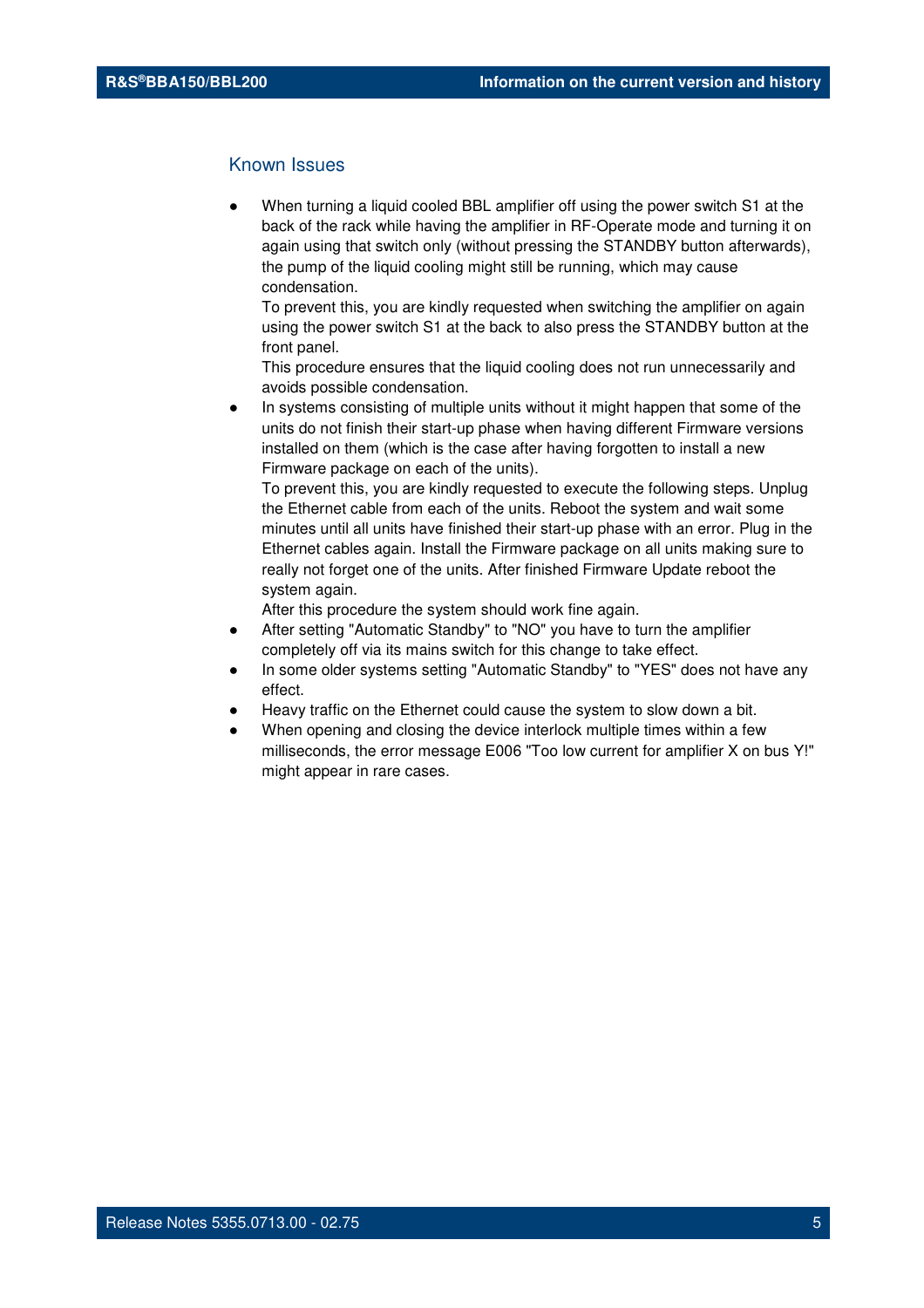## **1.2 Version 02.70**

#### Software package content

| Name of file                           | <b>Description</b>                                                                                                                                                                                                                                                                                                                             |
|----------------------------------------|------------------------------------------------------------------------------------------------------------------------------------------------------------------------------------------------------------------------------------------------------------------------------------------------------------------------------------------------|
| SW BBA150 BBL200 APPLICATION 02.70.zip | This ZIP-archive contains the files<br>"swUpdateBBA.exe", "mainapp.flash", "fpga.flash",<br>"failsafe.flash", "bba150.xml" and<br>"BBA150 BBL200 OSS-Acknowledgment.pdf" and<br>must be extracted to any directory. Then the file<br>"swUpdateBBA.exe" has to be executed. It then<br>automatically uses the other files to update the device. |

#### New functionality

Compared to version 02.66, version 02.70 provides an improved system availability. A new standby mode has been implemented for frequency ranges 80 MHz to 1 GHz, 0.69 to 3.2 GHz and 2.5 to 6.0 GHz to improve the system robustness significantly.

#### Modified functionality

For systems containing at least one of the frequency ranges 80 MHz to 1 GHz, 0.69 to 3.2 GHz and 2.5 to 6.0 GHz you are kindly requested to avoid keeping the interlock permanently open or the amplifier muted, if not really necessary. Thus a respective warning is created now on the front panel display after 10 minutes for muting and after 30 minutes for open interlock, but can be suppressed via the new menu item "Interl./Mute Warn." on the front panel display. Respective logbook entries are created in any case

#### **Improvements**

- The self-protection of the amplifier was improved.
- Switching and thus RF-Path selection were speed up a little bit.
- Numerous improvements were made concerning the turning on and off of RF-Operate.
- Numerous improvements were made concerning the system start-up phase.
- Numerous improvements were made concerning the fan control.
- A minor improvement was made concerning the system soft reset.
- A minor improvement was made concerning the error handling in case of a defective coupler fan.
- A minor improvement was made concerning the option "R&S®BBA-B130 (Fast Amplifier Mute)".
- The problem was solved that the Firmware Update might stop right after starting it in case of a slow network connection.
- The problem was solved that the SCPI remote control sometimes did not answer a command till sending another command when being stressed with multiple commands within a few milliseconds.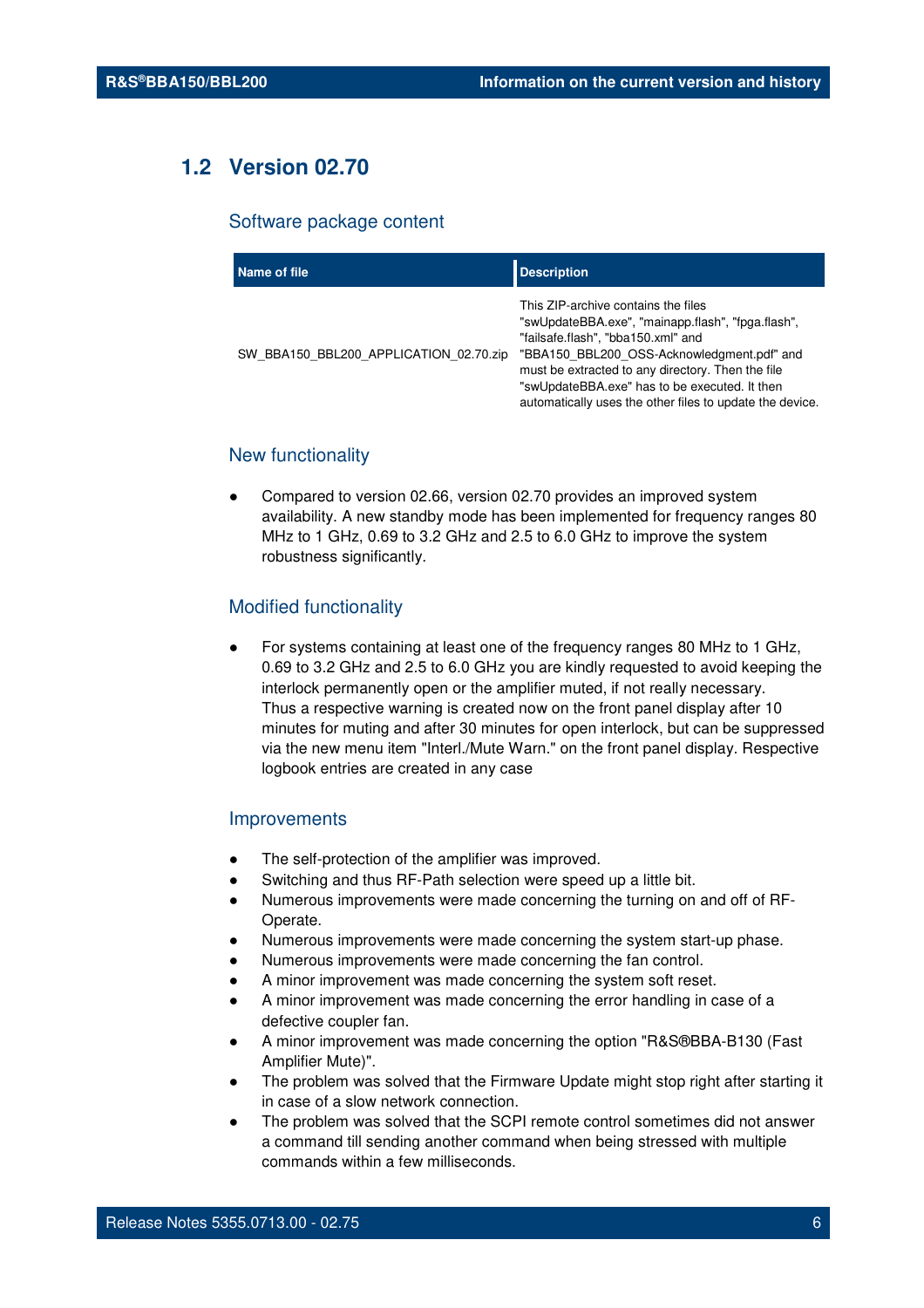#### Known Issues

When turning a liquid cooled BBL amplifier off using the power switch S1 at the back of the rack while having the amplifier in RF-Operate mode and turning it on again using that switch only (without pressing the STANDBY button afterwards), the pump of the liquid cooling might still be running, which may cause condensation.

To prevent this, you are kindly requested when switching the amplifier on again using the power switch S1 at the back to also press the STANDBY button at the front panel.

This procedure ensures that the liquid cooling does not run unnecessarily and avoids possible condensation.

In systems consisting of multiple units without it might happen that some of the units do not finish their start-up phase when having different Firmware versions installed on them (which is the case after having forgotten to install a new Firmware package on each of the units).

To prevent this, you are kindly requested to execute the following steps. Unplug the Ethernet cable from each of the units. Reboot the system and wait some minutes until all units have finished their start-up phase with an error. Plug in the Ethernet cables again. Install the Firmware package on all units making sure to really not forget one of the units. After finished Firmware Update reboot the system again.

- After setting "Automatic Standby" to "NO" you have to turn the amplifier completely off via its mains switch for this change to take effect.
- In some older systems setting "Automatic Standby" to "YES" does not have any effect.
- Heavy traffic on the Ethernet could cause the system to slow down a bit.
- When opening and closing the device interlock multiple times within a few milliseconds, the error message E006 "Too low current for amplifier X on bus Y!" might appear in rare cases.
- In some systems it might happen that the system freezes after changing its IP address at the front panel. In that case you are kindly requested to restart the system.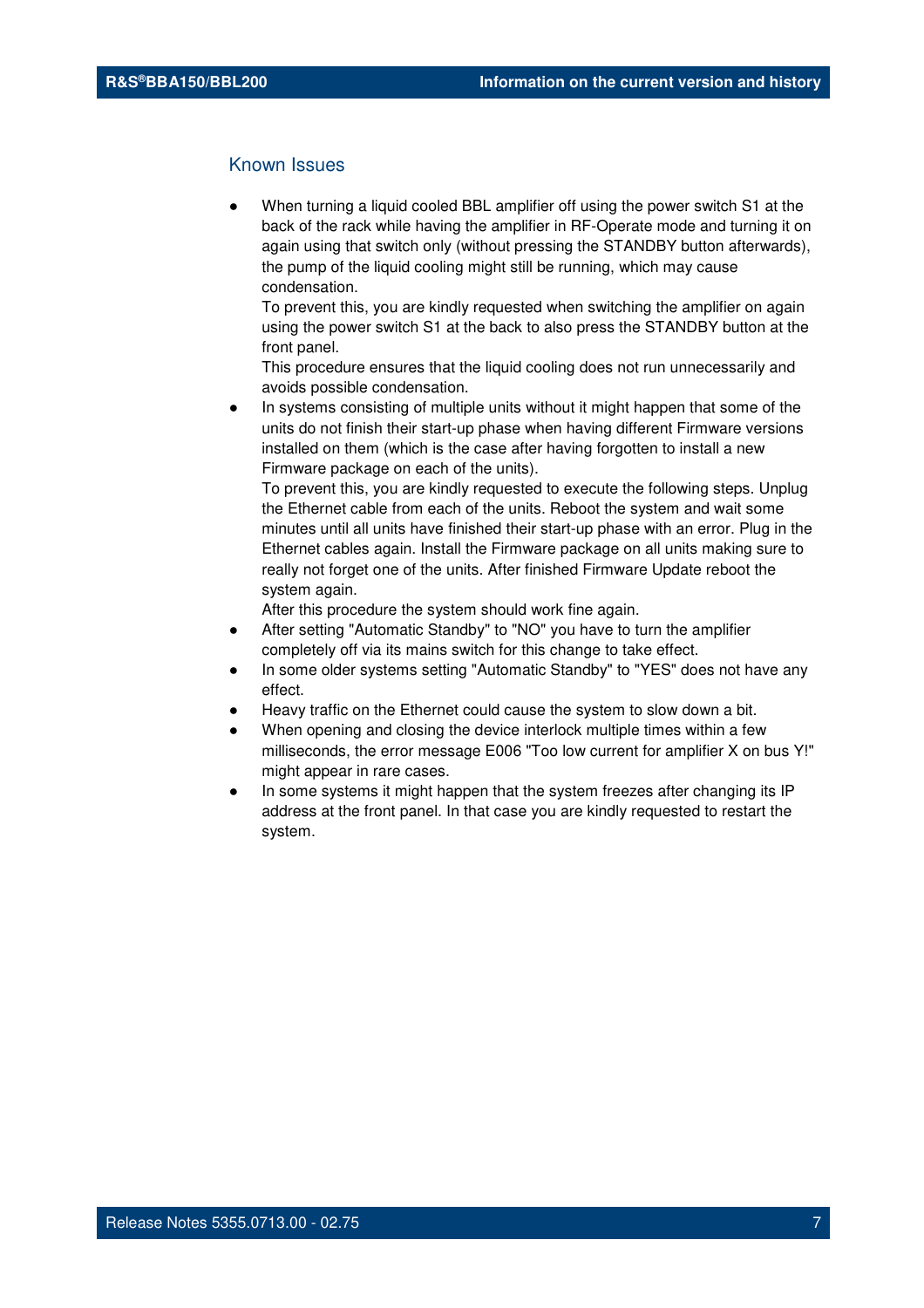## **1.3 Version 02.66**

#### Software package content

| Name of file                           | <b>Description</b>                                                                                                                                                                                                                                                                                                                             |
|----------------------------------------|------------------------------------------------------------------------------------------------------------------------------------------------------------------------------------------------------------------------------------------------------------------------------------------------------------------------------------------------|
| SW BBA150 BBL200 APPLICATION 02.66.zip | This ZIP-archive contains the files<br>"swUpdateBBA.exe", "mainapp.flash", "fpga.flash",<br>"failsafe.flash", "bba150.xml" and<br>"BBA150 BBL200 OSS-Acknowledgment.pdf" and<br>must be extracted to any directory. Then the file<br>"swUpdateBBA.exe" has to be executed. It then<br>automatically uses the other files to update the device. |

#### New functionality

● -

#### Modified functionality

● -

#### Improvements

Service capabilities were improved

#### Known Issues

When turning a liquid cooled BBL amplifier off using the power switch S1 at the back of the rack while having the amplifier in RF-Operate mode and turning it on again using that switch only (without pressing the STANDBY button afterwards), the pump of the liquid cooling might still be running, which may cause condensation.

To prevent this, you are kindly requested when switching the amplifier on again using the power switch S1 at the back to also press the STANDBY button at the front panel.

This procedure ensures that the liquid cooling does not run unnecessarily and avoids possible condensation.

In systems consisting of multiple units without it might happen that some of the units do not finish their start-up phase when having different Firmware versions installed on them (which is the case after having forgotten to install a new Firmware package on each of the units).

To prevent this, you are kindly requested to execute the following steps. Unplug the Ethernet cable from each of the units. Reboot the system and wait some minutes until all units have finished their start-up phase with an error. Plug in the Ethernet cables again. Install the Firmware package on all units making sure to really not forget one of the units. After finished Firmware Update reboot the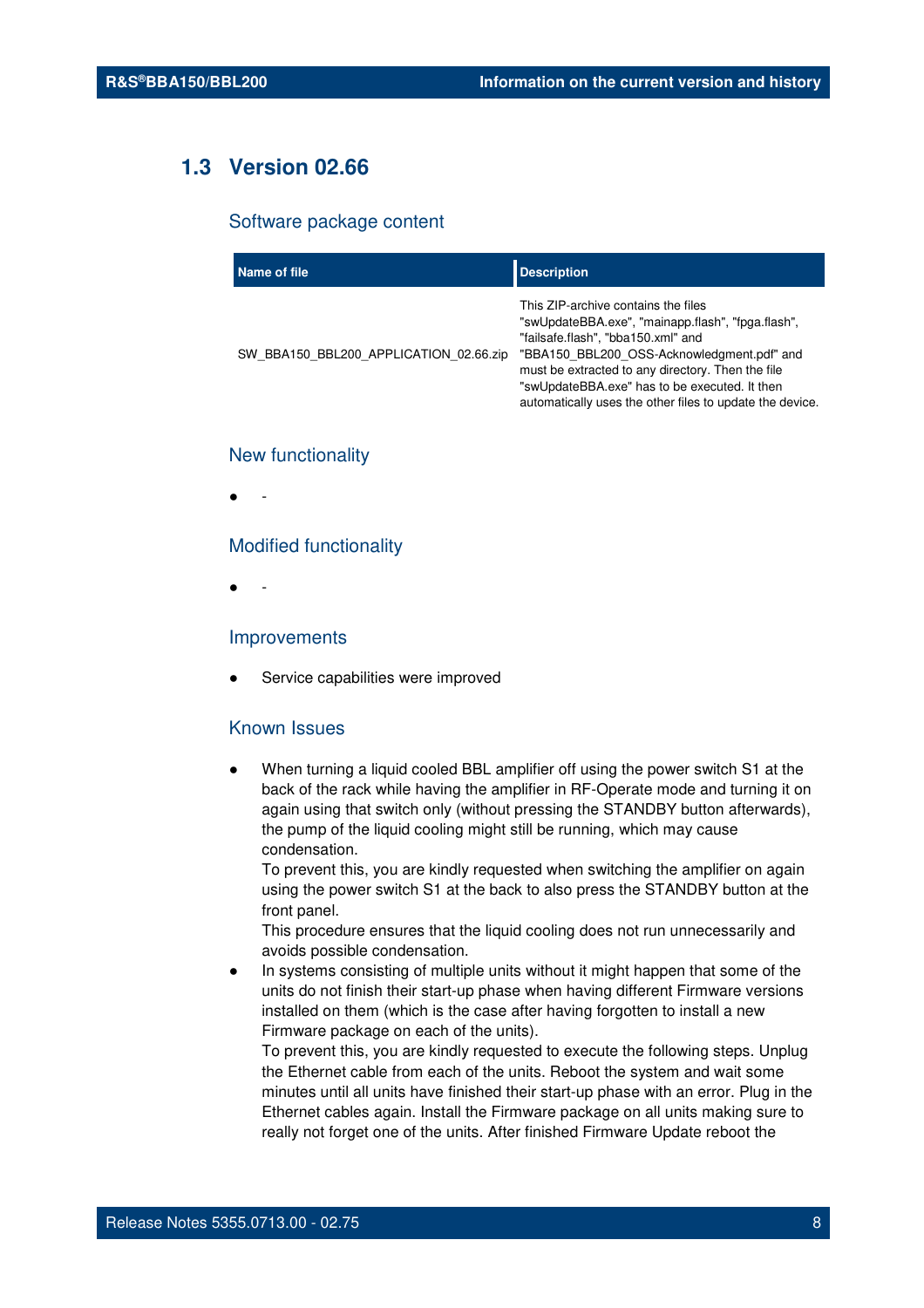system again.

- After setting "Automatic Standby" to "NO" you have to turn the amplifier completely off via its mains switch for this change to take effect.
- In some older systems setting "Automatic Standby" to "YES" does not have any effect.
- Heavy traffic on the Ethernet could cause the system to slow down a bit.
- When opening and closing the device interlock multiple times within a few milliseconds, the error message E006 "Too low current for amplifier X on bus Y!" might appear in rare cases.
- In some systems it might happen that the system freezes after changing its IP address at the front panel. In that case you are kindly requested to restart the system.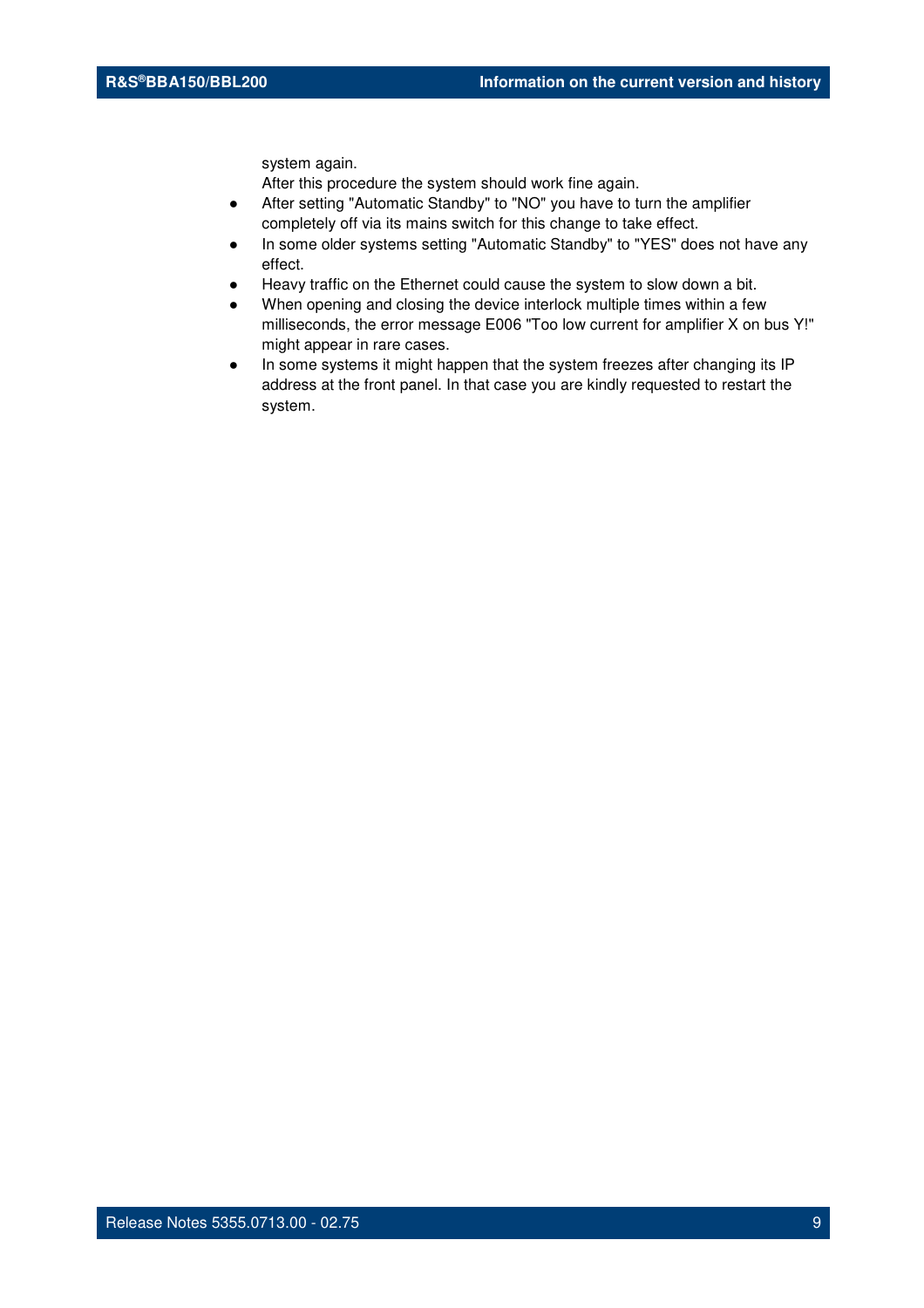## **1.4 Version 02.65**

#### Software package content

| Name of file                           | <b>Description</b>                                                                                                                                                                                                                                                                                                                             |
|----------------------------------------|------------------------------------------------------------------------------------------------------------------------------------------------------------------------------------------------------------------------------------------------------------------------------------------------------------------------------------------------|
| SW BBA150 BBL200 APPLICATION 02.65.zip | This ZIP-archive contains the files<br>"swUpdateBBA.exe", "mainapp.flash", "fpga.flash",<br>"failsafe.flash", "bba150.xml" and<br>"BBA150 BBL200 OSS-Acknowledgment.pdf" and<br>must be extracted to any directory. Then the file<br>"swUpdateBBA.exe" has to be executed. It then<br>automatically uses the other files to update the device. |

#### New functionality

● -

#### Modified functionality

● -

#### Improvements

Numerous minor corrections were made concerning the Web-MMI.

#### Known Issues

When turning a liquid cooled BBL amplifier off using the power switch S1 at the back of the rack while having the amplifier in RF-Operate mode and turning it on again using that switch only (without pressing the STANDBY button afterwards), the pump of the liquid cooling might still be running, which may cause condensation.

To prevent this, you are kindly requested when switching the amplifier on again using the power switch S1 at the back to also press the STANDBY button at the front panel.

This procedure ensures that the liquid cooling does not run unnecessarily and avoids possible condensation.

In systems consisting of multiple units without it might happen that some of the units do not finish their start-up phase when having different Firmware versions installed on them (which is the case after having forgotten to install a new Firmware package on each of the units).

To prevent this, you are kindly requested to execute the following steps. Unplug the Ethernet cable from each of the units. Reboot the system and wait some minutes until all units have finished their start-up phase with an error. Plug in the Ethernet cables again. Install the Firmware package on all units making sure to really not forget one of the units. After finished Firmware Update reboot the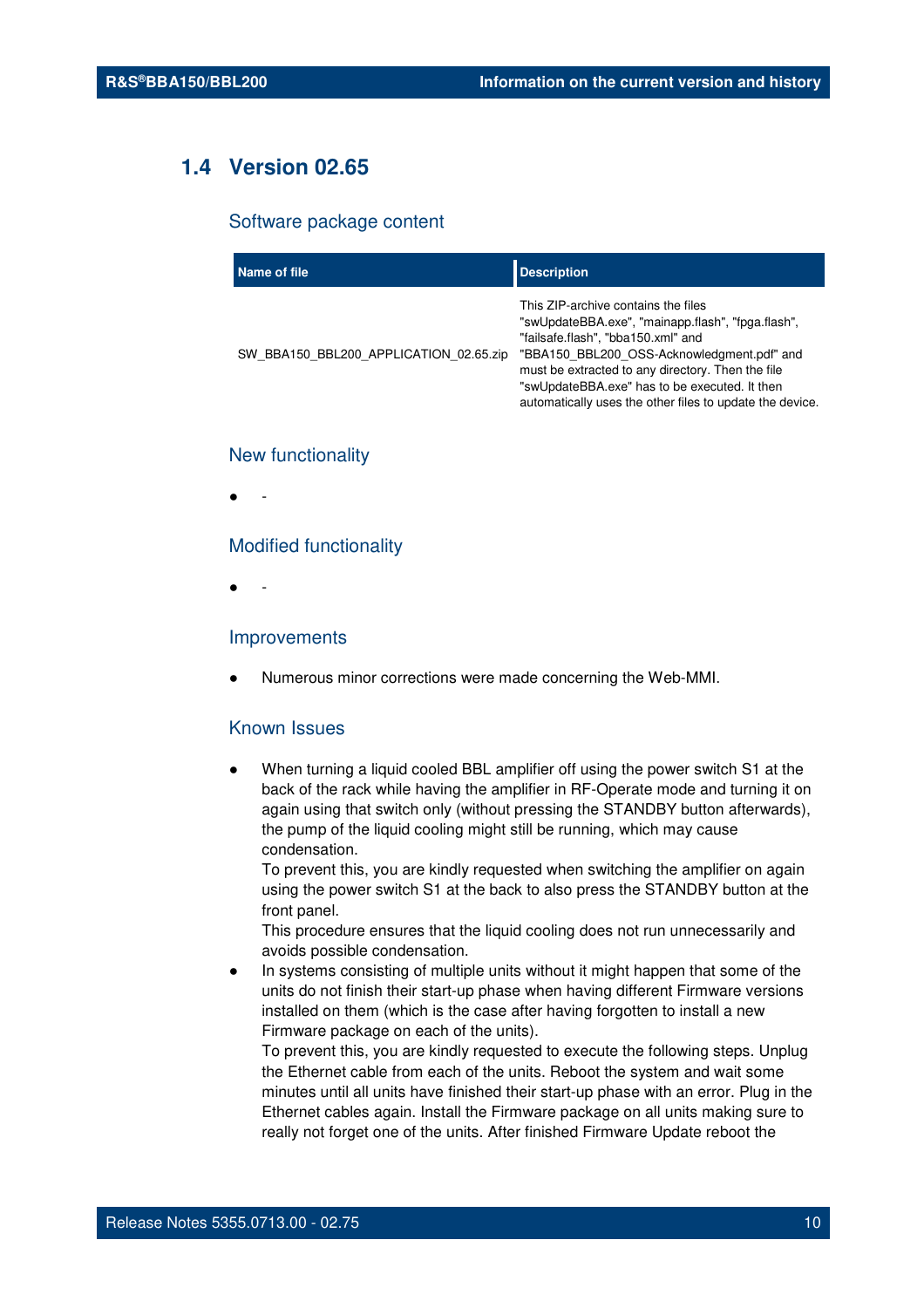system again.

- After setting "Automatic Standby" to "NO" you have to turn the amplifier completely off via its mains switch for this change to take effect.
- In some older systems setting "Automatic Standby" to "YES" does not have any effect.
- Heavy traffic on the Ethernet could cause the system to slow down a bit.
- When opening and closing the device interlock multiple times within a few milliseconds, the error message E006 "Too low current for amplifier X on bus Y!" might appear in rare cases.
- In some systems it might happen that the system freezes after changing its IP address at the front panel. In that case you are kindly requested to restart the system.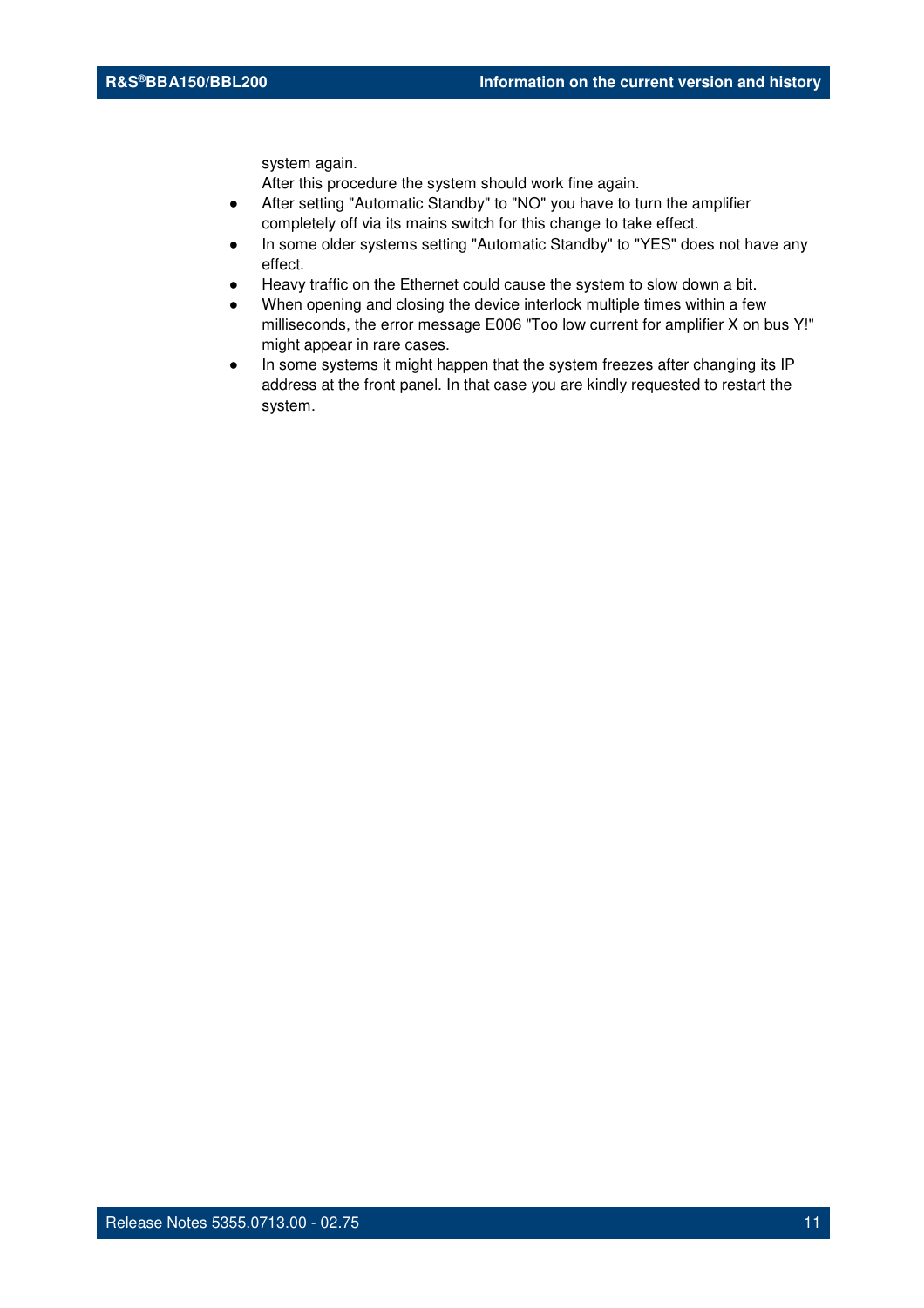## **1.5 Version 02.60**

#### Software package content

| Name of file                           | <b>Description</b>                                                                                                                                                                                                                                                                                                                             |
|----------------------------------------|------------------------------------------------------------------------------------------------------------------------------------------------------------------------------------------------------------------------------------------------------------------------------------------------------------------------------------------------|
| SW BBA150 BBL200 APPLICATION 02.60.zip | This ZIP-archive contains the files<br>"swUpdateBBA.exe", "mainapp.flash", "fpga.flash",<br>"failsafe.flash", "bba150.xml" and<br>"BBA150 BBL200 OSS-Acknowledgment.pdf" and<br>must be extracted to any directory. Then the file<br>"swUpdateBBA.exe" has to be executed. It then<br>automatically uses the other files to update the device. |

#### New functionality

● -

#### Modified functionality

- In high power and liquid cooled systems setting the IP address of the system to 192.168.3.x is rejected now as this address range is reserved for internal use, as well as 192.168.2.x, which was already rejected before.
- Logbook entry codes were expanded from 2 to 3 digits.
- For the frequency range from 2.5 to 6.0 GHz the bias currents were adjusted

#### Improvements

- The problem was solved that no matching logbook entry was created in case of errors during RF-Path selection.
- The problem was solved that in some cases the Web-MMI showed some inconsistent/wrong data after restarting the system

#### Known Issues

When turning a liquid cooled BBL amplifier off using the power switch S1 at the back of the rack while having the amplifier in RF-Operate mode and turning it on again using that switch only (without pressing the STANDBY button afterwards), the pump of the liquid cooling might still be running, which may cause condensation.

To prevent this, you are kindly requested when switching the amplifier on again using the power switch S1 at the back to also press the STANDBY button at the front panel.

This procedure ensures that the liquid cooling does not run unnecessarily and avoids possible condensation.

In systems consisting of multiple units without it might happen that some of the units do not finish their start-up phase when having different Firmware versions installed on them (which is the case after having forgotten to install a new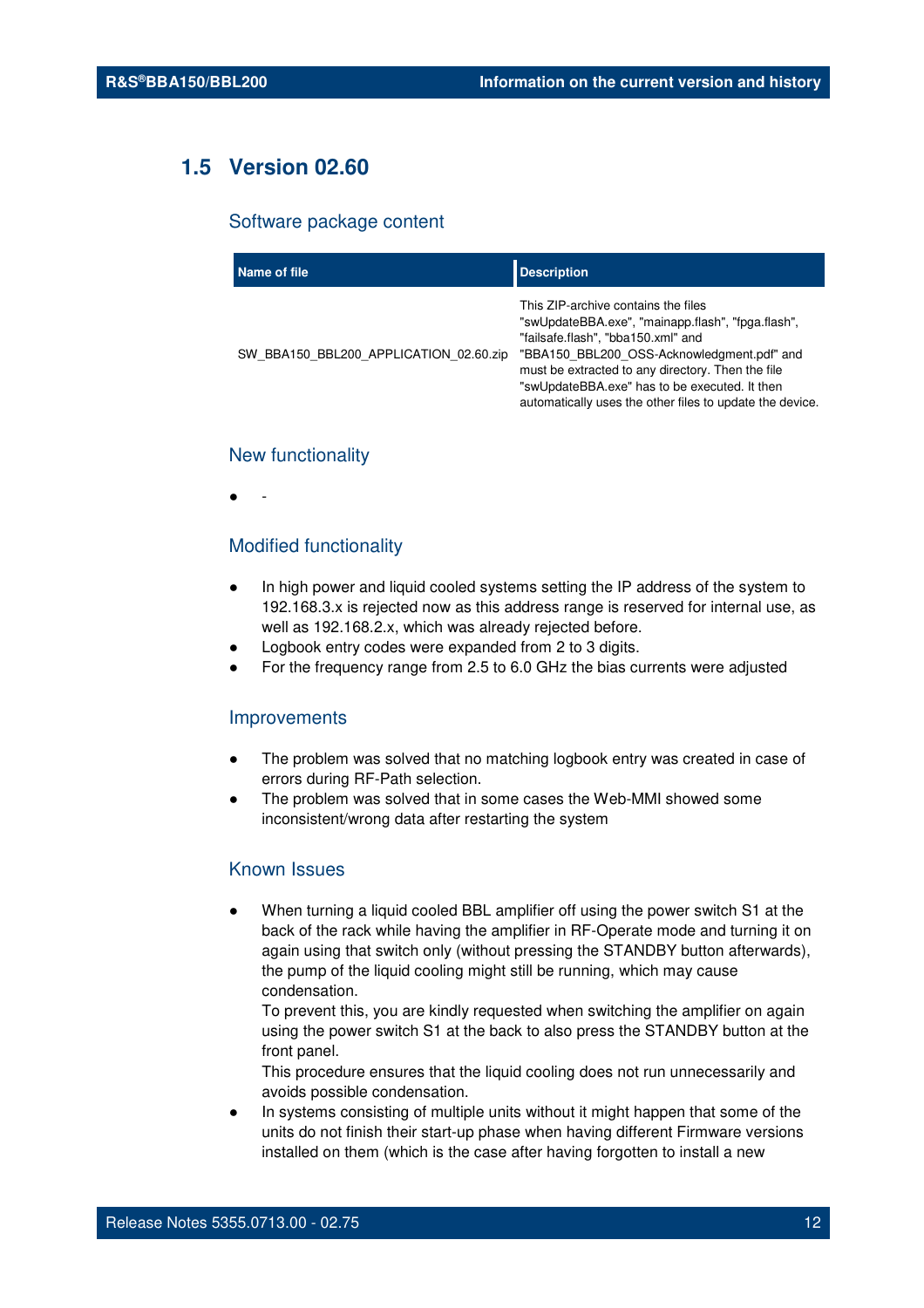Firmware package on each of the units).

To prevent this, you are kindly requested to execute the following steps. Unplug the Ethernet cable from each of the units. Reboot the system and wait some minutes until all units have finished their start-up phase with an error. Plug in the Ethernet cables again. Install the Firmware package on all units making sure to really not forget one of the units. After finished Firmware Update reboot the system again.

- After setting "Automatic Standby" to "NO" you have to turn the amplifier completely off via its mains switch for this change to take effect.
- In some older systems setting "Automatic Standby" to "YES" does not have any effect.
- Heavy traffic on the Ethernet could cause the system to slow down a bit.
- When opening and closing the device interlock multiple times within a few milliseconds, the error message E006 "Too low current for amplifier X on bus Y!" might appear in rare cases.
- In some systems it might happen that the system freezes after changing its IP address at the front panel. In that case you are kindly requested to restart the system.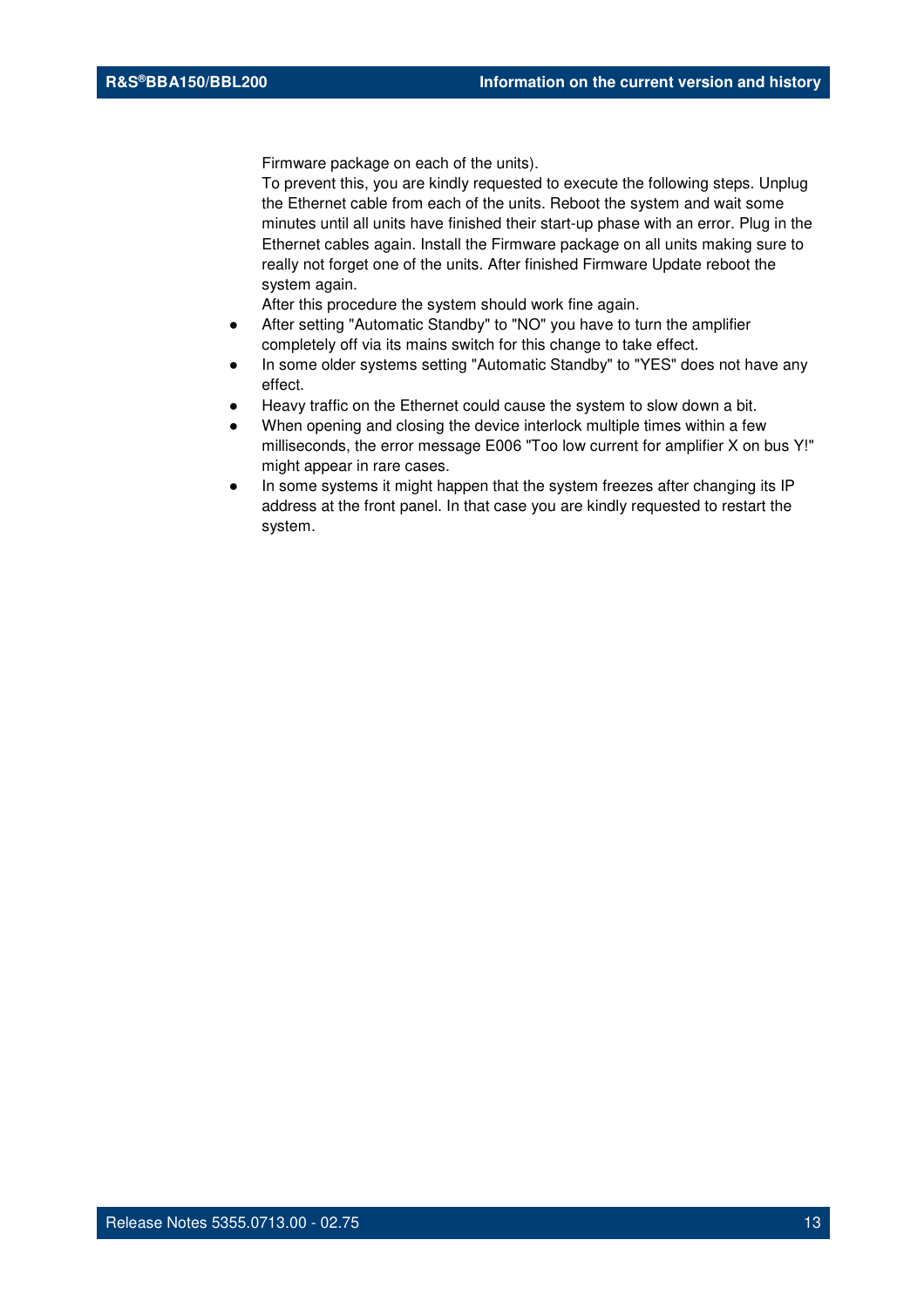## **1.6 Version 02.56**

#### Software package content

| Name of file                           | <b>Description</b>                                                                                                                                                                                                                                                                                                                             |
|----------------------------------------|------------------------------------------------------------------------------------------------------------------------------------------------------------------------------------------------------------------------------------------------------------------------------------------------------------------------------------------------|
| SW BBA150 BBL200 APPLICATION 02.56.zip | This ZIP-archive contains the files<br>"swUpdateBBA.exe", "mainapp.flash", "fpga.flash",<br>"failsafe.flash", "bba150.xml" and<br>"BBA150 BBL200 OSS-Acknowledgment.pdf" and<br>must be extracted to any directory. Then the file<br>"swUpdateBBA.exe" has to be executed. It then<br>automatically uses the other files to update the device. |

#### New functionality

● -

#### Modified functionality

● -

#### Improvements

- The self-protection of the amplifier was improved.
- Numerous improvements were made concerning the turning on and off of RF-Operate.
- The problem was solved that in rare cases the front panel did not show any content after finished system start-up.

#### Known Issues

When turning a liquid cooled BBL amplifier off using the power switch S1 at the back of the rack while having the amplifier in RF-Operate mode and turning it on again using that switch only (without pressing the STANDBY button afterwards), the pump of the liquid cooling might still be running, which may cause condensation.

To prevent this, you are kindly requested when switching the amplifier on again using the power switch S1 at the back to also press the STANDBY button at the front panel.

This procedure ensures that the liquid cooling does not run unnecessarily and avoids possible condensation.

In systems consisting of multiple units it might happen that some of the units do not finish their start-up phase when having different Firmware versions installed on them (which is the case after having forgotten to install a new Firmware package on each of the units).

To prevent this, you are kindly requested to execute the following steps. Unplug the Ethernet cable from each of the units. Reboot the system and wait some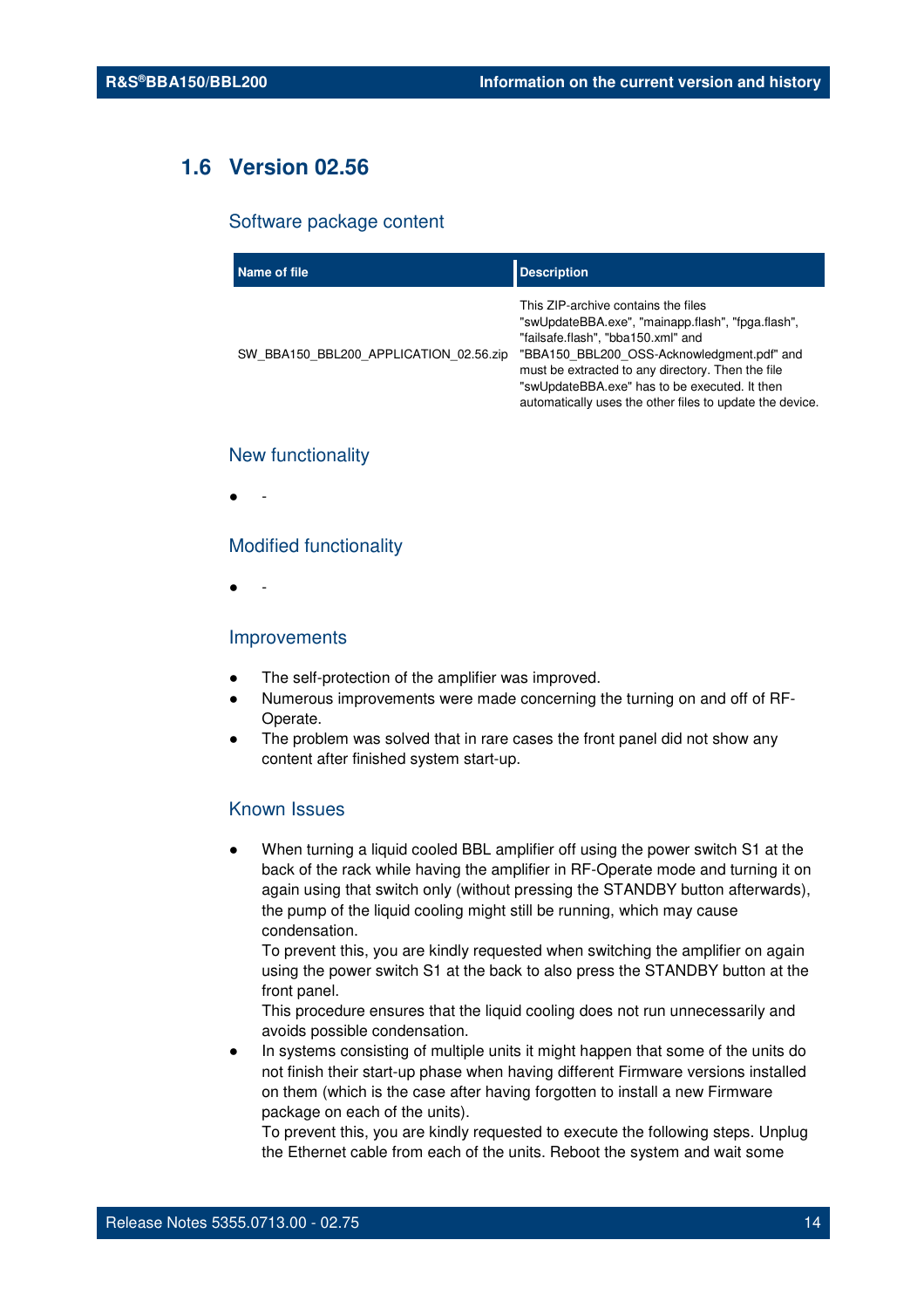minutes until all units have finished their start-up phase with an error. Plug in the Ethernet cables again. Install the Firmware package on all units making sure to really not forget one of the units. After finished Firmware Update reboot the system again.

- After setting "Automatic Standby" to "NO" you have to turn the amplifier completely off via its mains switch for this change to take effect.
- In some older systems setting "Automatic Standby" to "YES" does not have any effect.
- Heavy traffic on the Ethernet could cause the system to slow down a bit.
- When opening and closing the device interlock multiple times within a few milliseconds, the error message E006 "Too low current for amplifier X on bus Y!" might appear in rare cases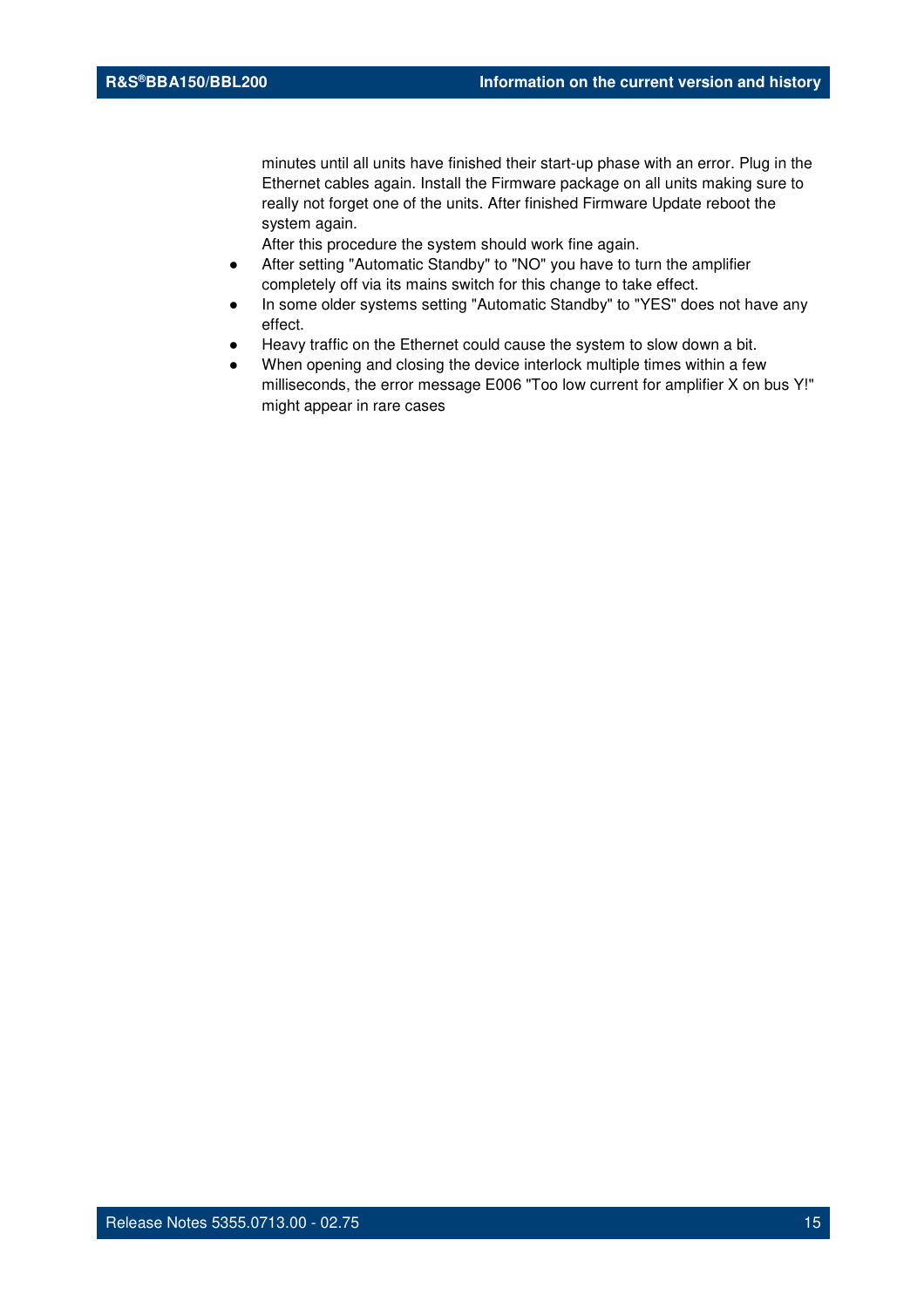## **1.7 Version 02.55**

#### Software package content

| Name of file                           | <b>Description</b>                                                                                                                                                                                                                                                                                                                             |
|----------------------------------------|------------------------------------------------------------------------------------------------------------------------------------------------------------------------------------------------------------------------------------------------------------------------------------------------------------------------------------------------|
| SW BBA150 BBL200 APPLICATION 02.55.zip | This ZIP-archive contains the files<br>"swUpdateBBA.exe", "mainapp.flash", "fpga.flash",<br>"failsafe.flash", "bba150.xml" and<br>"BBA150 BBL200 OSS-Acknowledgment.pdf" and<br>must be extracted to any directory. Then the file<br>"swUpdateBBA.exe" has to be executed. It then<br>automatically uses the other files to update the device. |

#### New functionality

● -

#### Modified functionality

● Fan speed was changed for frequency ranges from 0.69 to 3.2 GHz and from 2.5 to 6 GHz

#### **Improvements**

- The self-protection of the amplifier was improved.
- Numerous corrections were made concerning the error handling.
- Numerous improvements were made concerning the turning on of RF-Operate.
- Numerous minor corrections were made concerning the Web-MMI.

#### Known Issues

When turning a liquid cooled BBL amplifier off using the power switch S1 at the back of the rack while having the amplifier in RF-Operate mode and turning it on again using that switch only (without pressing the STANDBY button afterwards), the pump of the liquid cooling might still be running, which may cause condensation.

To prevent this, you are kindly requested when switching the amplifier on again using the power switch S1 at the back to also press the STANDBY button at the front panel.

This procedure ensures that the liquid cooling does not run unnecessarily and avoids possible condensation.

In systems consisting of multiple units it might happen that some of the units do not finish their start-up phase when having different Firmware versions installed on them (which is the case after having forgotten to install a new Firmware package on each of the units).

To prevent this, you are kindly requested to execute the following steps. Unplug the Ethernet cable from each of the units. Reboot the system and wait some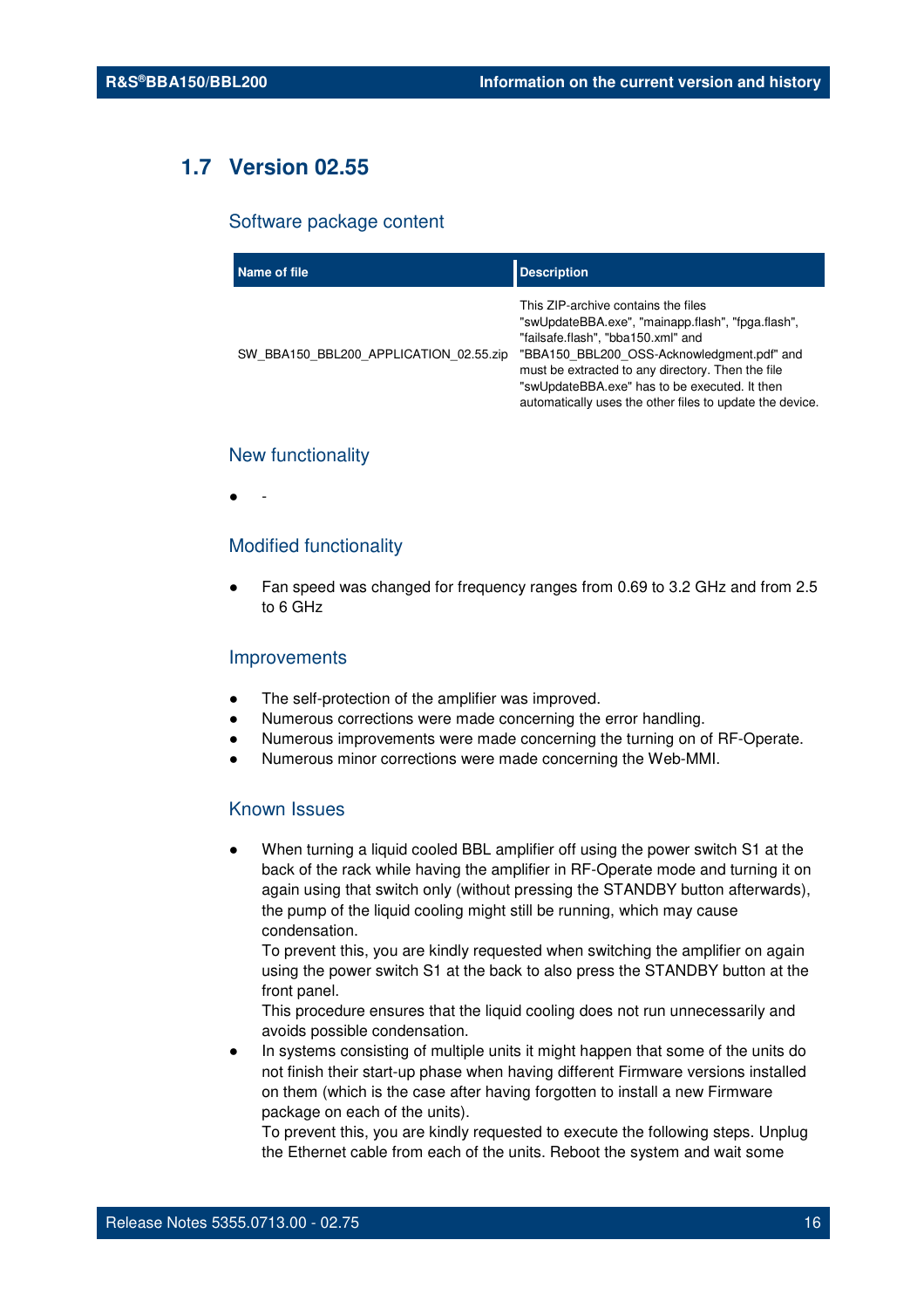minutes until all units have finished their start-up phase with an error. Plug in the Ethernet cables again. Install the Firmware package on all units making sure to really not forget one of the units. After finished Firmware Update reboot the system again.

- After setting "Automatic Standby" to "NO" you have to turn the amplifier completely off via its mains switch for this change to take effect.
- In some older systems setting "Automatic Standby" to "YES" does not have any effect.
- Heavy traffic on the Ethernet could cause the system to slow down a bit.
- When opening and closing the device interlock multiple times within a few milliseconds, the error message E06 "Too low current for amplifier X on bus Y!" might appear in rare cases.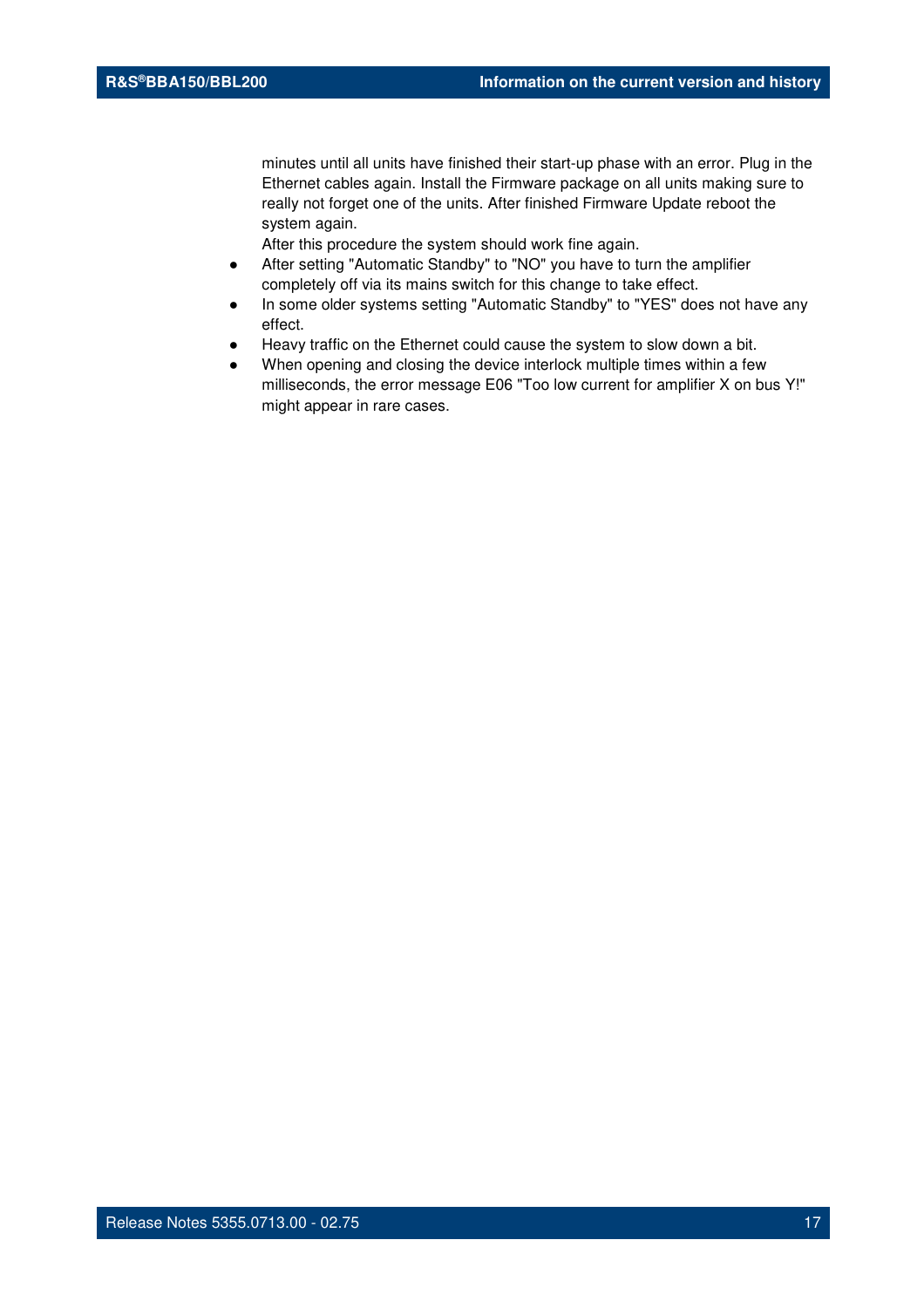## **1.8 Version 02.52**

#### Software package content

| Name of file                           | <b>Description</b>                                                                                                                                                                                                                                                                                                                             |
|----------------------------------------|------------------------------------------------------------------------------------------------------------------------------------------------------------------------------------------------------------------------------------------------------------------------------------------------------------------------------------------------|
| SW BBA150 BBL200 APPLICATION 02.52.zip | This ZIP-archive contains the files<br>"swUpdateBBA.exe", "mainapp.flash", "fpga.flash",<br>"failsafe.flash", "bba150.xml" and<br>"BBA150 BBL200 OSS-Acknowledgment.pdf" and<br>must be extracted to any directory. Then the file<br>"swUpdateBBA.exe" has to be executed. It then<br>automatically uses the other files to update the device. |

#### New functionality

● -

#### Modified functionality

● -

#### Improvements

The problem was solved that the stored gain value was not used when turning RF-Operate on

#### Known Issues

When turning a liquid cooled BBL amplifier off using the power switch S1 at the back of the rack while having the amplifier in RF-Operate mode and turning it on again using that switch only (without pressing the STANDBY button afterwards), the pump of the liquid cooling might still be running, which may cause condensation.

To prevent this, you are kindly requested when switching the amplifier on again using the power switch S1 at the back to also press the STANDBY button at the front panel.

This procedure ensures that the liquid cooling does not run unnecessarily and avoids possible condensation.

In systems consisting of multiple units it might happen that some of the units do not finish their start-up phase when having different Firmware versions installed on them (which is the case after having forgotten to install a new Firmware package on each of the units).

To prevent this, you are kindly requested to execute the following steps. Unplug the Ethernet cable from each of the units. Reboot the system and wait some minutes until all units have finished their start-up phase with an error. Plug in the Ethernet cables again. Install the Firmware package on all units making sure to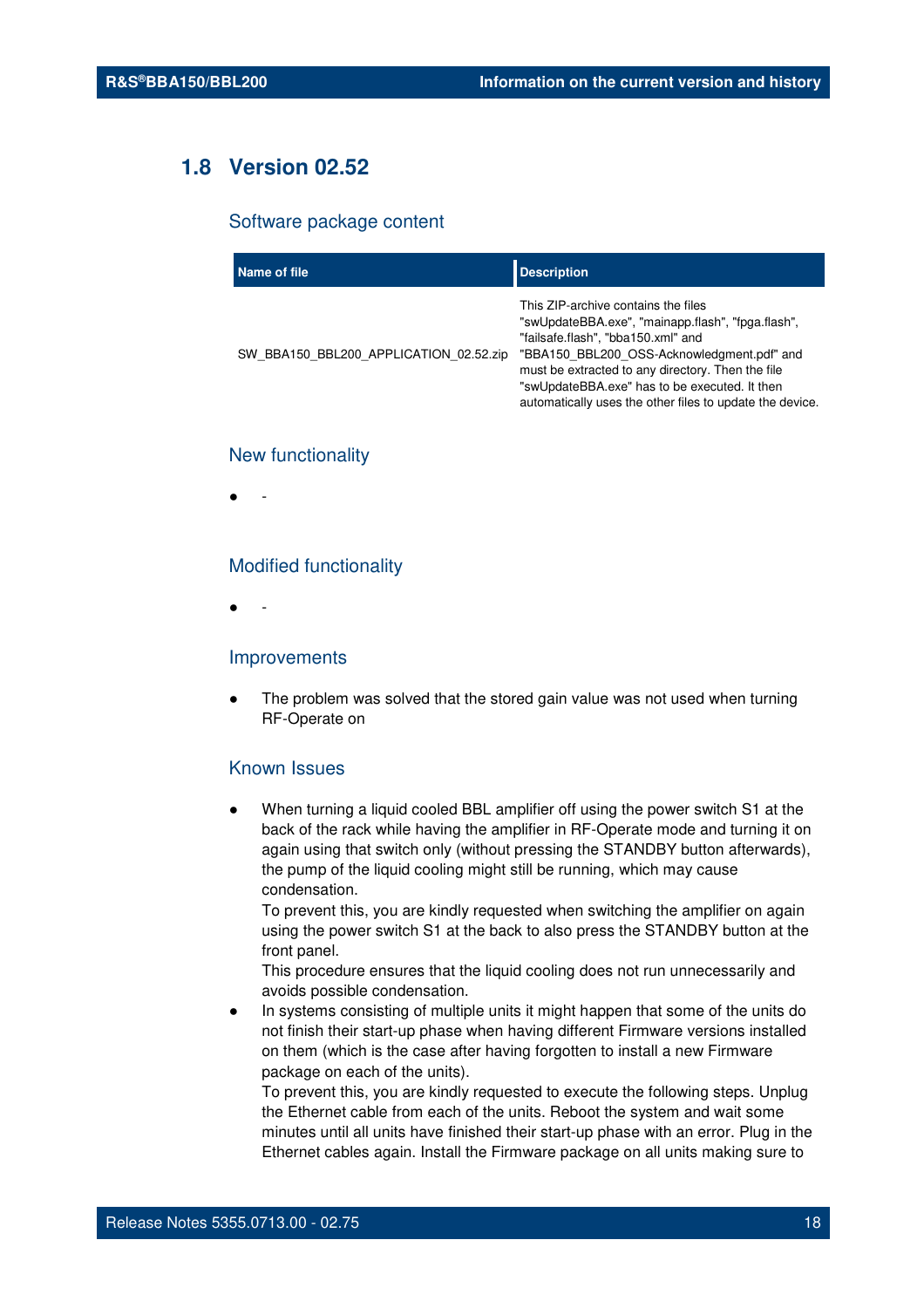really not forget one of the units. After finished Firmware Update reboot the system again.

- After setting "Automatic Standby" to "NO" you have to turn the amplifier completely off via its mains switch for this change to take effect.
- In some older systems setting "Automatic Standby" to "YES" does not have any effect.
- Heavy traffic on the Ethernet could cause the system to slow down a bit.
- When opening and closing the device interlock multiple times within a few milliseconds, the error message E06 "Too low current for amplifier X on bus Y!" might appear in rare cases.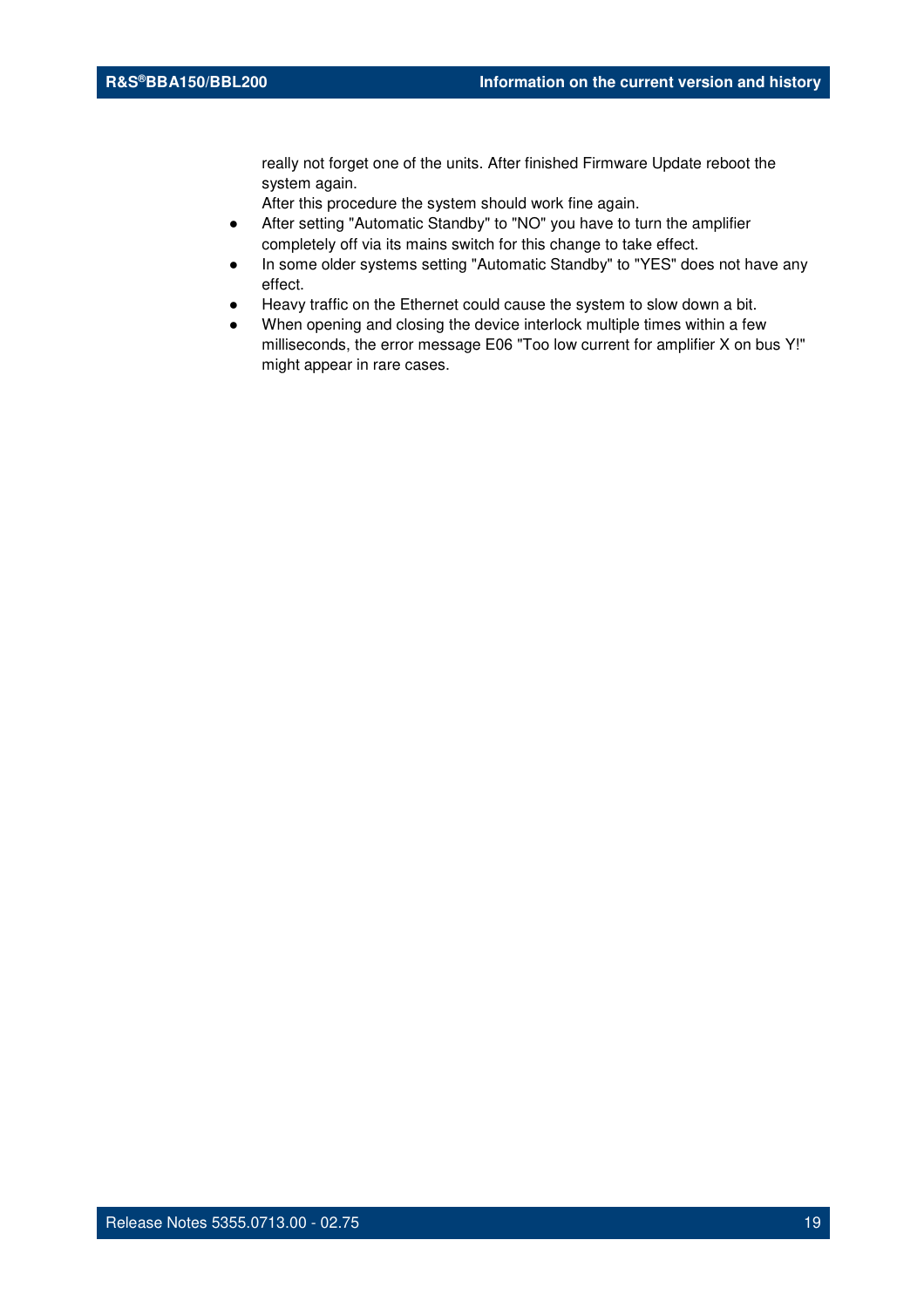## **1.9 Version 02.51**

#### Software package content

| Name of file                           | <b>Description</b>                                                                                                                                                                                                                                                                                                                             |
|----------------------------------------|------------------------------------------------------------------------------------------------------------------------------------------------------------------------------------------------------------------------------------------------------------------------------------------------------------------------------------------------|
| SW BBA150 BBL200 APPLICATION 02.51.zip | This ZIP-archive contains the files<br>"swUpdateBBA.exe", "mainapp.flash", "fpga.flash",<br>"failsafe.flash", "bba150.xml" and<br>"BBA150 BBL200 OSS-Acknowledgment.pdf" and<br>must be extracted to any directory. Then the file<br>"swUpdateBBA.exe" has to be executed. It then<br>automatically uses the other files to update the device. |

#### New functionality

● -

#### Modified functionality

● -

#### Improvements

The problem was solved that the amplifier may not reach its nominal output power for the frequency ranges from 80 MHz to 1 GHz, from 0.8 to 3 GHz and from 2.5 to 6 GHz.

#### Known Issues

When turning a liquid cooled BBL amplifier off using the power switch S1 at the back of the rack while having the amplifier in RF-Operate mode and turning it on again using that switch only (without pressing the STANDBY button afterwards), the pump of the liquid cooling might still be running, which may cause condensation.

To prevent this, you are kindly requested when switching the amplifier on again using the power switch S1 at the back to also press the STANDBY button at the front panel.

This procedure ensures that the liquid cooling does not run unnecessarily and avoids possible condensation.

In systems consisting of multiple units it might happen that some of the units do not finish their start-up phase when having different Firmware versions installed on them (which is the case after having forgotten to install a new Firmware package on each of the units).

To prevent this, you are kindly requested to execute the following steps. Unplug the Ethernet cable from each of the units. Reboot the system and wait some minutes until all units have finished their start-up phase with an error. Plug in the Ethernet cables again. Install the Firmware package on all units making sure to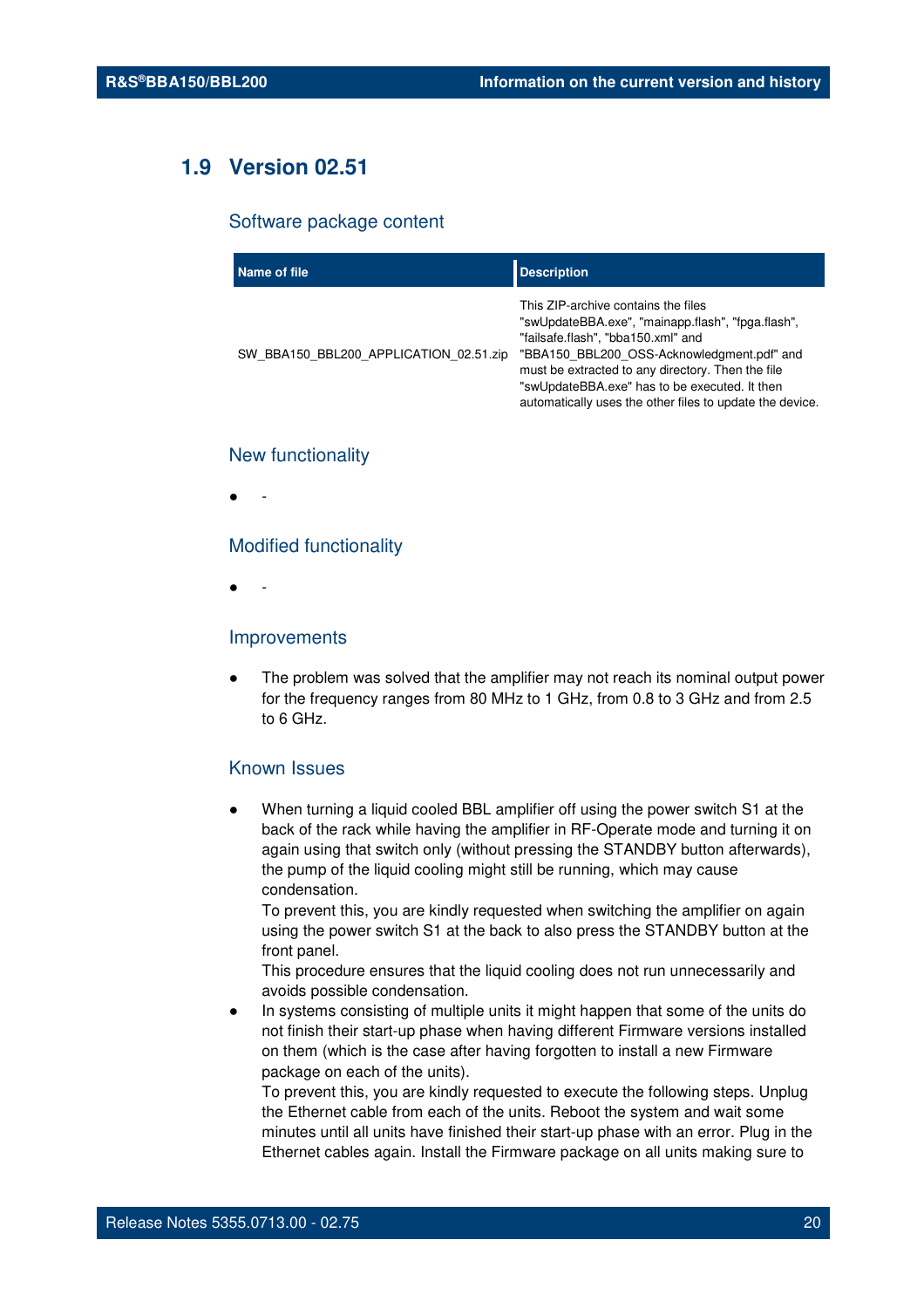really not forget one of the units. After finished Firmware Update reboot the system again.

- After setting "Automatic Standby" to "NO" you have to turn the amplifier completely off via its mains switch for this change to take effect.
- In some older systems setting "Automatic Standby" to "YES" does not have any effect.
- Heavy traffic on the Ethernet could cause the system to slow down a bit.
- When opening and closing the device interlock multiple times within a few milliseconds, the error message E06 "Too low current for amplifier X on bus Y!" might appear in rare cases.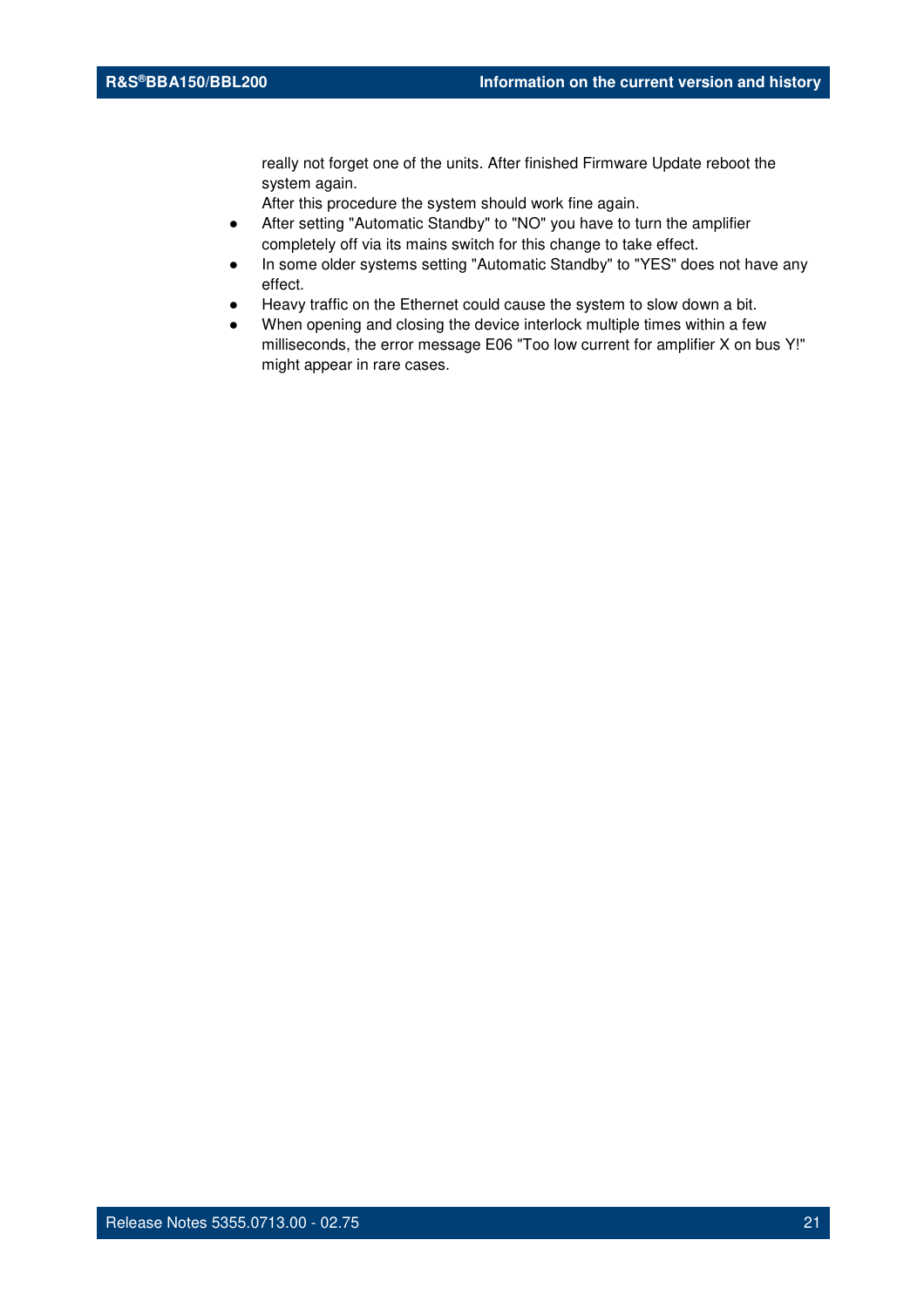## **1.10 Version 02.50**

#### Software package content

| Name of file                           | <b>Description</b>                                                                                                                                                                                                                                                                                                                             |
|----------------------------------------|------------------------------------------------------------------------------------------------------------------------------------------------------------------------------------------------------------------------------------------------------------------------------------------------------------------------------------------------|
| SW BBA150 BBL200 APPLICATION 02.50.zip | This ZIP-archive contains the files<br>"swUpdateBBA.exe", "mainapp.flash", "fpga.flash",<br>"failsafe.flash", "bba150.xml" and<br>"BBA150 BBL200 OSS-Acknowledgment.pdf" and<br>must be extracted to any directory. Then the file<br>"swUpdateBBA.exe" has to be executed. It then<br>automatically uses the other files to update the device. |

#### New functionality

● -

#### Modified functionality

The menu item "Clear Logbook" was removed from the front panel display as well as from the Web-MMI.

#### Improvements

- Numerous improvements were made concerning the turning on and off of RF-Operate.
- Numerous minor corrections were made concerning the error handling.

#### Known Issues

When turning a liquid cooled BBL amplifier off using the power switch S1 at the back of the rack while having the amplifier in RF-Operate mode and turning it on again using that switch only (without pressing the STANDBY button afterwards), the pump of the liquid cooling might still be running, which may cause condensation.

To prevent this, you are kindly requested when switching the amplifier on again using the power switch S1 at the back to also press the STANDBY button at the front panel.

This procedure ensures that the liquid cooling does not run unnecessarily and avoids possible condensation.

In systems consisting of multiple units it might happen that some of the units do not finish their start-up phase when having different Firmware versions installed on them (which is the case after having forgotten to install a new Firmware package on each of the units).

To prevent this, you are kindly requested to execute the following steps. Unplug the Ethernet cable from each of the units. Reboot the system and wait some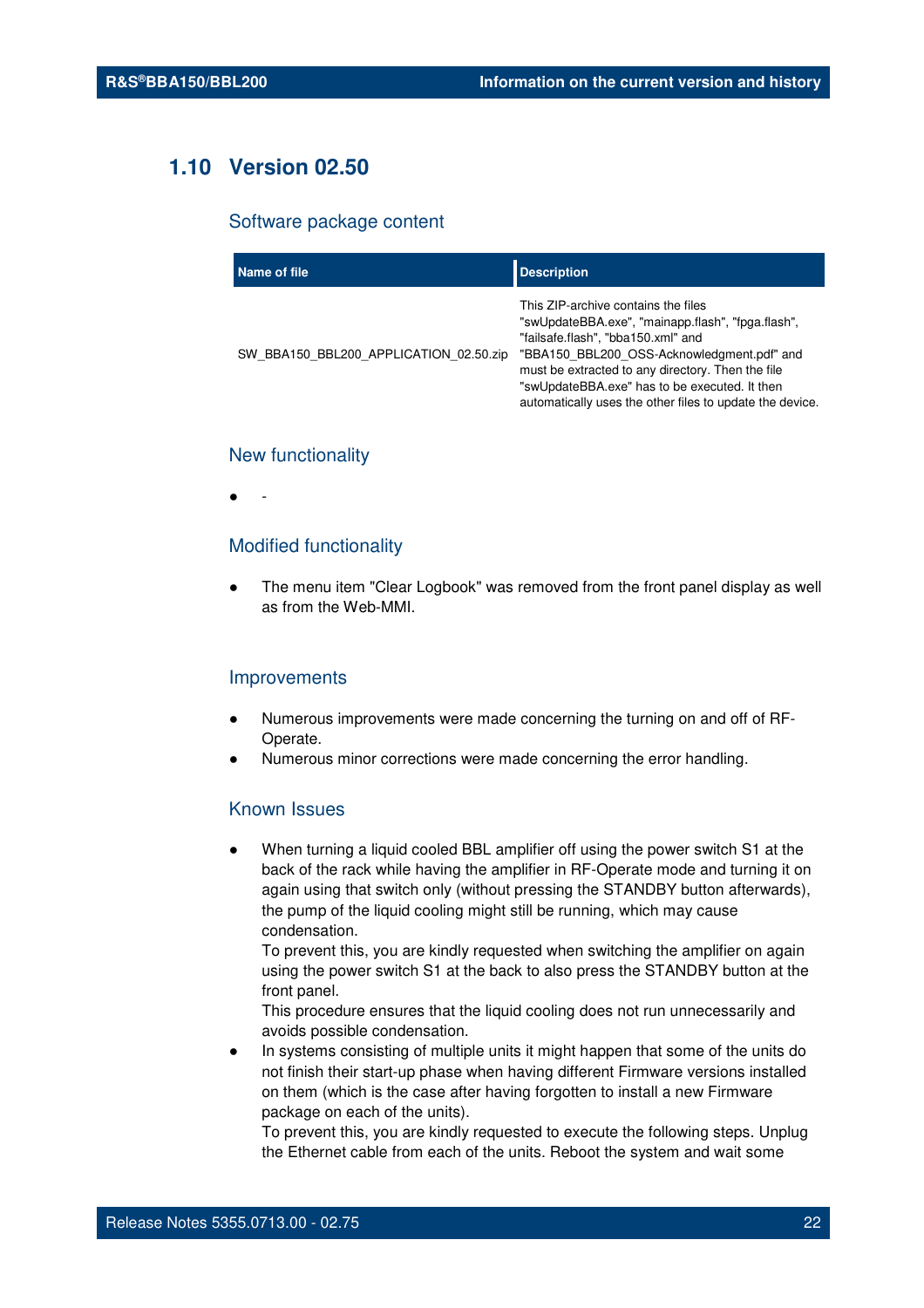minutes until all units have finished their start-up phase with an error. Plug in the Ethernet cables again. Install the Firmware package on all units making sure to really not forget one of the units. After finished Firmware Update reboot the system again.

- After setting "Automatic Standby" to "NO" you have to turn the amplifier completely off via its mains switch for this change to take effect.
- In some older systems setting "Automatic Standby" to "YES" does not have any effect.
- Heavy traffic on the Ethernet could cause the system to slow down a bit.
- When opening and closing the device interlock multiple times within a few milliseconds, the error message E06 "Too low current for amplifier X on bus Y!" might appear in rare cases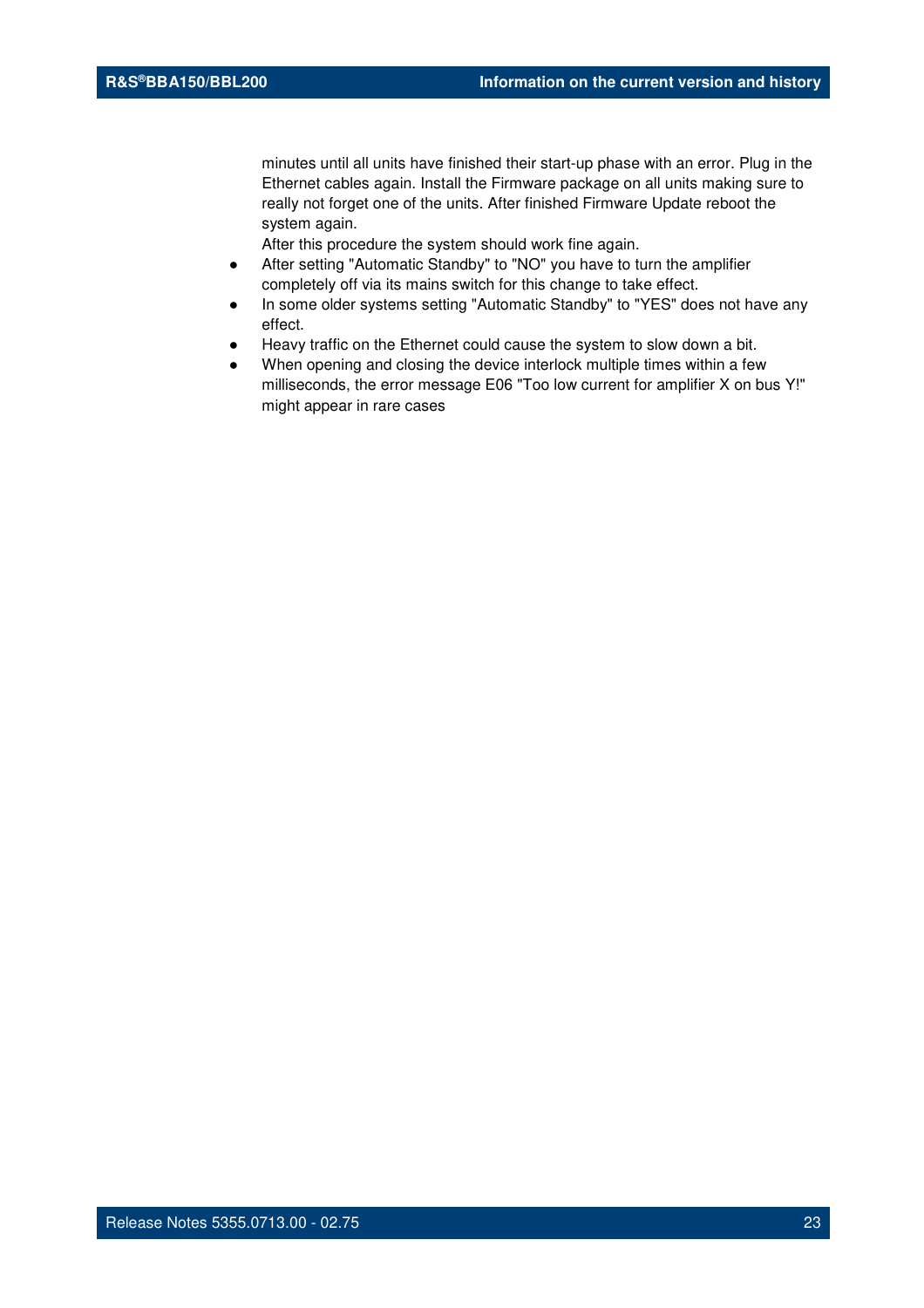## **1.11 Version 02.47**

#### Software package content

| Name of file                           | <b>Description</b>                                                                                                                                                                                                                                                                                                                             |
|----------------------------------------|------------------------------------------------------------------------------------------------------------------------------------------------------------------------------------------------------------------------------------------------------------------------------------------------------------------------------------------------|
| SW BBA150 BBL200 APPLICATION 02.47.zip | This ZIP-archive contains the files<br>"swUpdateBBA.exe", "mainapp.flash", "fpga.flash",<br>"failsafe.flash", "bba150.xml" and<br>"BBA150 BBL200 OSS-Acknowledgment.pdf" and<br>must be extracted to any directory. Then the file<br>"swUpdateBBA.exe" has to be executed. It then<br>automatically uses the other files to update the device. |

#### New functionality

● -

#### Modified functionality

● -

#### Improvements

The problem was solved that switching did not work for some types of switches

#### Known Issues

When turning a liquid cooled BBL amplifier off using the power switch S1 at the back of the rack while having the amplifier in RF-Operate mode and turning it on again using that switch only (without pressing the STANDBY button afterwards), the pump of the liquid cooling might still be running, which may cause condensation.

To prevent this, you are kindly requested when switching the amplifier on again using the power switch S1 at the back to also press the STANDBY button at the front panel.

This procedure ensures that the liquid cooling does not run unnecessarily and avoids possible condensation.

In systems consisting of multiple units it might happen that some of the units do not finish their start-up phase when having different Firmware versions installed on them (which is the case after having forgotten to install a new Firmware package on each of the units).

To prevent this, you are kindly requested to execute the following steps. Unplug the Ethernet cable from each of the units. Reboot the system and wait some minutes until all units have finished their start-up phase with an error. Plug in the Ethernet cables again. Install the Firmware package on all units making sure to really not forget one of the units. After finished Firmware Update reboot the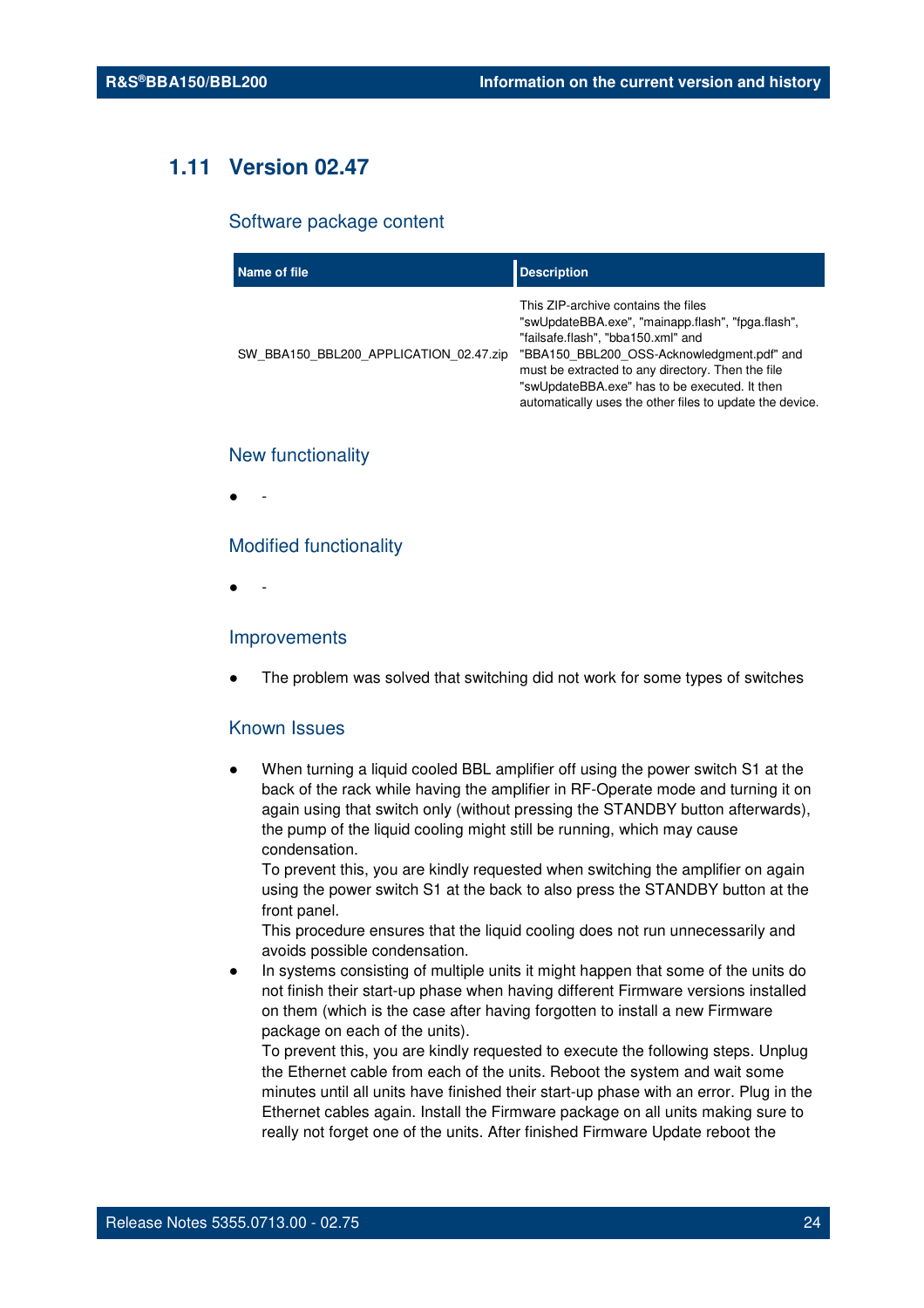system again.

- After setting "Automatic Standby" to "NO" you have to turn the amplifier completely off via its mains switch for this change to take effect.
- In some older systems setting "Automatic Standby" to "YES" does not have any effect.
- Heavy traffic on the Ethernet could cause the system to slow down a bit.
- When opening and closing the device interlock multiple times within a few milliseconds, the error message E06 "Too low current for amplifier X on bus Y!" might appear in rare cases.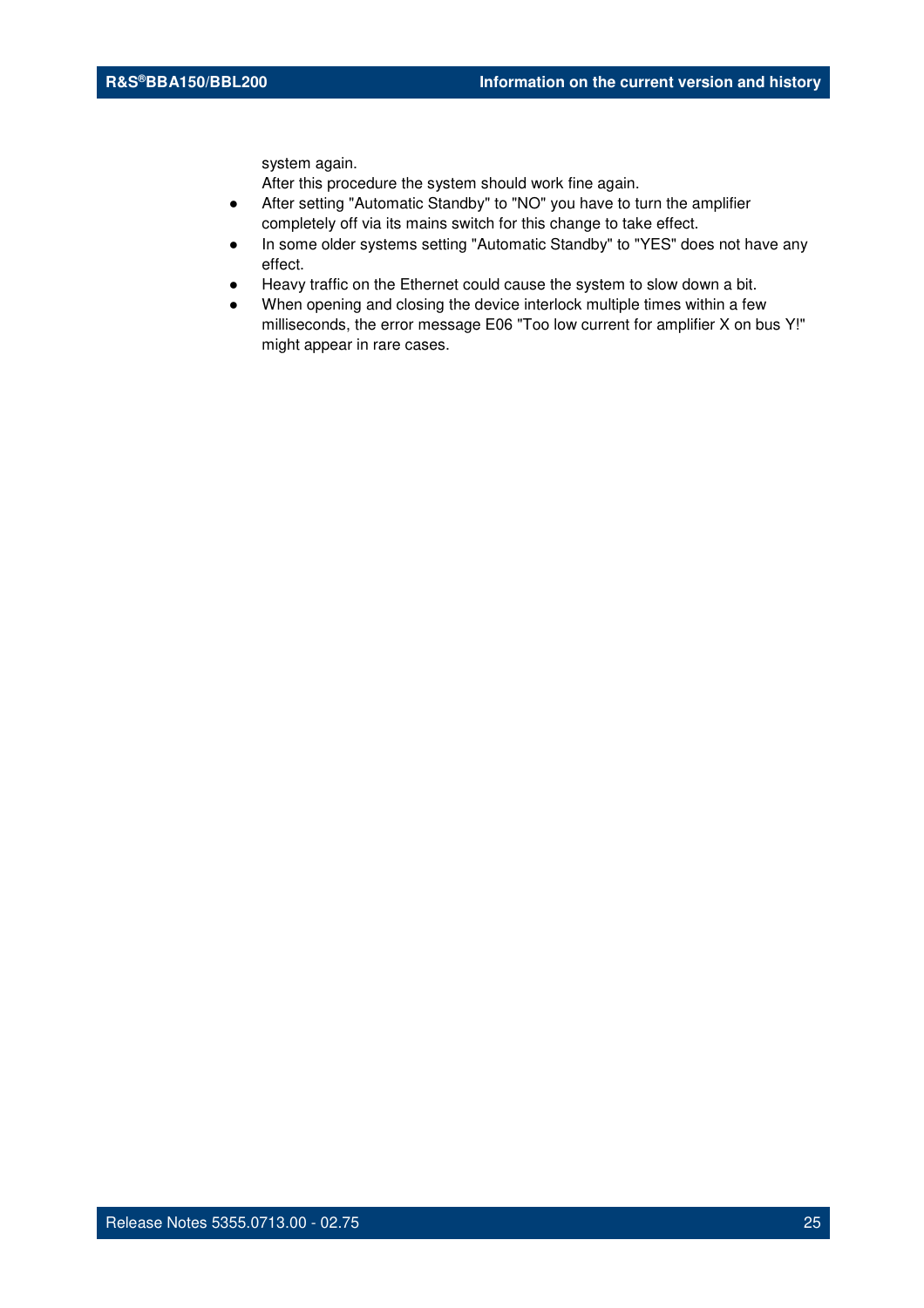## **1.12 Version 02.46**

#### Software package content

| Name of file                           | <b>Description</b>                                                                                                                                                                                                                                                                                                                             |
|----------------------------------------|------------------------------------------------------------------------------------------------------------------------------------------------------------------------------------------------------------------------------------------------------------------------------------------------------------------------------------------------|
| SW BBA150 BBL200 APPLICATION 02.46.zip | This ZIP-archive contains the files<br>"swUpdateBBA.exe", "mainapp.flash", "fpga.flash",<br>"failsafe.flash", "bba150.xml" and<br>"BBA150 BBL200 OSS-Acknowledgment.pdf" and<br>must be extracted to any directory. Then the file<br>"swUpdateBBA.exe" has to be executed. It then<br>automatically uses the other files to update the device. |

#### New functionality

● -

#### Modified functionality

● -

#### Improvements

Service capabilities were improved.

#### Known Issues

When turning a liquid cooled BBL amplifier off using the power switch S1 at the back of the rack while having the amplifier in RF-Operate mode and turning it on again using that switch only (without pressing the STANDBY button afterwards), the pump of the liquid cooling might still be running, which may cause condensation.

To prevent this, you are kindly requested when switching the amplifier on again using the power switch S1 at the back to also press the STANDBY button at the front panel.

This procedure ensures that the liquid cooling does not run unnecessarily and avoids possible condensation.

In systems consisting of multiple units it might happen that some of the units do not finish their start-up phase when having different Firmware versions installed on them (which is the case after having forgotten to install a new Firmware package on each of the units).

To prevent this, you are kindly requested to execute the following steps. Unplug the Ethernet cable from each of the units. Reboot the system and wait some minutes until all units have finished their start-up phase with an error. Plug in the Ethernet cables again. Install the Firmware package on all units making sure to really not forget one of the units. After finished Firmware Update reboot the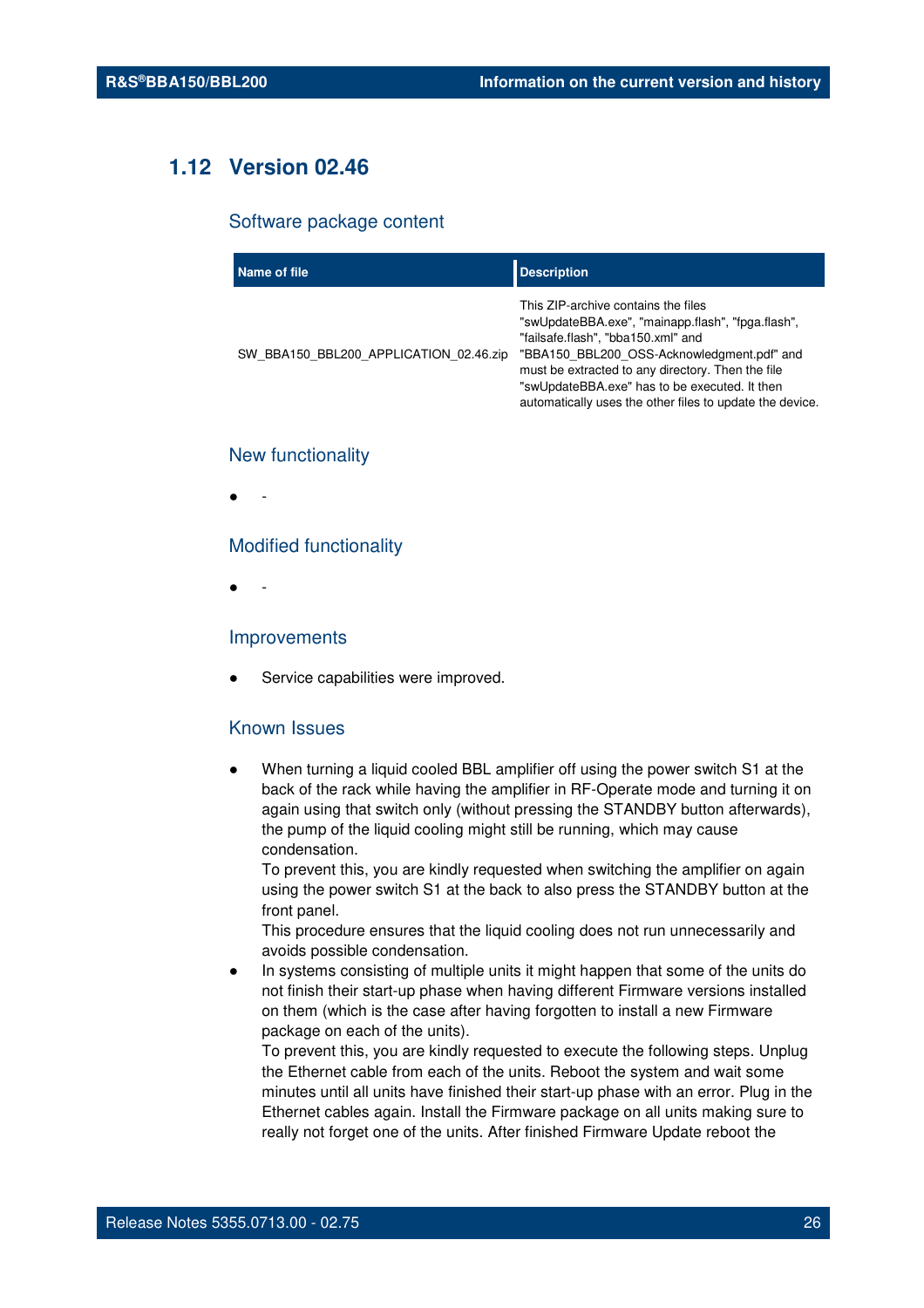system again.

- After setting "Automatic Standby" to "NO" you have to turn the amplifier completely off via its mains switch for this change to take effect.
- In some older systems setting "Automatic Standby" to "YES" does not have any effect.
- Heavy traffic on the Ethernet could cause the system to slow down a bit.
- When opening and closing the device interlock multiple times within a few milliseconds, the error message E06 "Too low current for amplifier X on bus Y!" might appear in rare cases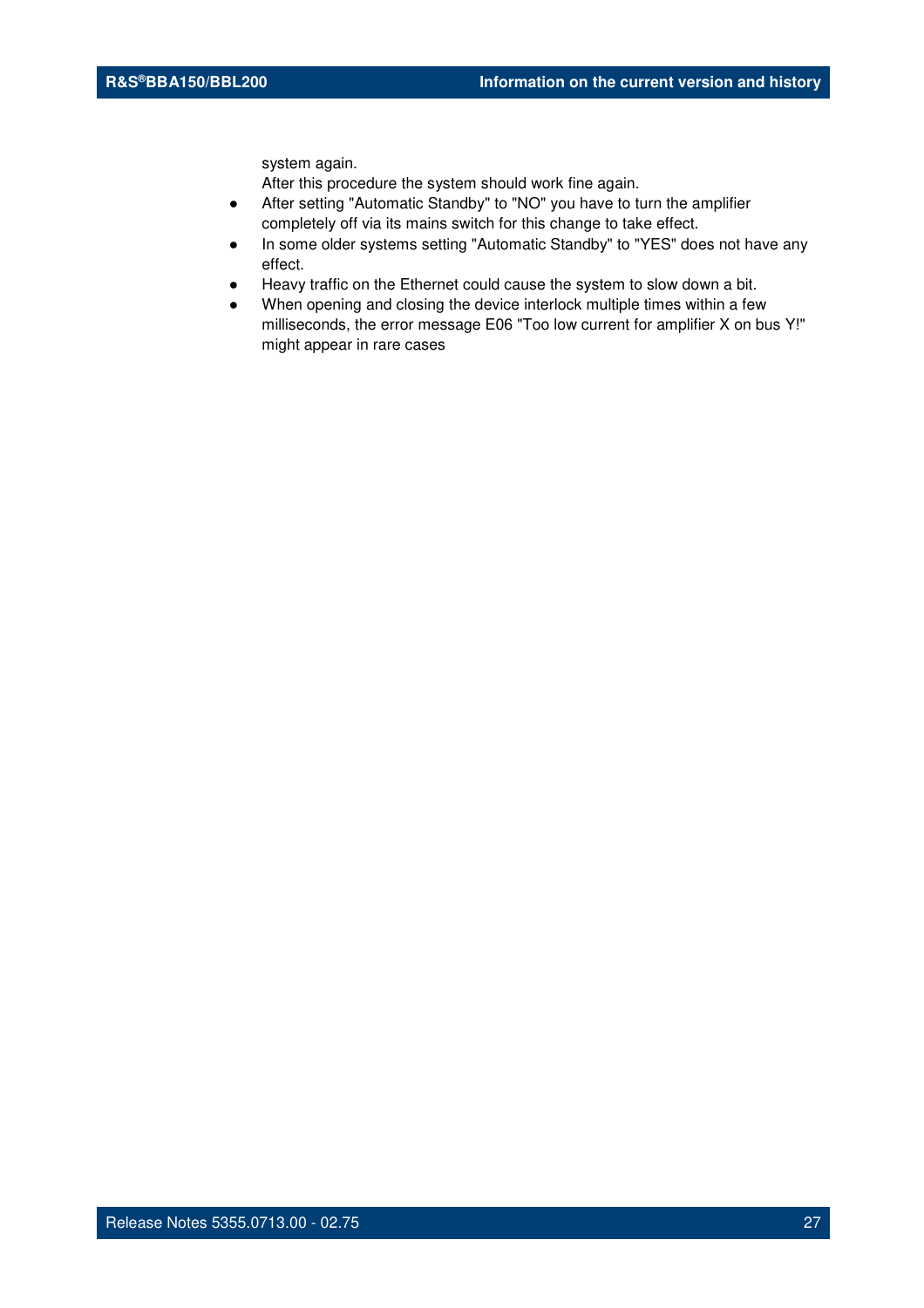## **1.13 Version 02.45**

#### Software package content

| Name of file                           | <b>Description</b>                                                                                                                                                                                                                                                                                                                             |
|----------------------------------------|------------------------------------------------------------------------------------------------------------------------------------------------------------------------------------------------------------------------------------------------------------------------------------------------------------------------------------------------|
| SW BBA150 BBL200 APPLICATION 02.45.zip | This ZIP-archive contains the files<br>"swUpdateBBA.exe", "mainapp.flash", "fpga.flash",<br>"failsafe.flash", "bba150.xml" and<br>"BBA150 BBL200 OSS-Acknowledgment.pdf" and<br>must be extracted to any directory. Then the file<br>"swUpdateBBA.exe" has to be executed. It then<br>automatically uses the other files to update the device. |

#### New functionality

● -

#### Modified functionality

● -

#### Improvements

- Some error entries in the logbook were improved.
- A correction was made concerning the error handling for internal connections between subunits in high power and liquid cooled systems.
- A correction was made concerning the limitation of simultaneously opened Web-MMIs

### Known Issues

When turning a liquid cooled BBL amplifier off using the power switch S1 at the back of the rack while having the amplifier in RF-Operate mode and turning it on again using that switch only (without pressing the STANDBY button afterwards), the pump of the liquid cooling might still be running, which may cause condensation.

To prevent this, you are kindly requested when switching the amplifier on again using the power switch S1 at the back to also press the STANDBY button at the front panel.

This procedure ensures that the liquid cooling does not run unnecessarily and avoids possible condensation.

In systems consisting of multiple units it might happen that some of the units do not finish their start-up phase when having different Firmware versions installed on them (which is the case after having forgotten to install a new Firmware package on each of the units).

To prevent this, you are kindly requested to execute the following steps. Unplug the Ethernet cable from each of the units. Reboot the system and wait some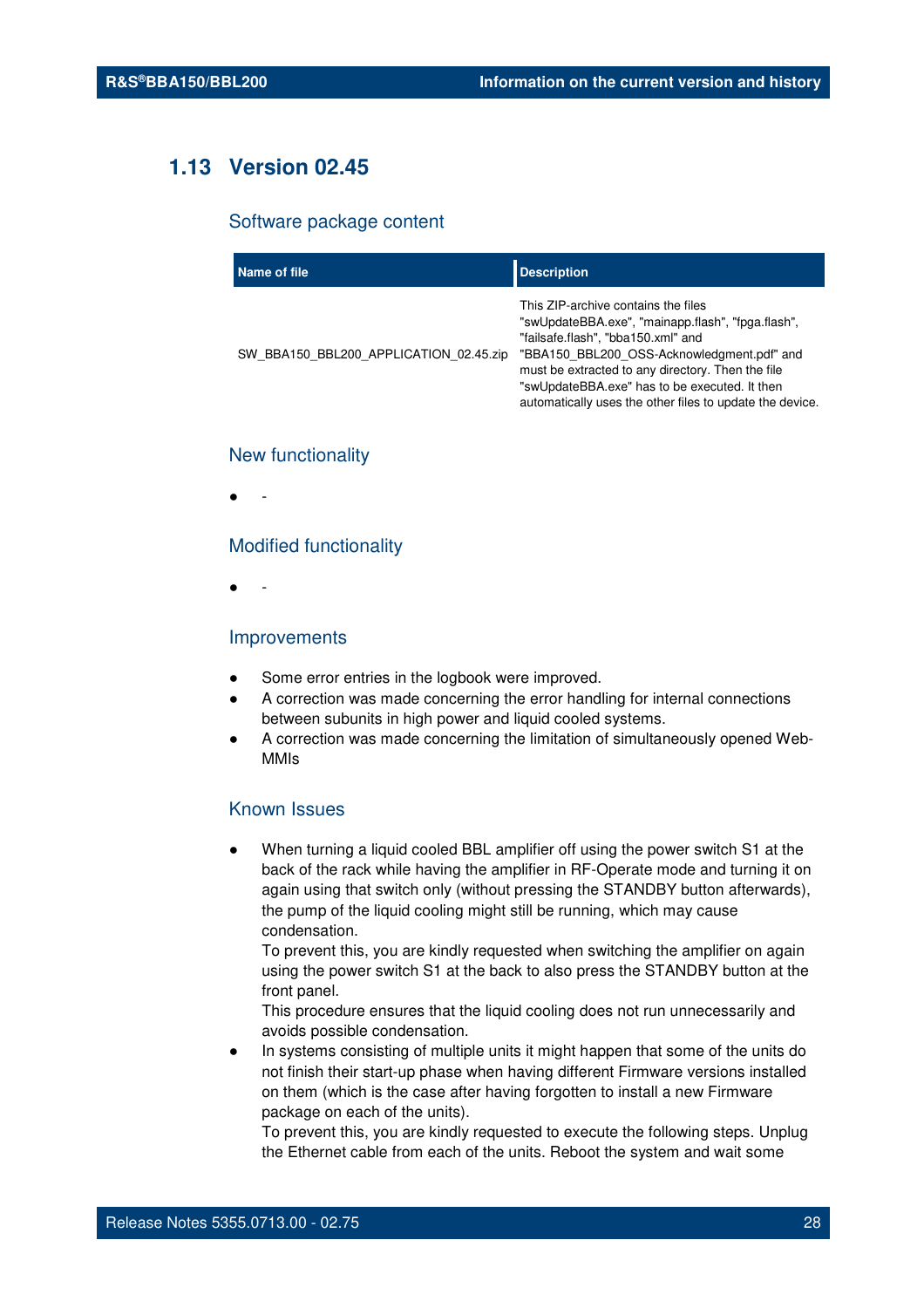minutes until all units have finished their start-up phase with an error. Plug in the Ethernet cables again. Install the Firmware package on all units making sure to really not forget one of the units. After finished Firmware Update reboot the system again.

- After setting "Automatic Standby" to "NO" you have to turn the amplifier completely off via its mains switch for this change to take effect.
- In some older systems setting "Automatic Standby" to "YES" does not have any effect.
- Heavy traffic on the Ethernet could cause the system to slow down a bit.
- When opening and closing the device interlock multiple times within a few milliseconds, the error message E06 "Too low current for amplifier X on bus Y!" might appear in rare cases.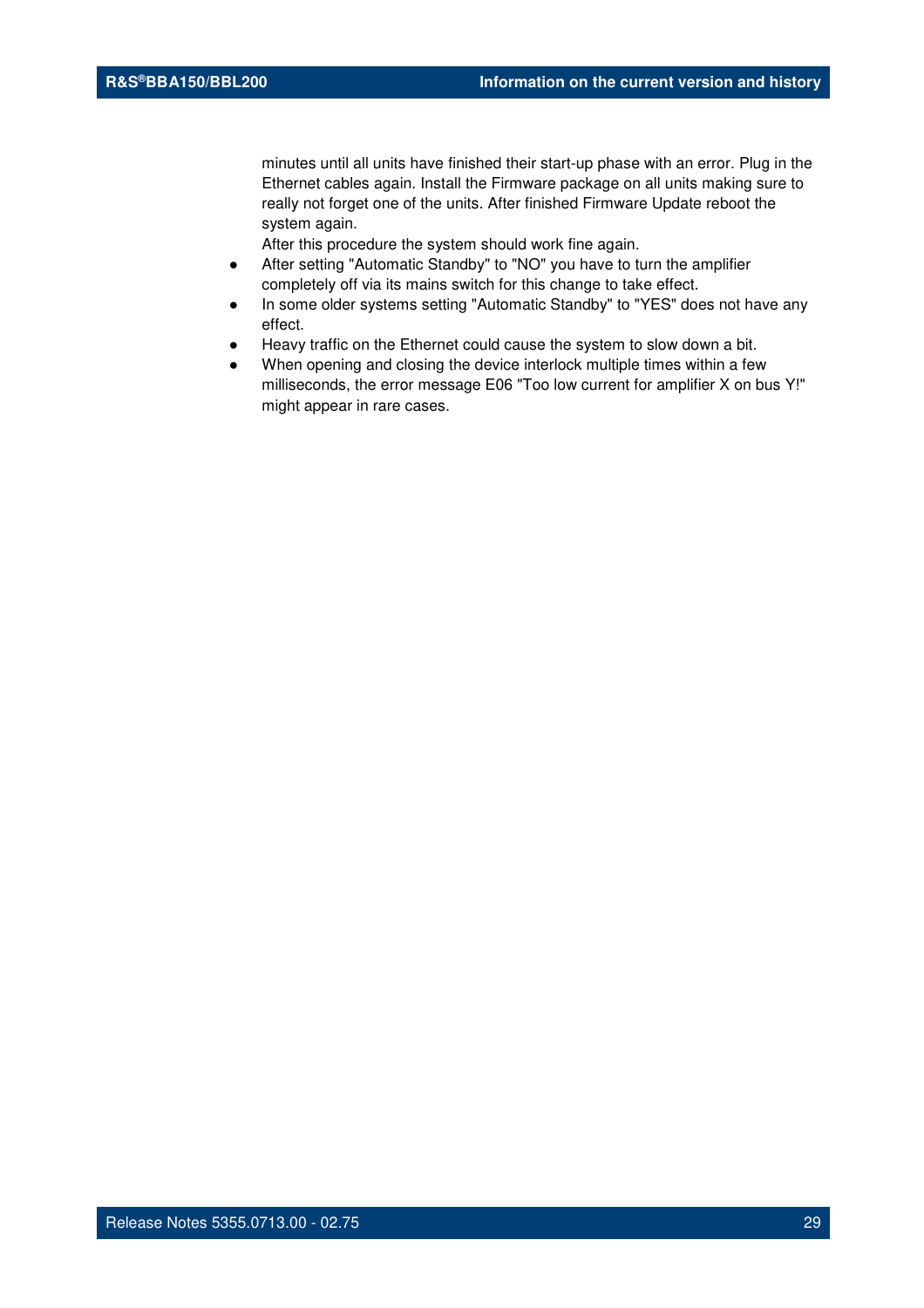## **1.14 Version 02.40**

#### Software package content

| Name of file                          | <b>Description</b>                                                                                                                                                                                                                                                                                                                             |
|---------------------------------------|------------------------------------------------------------------------------------------------------------------------------------------------------------------------------------------------------------------------------------------------------------------------------------------------------------------------------------------------|
| SW BBA150 BBL200 APPLICATION 02.40zip | This ZIP-archive contains the files<br>"swUpdateBBA.exe", "mainapp.flash", "fpga.flash",<br>"failsafe.flash", "bba150.xml" and<br>"BBA150 BBL200 OSS-Acknowledgment.pdf" and<br>must be extracted to any directory. Then the file<br>"swUpdateBBA.exe" has to be executed. It then<br>automatically uses the other files to update the device. |

#### New functionality

- In liquid cooled systems you now have the possibility to request the measured values of the liquid cooling via the new SCPI commands "SENSe:LIQuidcooling:TemperatureIN?",
	- "SENSe:LIQuidcooling:TemperatureOUT?", "SENSe:LIQuidcooling:PRESsure?", "SENSe:LIQuidcooling:PumpsSTATe?", "SENSe:LIQuidcooling:Pump1SPeed?", "SENSe:LIQuidcooling:Pump1FLowrate?",
	- "SENSe:LIQuidcooling:Pump2SPeed?",
	- "SENSe:LIQuidcooling:Pump2FLowrate?", "SENSe:LIQuidcooling:Fan1SPeed?" and "SENSe:LIQuidcooling:Fan2SPeed?".

#### Modified functionality

● -

#### Improvements

- The self-protection of the amplifier was improved.
- Numerous corrections were made concerning the DHCP client feature.
- Numerous minor improvements were made concerning the front panel display.
- Numerous minor improvements were made concerning the Web-MMI.
- Numerous minor corrections were made concerning the error handling for internal connections between subunits in high power and liquid cooled systems.
- A minor improvement was made concerning control of the pumps in liquid cooled systems.
- A minor correction was made concerning the detection of defective fans

#### Known Issues

When turning a liquid cooled BBL amplifier off using the power switch S1 at the back of the rack while having the amplifier in RF-Operate mode and turning it on again using that switch only (without pressing the STANDBY button afterwards), the pump of the liquid cooling might still be running, which may cause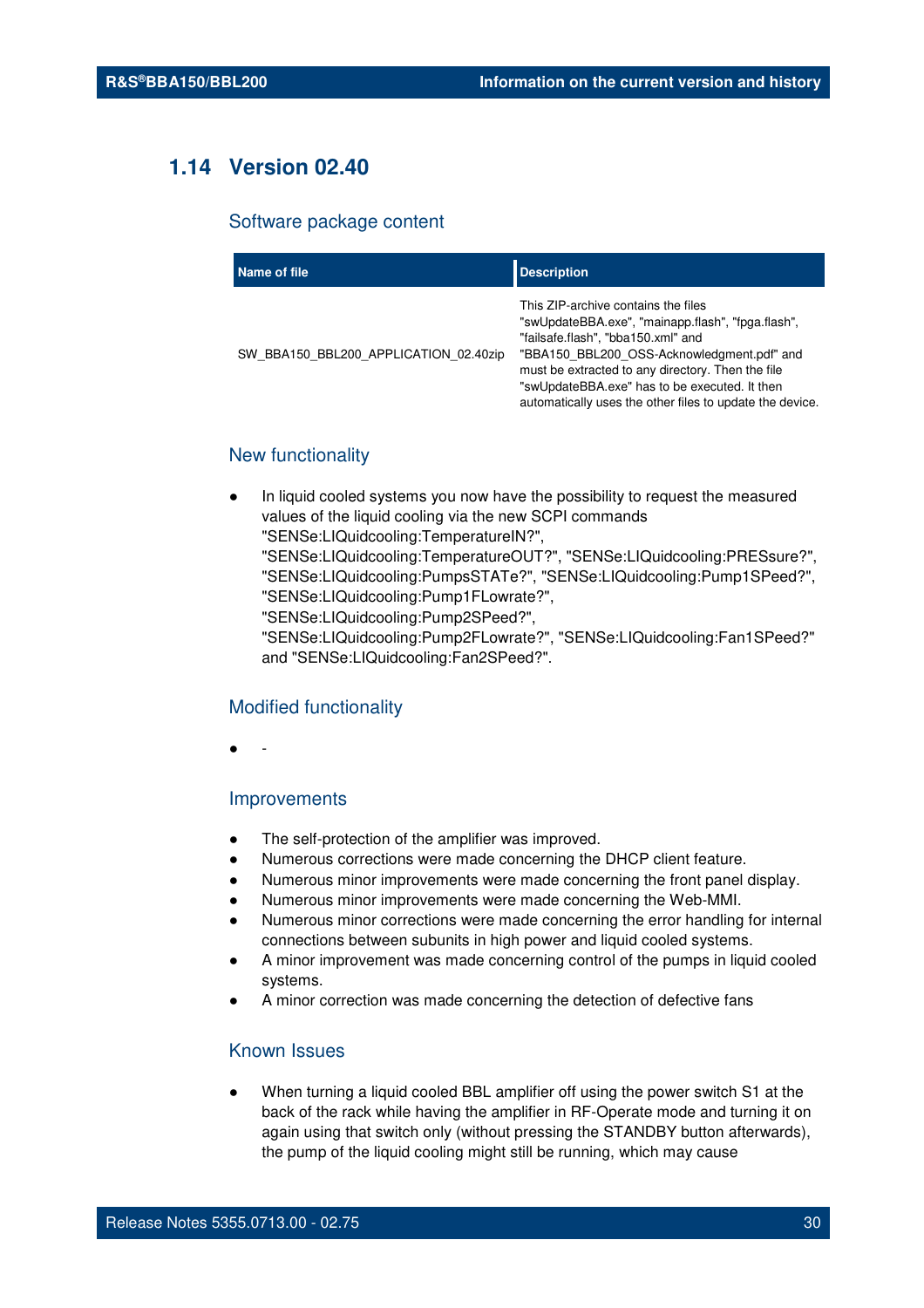condensation.

To prevent this, you are kindly requested when switching the amplifier on again using the power switch S1 at the back to also press the STANDBY button at the front panel.

This procedure ensures that the liquid cooling does not run unnecessarily and avoids possible condensation.

In systems consisting of multiple units it might happen that some of the units do not finish their start-up phase when having different Firmware versions installed on them (which is the case after having forgotten to install a new Firmware package on each of the units).

To prevent this, you are kindly requested to execute the following steps. Unplug the Ethernet cable from each of the units. Reboot the system and wait some minutes until all units have finished their start-up phase with an error. Plug in the Ethernet cables again. Install the Firmware package on all units making sure to really not forget one of the units. After finished Firmware Update reboot the system again.

- After setting "Automatic Standby" to "NO" you have to turn the amplifier completely off via its mains switch for this change to take effect.
- In some older systems setting "Automatic Standby" to "YES" does not have any effect.
- Heavy traffic on the Ethernet could cause the system to slow down a bit.
- When opening and closing the device interlock multiple times within a few milliseconds, the error message E06 "Too low current for amplifier X on bus Y!" might appear in rare cases.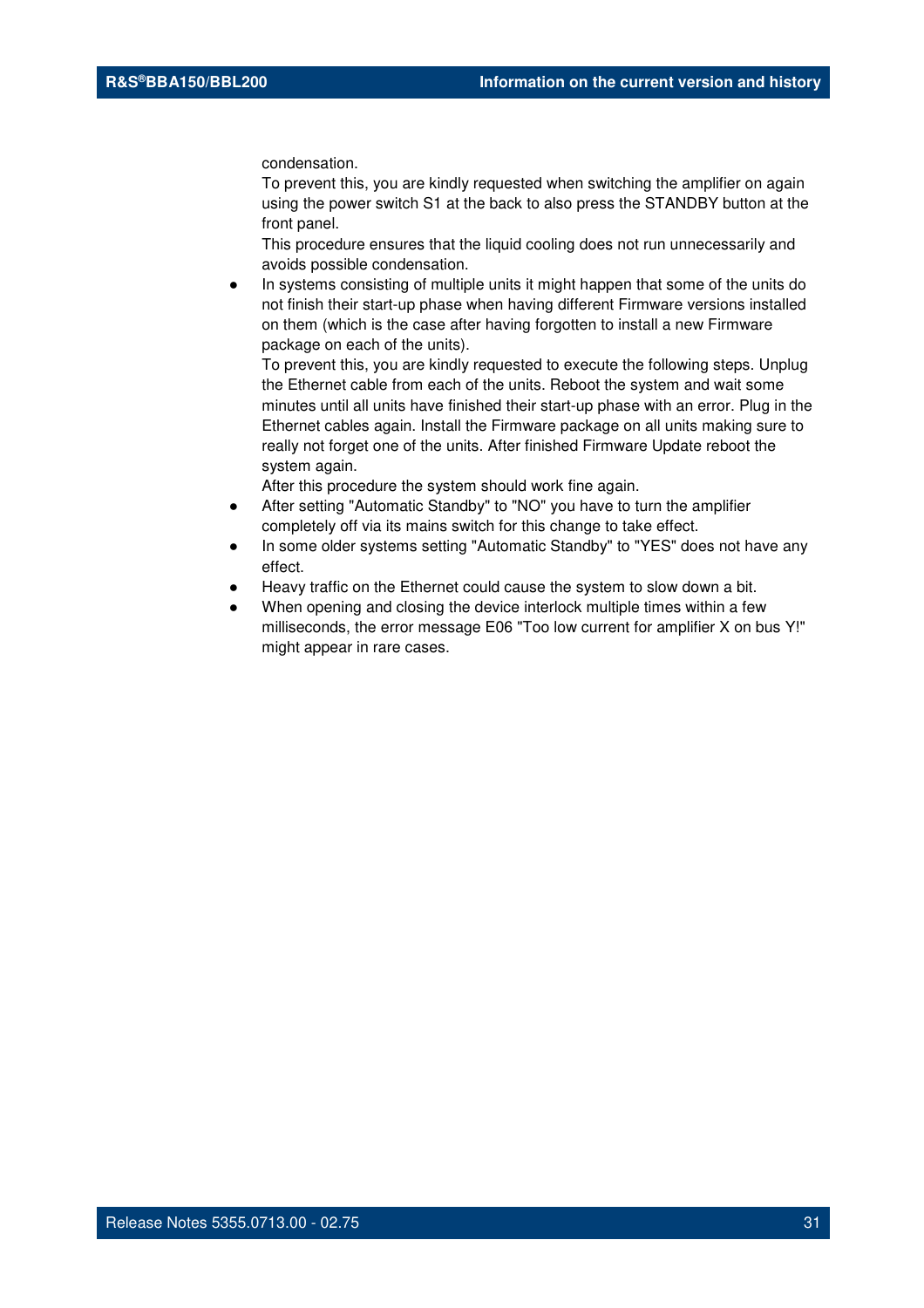## **1.15 Version 02.35**

#### Software package content

| Name of file                           | <b>Description</b>                                                                                                                                                                                                                                                                                                                             |
|----------------------------------------|------------------------------------------------------------------------------------------------------------------------------------------------------------------------------------------------------------------------------------------------------------------------------------------------------------------------------------------------|
| SW BBA150 BBL200 APPLICATION 02.35.zip | This ZIP-archive contains the files<br>"swUpdateBBA.exe", "mainapp.flash", "fpga.flash",<br>"failsafe.flash", "bba150.xml" and<br>"BBA150 BBL200 OSS-Acknowledgment.pdf" and<br>must be extracted to any directory. Then the file<br>"swUpdateBBA.exe" has to be executed. It then<br>automatically uses the other files to update the device. |

#### New functionality

● -

#### Modified functionality

- The menu item "Permanent Power On" was renamed to "Automatic Standby".
- At the front panel the menu "Gain" remains open when pressing the OK button, allowing you to change the gain continuously. The menu can by exited by pressing the BACK button only. Thus, the former menu item "Continuous Gain" is not needed anymore, so it was removed

#### Improvements

- Numerous improvements and corrections were made concerning the Web-MMI.
- Numerous minor corrections were made concerning the error handling for internal connections between subunits in high power and liquid cooled systems.
- Numerous improvements and corrections were made concerning the Firmware Update.
- A problem was solved that heavy traffic on the Ethernet could cause the system to stop working after some time when having DHCP Client turned on.

#### Known Issues

When turning a liquid cooled BBL amplifier off using the power switch S1 at the back of the rack while having the amplifier in RF-Operate mode and turning it on again using that switch only (without pressing the STANDBY button afterwards), the pump of the liquid cooling might still be running, which may cause condensation.

To prevent this, you are kindly requested when switching the amplifier on again using the power switch S1 at the back to also press the STANDBY button at the front panel.

This procedure ensures that the liquid cooling does not run unnecessarily and avoids possible condensation.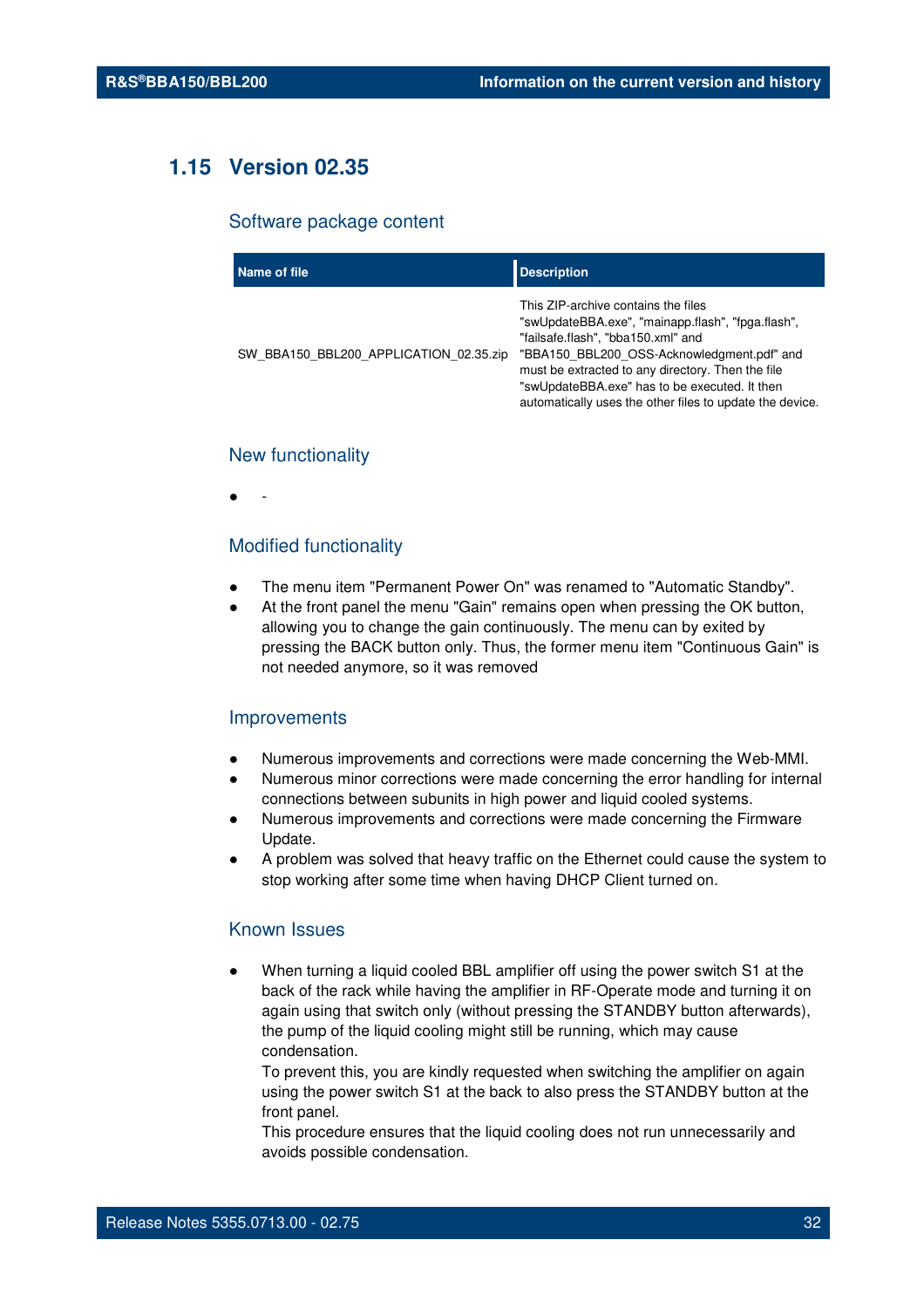In systems consisting of multiple units it might happen that some of the units do not finish their start-up phase when having different Firmware versions installed on them (which is the case after having forgotten to install a new Firmware package on each of the units).

To prevent this, you are kindly requested to execute the following steps. Unplug the Ethernet cable from each of the units. Reboot the system and wait some minutes until all units have finished their start-up phase with an error. Plug in the Ethernet cables again. Install the Firmware package on all units making sure to really not forget one of the units. After finished Firmware Update reboot the system again.

- After setting "Automatic Standby" to "NO" you have to turn the amplifier completely off via its mains switch for this change to take effect.
- In some older systems setting "Automatic Standby" to "YES" does not have any effect.
- Heavy traffic on the Ethernet could cause the system to slow down a bit.
- When opening and closing the device interlock multiple times within a few milliseconds, the error message E06 "Too low current for amplifier X on bus Y!" might appear in rare cases.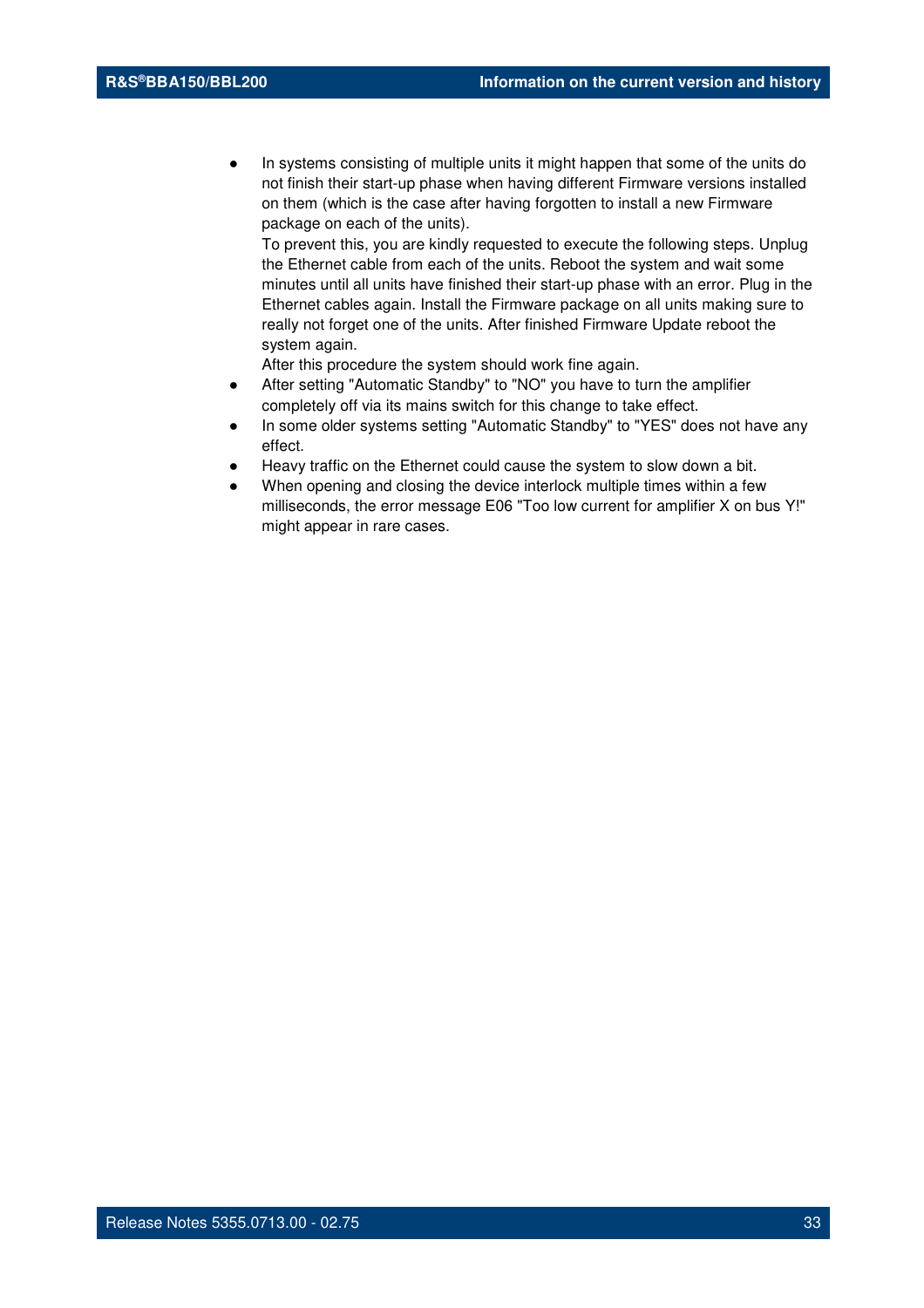## **1.16 Version 02.30**

#### Software package content

| Name of file                           | <b>Description</b>                                                                                                                                                                                                                                                                                                                             |
|----------------------------------------|------------------------------------------------------------------------------------------------------------------------------------------------------------------------------------------------------------------------------------------------------------------------------------------------------------------------------------------------|
| SW BBA150 BBL200 APPLICATION 02.30.zip | This ZIP-archive contains the files<br>"swUpdateBBA.exe", "mainapp.flash", "fpga.flash",<br>"failsafe.flash", "bba150.xml" and<br>"BBA150 BBL200 OSS-Acknowledgment.pdf" and<br>must be extracted to any directory. Then the file<br>"swUpdateBBA.exe" has to be executed. It then<br>automatically uses the other files to update the device. |

#### New functionality

The number of active Web-MMIs is now displayed in the top right corner of the Web-MMI. The maximum number of Web-MMIs that can be opened simultaneously is 3. Opening a 4th Web-MMI is denied.

#### Modified functionality

● -

#### Improvements

It is not possible anymore to turn RF-Operate on after it was turned off because of a defective fan.

#### Known Issues

When turning a liquid cooled BBL amplifier off using the power switch S1 at the back of the rack while having the amplifier in RF-Operate mode and turning it on again using that switch only (without pressing the STANDBY button afterwards), the pump of the liquid cooling might still be running, which may cause condensation.

To prevent this, you are kindly requested when switching the amplifier on again using the power switch S1 at the back to also press the STANDBY button at the front panel.

This procedure ensures that the liquid cooling does not run unnecessarily and avoids possible condensation.

In systems consisting of multiple units it might happen that some of the units do not finish their start-up phase when having different Firmware versions installed on them (which is the case after having forgotten to install a new Firmware package on each of the units).

To prevent this, you are kindly requested to execute the following steps. Unplug the Ethernet cable from each of the units. Reboot the system and wait some minutes until all units have finished their start-up phase with an error. Plug in the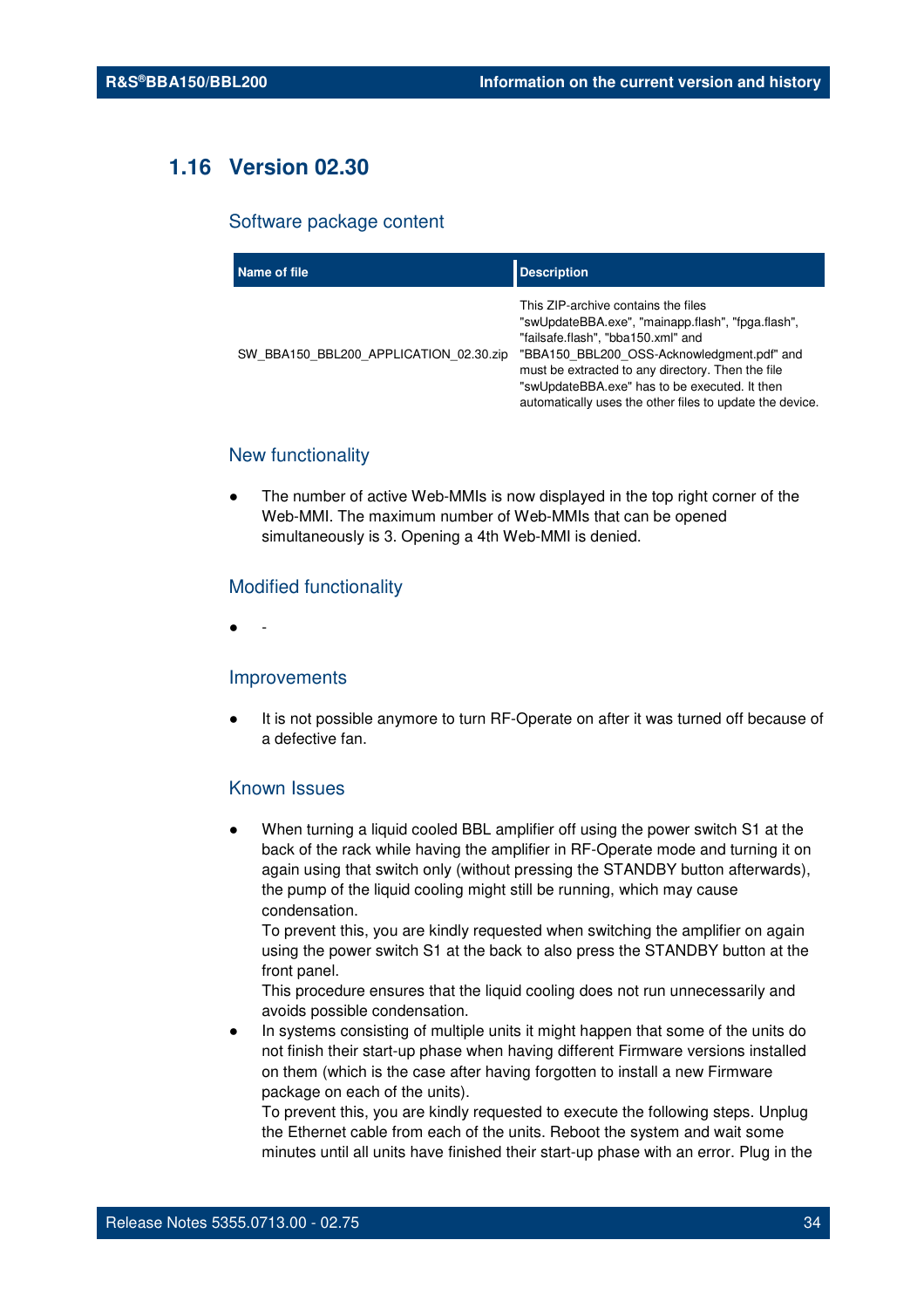Ethernet cables again. Install the Firmware package on all units making sure to really not forget one of the units. After finished Firmware Update reboot the system again.

- After setting "Permanent Power On" to "OFF" you have to turn the amplifier completely off via its mains switch for this change to take effect.
- In some older systems setting "Permanent Power On" to "ON" does not have any effect.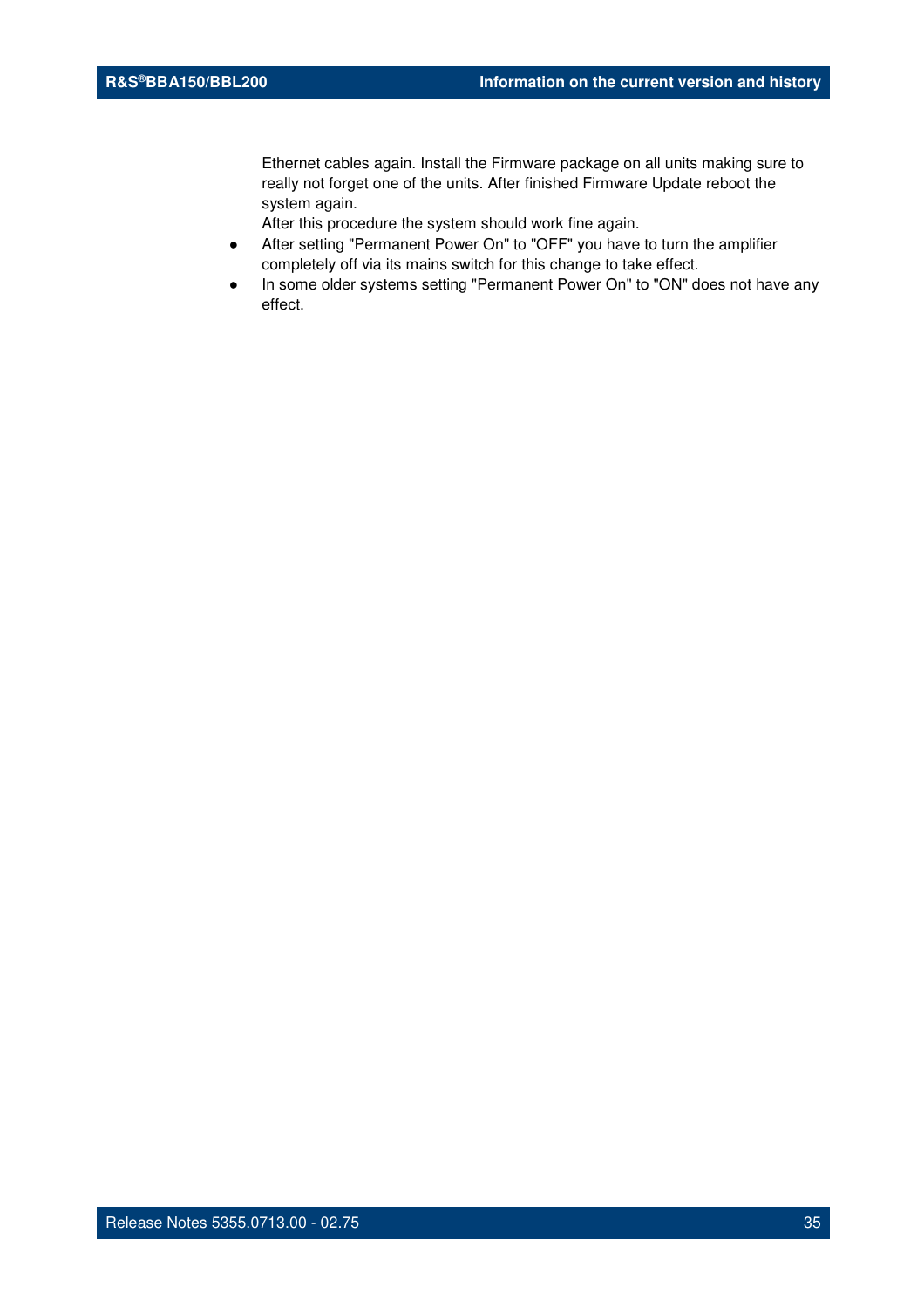## **1.17 Version 02.20**

#### Software package content

| Name of file                           | <b>Description</b>                                                                                                                                                                                                                                                                                                                             |
|----------------------------------------|------------------------------------------------------------------------------------------------------------------------------------------------------------------------------------------------------------------------------------------------------------------------------------------------------------------------------------------------|
| SW BBA150 BBL200 APPLICATION 02.20.zip | This ZIP-archive contains the files<br>"swUpdateBBA.exe", "mainapp.flash", "fpga.flash",<br>"failsafe.flash", "bba150.xml" and<br>"BBA150 BBL200 OSS-Acknowledgment.pdf" and<br>must be extracted to any directory. Then the file<br>"swUpdateBBA.exe" has to be executed. It then<br>automatically uses the other files to update the device. |

#### New functionality

- When having bought the option "R&S®BBA-B130 (Fast Amplifier Mute)", you can now activate and deactivate it also via the Web-MMI. For this there is a new button "MUTE ON/OFF" in the "Operating Panel"-tab.
- You now have the possibility to change/request the timeout for SCPI remote control also via SCPI commands.
- For changing this timeout there is a new SCPI command "SYSTem:SCPI:TIMEout" and for requesting a new SCPI command "SYSTem:SCPI:TIMEout?".

#### Modified functionality

In systems featuring a router for external Ethernet communication the "DHCP-Client" menu item cannot be edited on the Extension Units anymore.

#### Improvements

- Numerous improvements and corrections were made concerning the Web-MMI.
- Numerous improvements and corrections were made concerning the gain adjustment.
- Numerous improvements were made concerning the detection of a too high RF input signal.
- A minor correction was made concerning the cyclic checks of the temperatures of the amplifier modules.
- A minor correction was made concerning the menus "IP Address", "Subnet Mask" und "Gateway" of the front panel display.
- The problem was solved that in some systems with frequency ranges from 0.8 to 3 GHz and from 2.5 to 6 GHz turning RF-Operate on caused error E73 under certain circumstances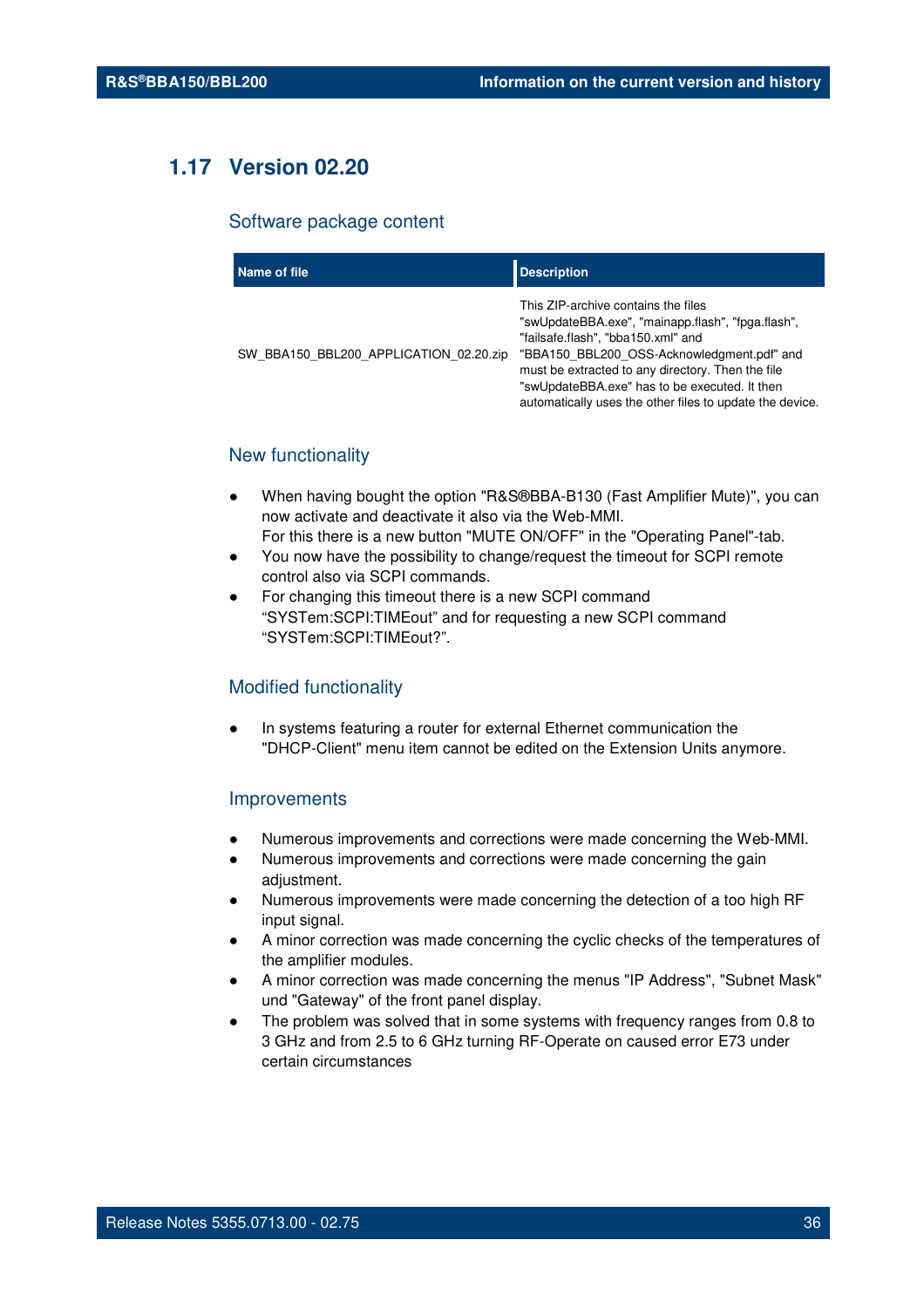## Known Issues

When turning a liquid cooled BBL amplifier off using the power switch S1 at the back of the rack while having the amplifier in RF-Operate mode and turning it on again using that switch only (without pressing the STANDBY button afterwards), the pump of the liquid cooling might still be running, which may cause condensation.

To prevent this, you are kindly requested when switching the amplifier on again using the power switch S1 at the back to also press the STANDBY button at the front panel.

This procedure ensures that the liquid cooling does not run unnecessarily and avoids possible condensation.

In systems consisting of multiple units it might happen that some of the units do not finish their start-up phase when having different Firmware versions installed on them (which is the case after having forgotten to install a new Firmware package on each of the units).

To prevent this, you are kindly requested to execute the following steps. Unplug the Ethernet cable from each of the units. Reboot the system and wait some minutes until all units have finished their start-up phase with an error. Plug in the Ethernet cables again. Install the Firmware package on all units making sure to really not forget one of the units. After finished Firmware Update reboot the system again.

After this procedure the system should work fine again.

- After setting "Permanent Power On" to "OFF" you have to turn the amplifier completely off via its mains switch for this change to take effect.
- In some older systems setting "Permanent Power On" to "ON" does not have any effect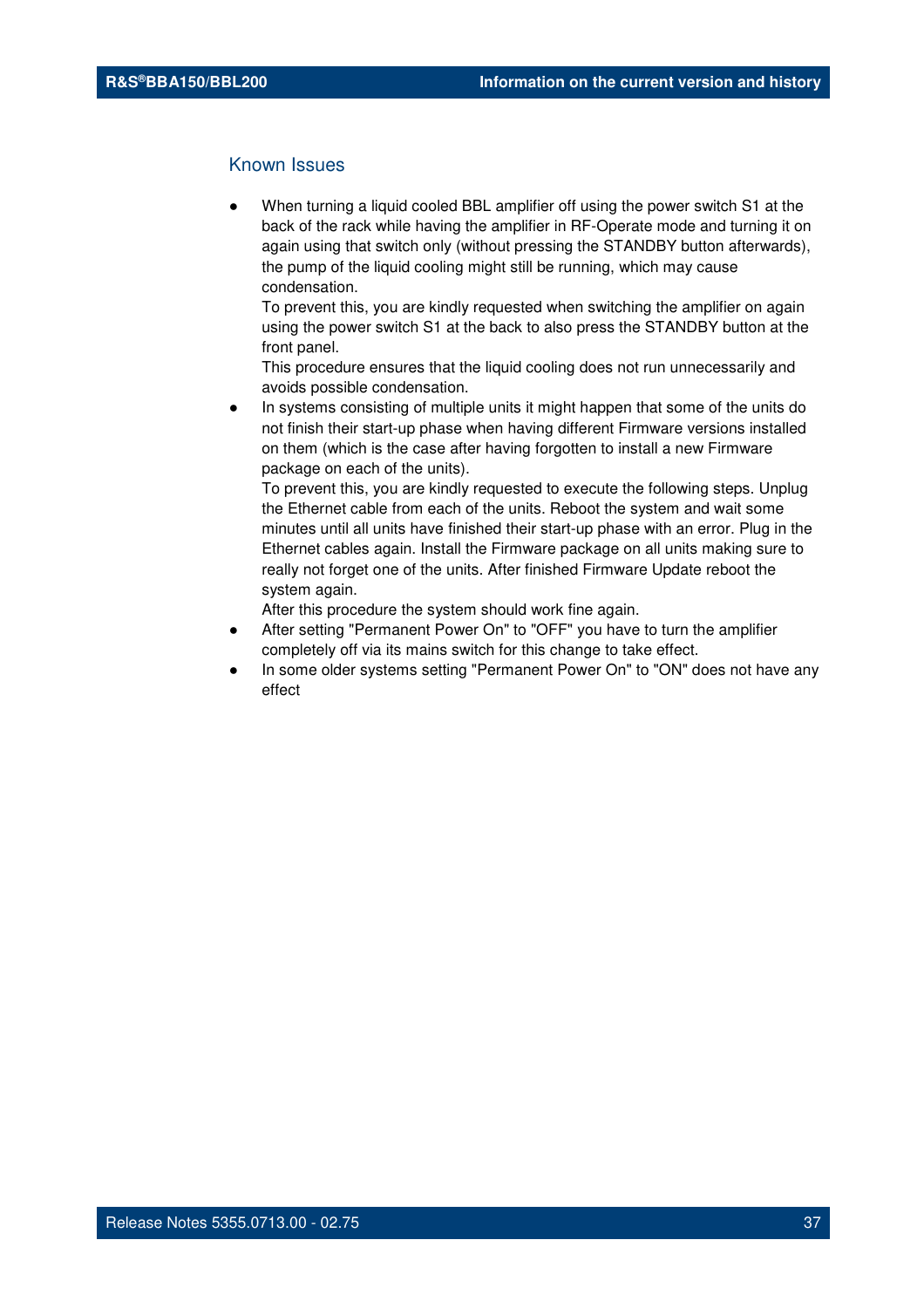# **1.18 Version 02.12**

#### Software package content

| Name of file                           | <b>Description</b>                                                                                                                                                                                                                                                                                                                             |
|----------------------------------------|------------------------------------------------------------------------------------------------------------------------------------------------------------------------------------------------------------------------------------------------------------------------------------------------------------------------------------------------|
| SW BBA150 BBL200 APPLICATION 02.12.zip | This ZIP-archive contains the files<br>"swUpdateBBA.exe", "mainapp.flash", "fpga.flash",<br>"failsafe.flash", "bba150.xml" and<br>"BBA150 BBL200 OSS-Acknowledgment.pdf" and<br>must be extracted to any directory. Then the file<br>"swUpdateBBA.exe" has to be executed. It then<br>automatically uses the other files to update the device. |

#### New functionality

● -

#### Modified functionality

● -

#### Improvements

The problem was solved that in some systems it happened from time to time that after starting the system it stated an internal sporadic error asking you to restart the system

#### Known Issues

When turning a liquid cooled BBL amplifier off using the power switch S1 at the back of the rack while having the amplifier in RF-Operate mode and turning it on again using that switch only (without pressing the STANDBY button afterwards), the pump of the liquid cooling might still be running, which may cause condensation.

To prevent this, you are kindly requested when switching the amplifier on again using the power switch S1 at the back to also press the STANDBY button at the front panel.

This procedure ensures that the liquid cooling does not run unnecessarily and avoids possible condensation.

In systems consisting of multiple units it might happen that some of the units do not finish their start-up phase when having different Firmware versions installed on them (which is the case after having forgotten to install a new Firmware package on each of the units).

To prevent this, you are kindly requested to execute the following steps. Unplug the Ethernet cable from each of the units. Reboot the system and wait some minutes until all units have finished their start-up phase with an error. Plug in the Ethernet cables again. Install the Firmware package on all units making sure to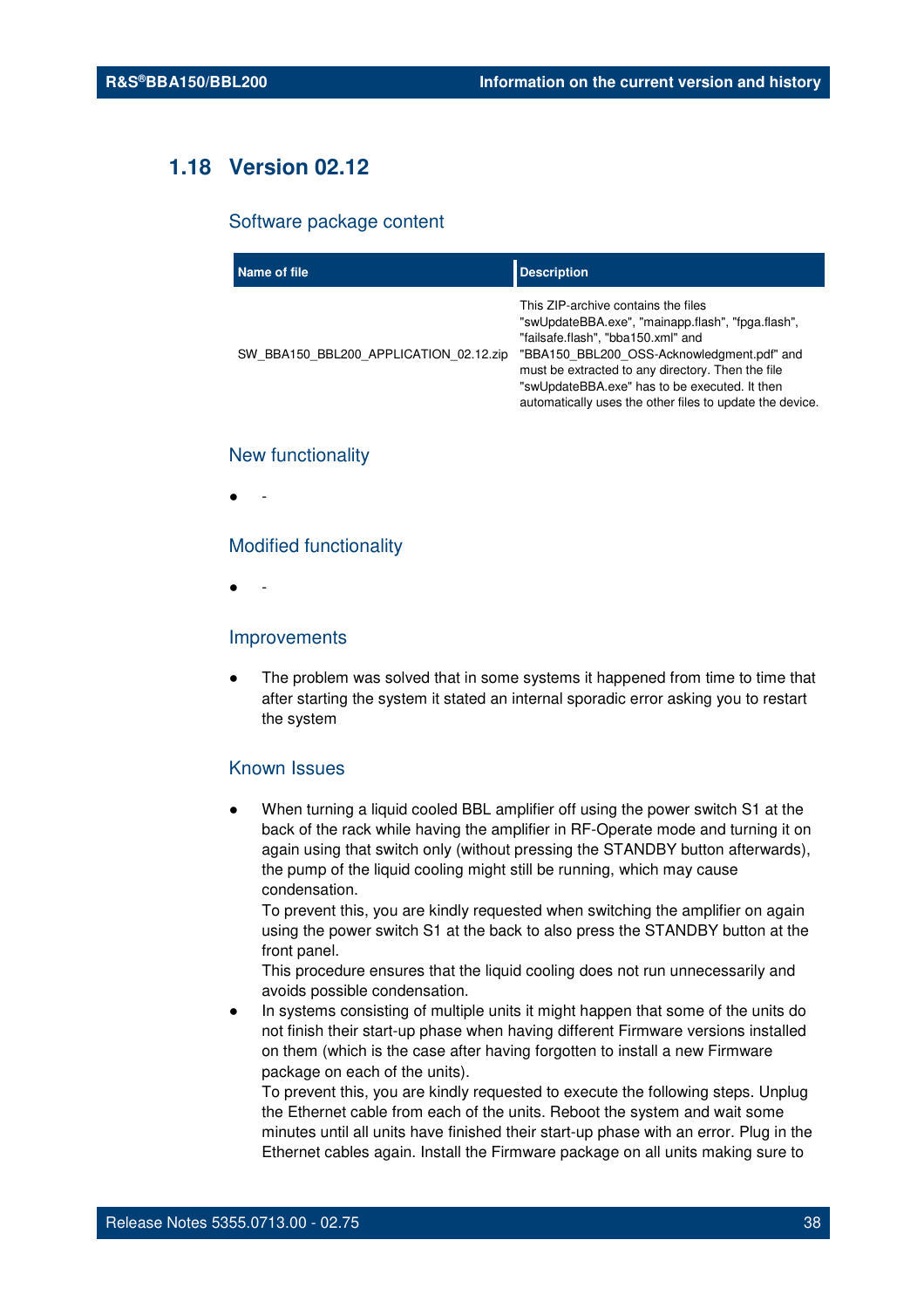really not forget one of the units. After finished Firmware Update reboot the system again.

After this procedure the system should work fine again.

- After setting "Permanent Power On" to "OFF" you have to turn the amplifier completely off via its mains switch for this change to take effect.
- In some older systems setting "Permanent Power On" to "ON" does not have any effect.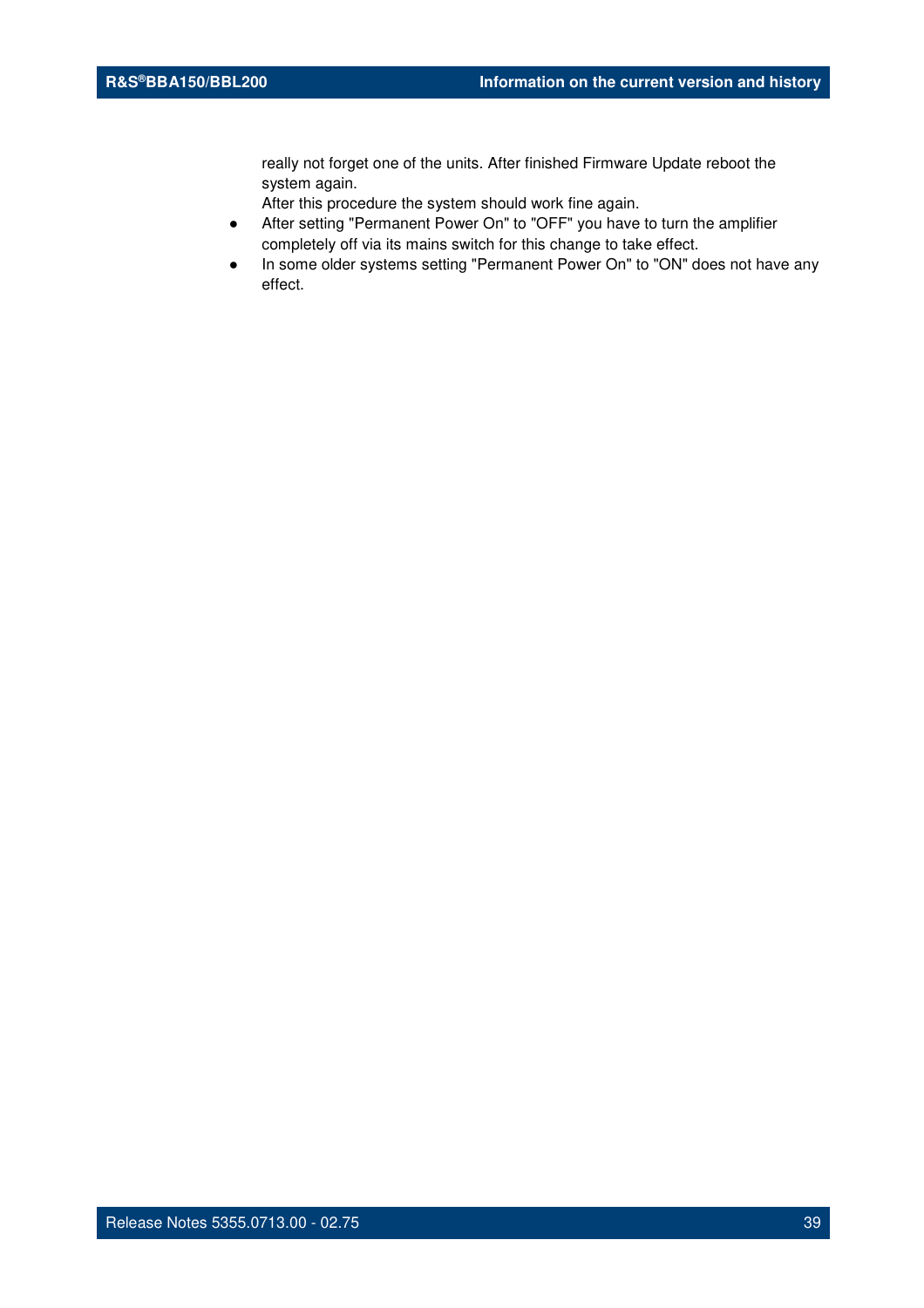# **1.19 Version 02.11**

#### Software package content

| Name of file                           | <b>Description</b>                                                                                                                                                                                                                                                                                                                             |
|----------------------------------------|------------------------------------------------------------------------------------------------------------------------------------------------------------------------------------------------------------------------------------------------------------------------------------------------------------------------------------------------|
| SW BBA150 BBL200 APPLICATION 02.11.zip | This ZIP-archive contains the files<br>"swUpdateBBA.exe", "mainapp.flash", "fpga.flash",<br>"failsafe.flash", "bba150.xml" and<br>"BBA150 BBL200 OSS-Acknowledgment.pdf" and<br>must be extracted to any directory. Then the file<br>"swUpdateBBA.exe" has to be executed. It then<br>automatically uses the other files to update the device. |

#### New functionality

● -

#### Modified functionality

● -

#### Improvements

- The problem was solved that setting the gain to a negative value did not work in some systems.
- A correction was made concerning the error handling for internal connections between subunits in high power and liquid cooled systems.

## Known Issues

When turning a liquid cooled BBL amplifier off using the power switch S1 at the back of the rack while having the amplifier in RF-Operate mode and turning it on again using that switch only (without pressing the STANDBY button afterwards), the pump of the liquid cooling might still be running, which may cause condensation.

To prevent this, you are kindly requested when switching the amplifier on again using the power switch S1 at the back to also press the STANDBY button at the front panel.

This procedure ensures that the liquid cooling does not run unnecessarily and avoids possible condensation.

In systems consisting of multiple units it might happen that some of the units do not finish their start-up phase when having different Firmware versions installed on them (which is the case after having forgotten to install a new Firmware package on each of the units).

To prevent this, you are kindly requested to execute the following steps. Unplug the Ethernet cable from each of the units. Reboot the system and wait some minutes until all units have finished their start-up phase with an error. Plug in the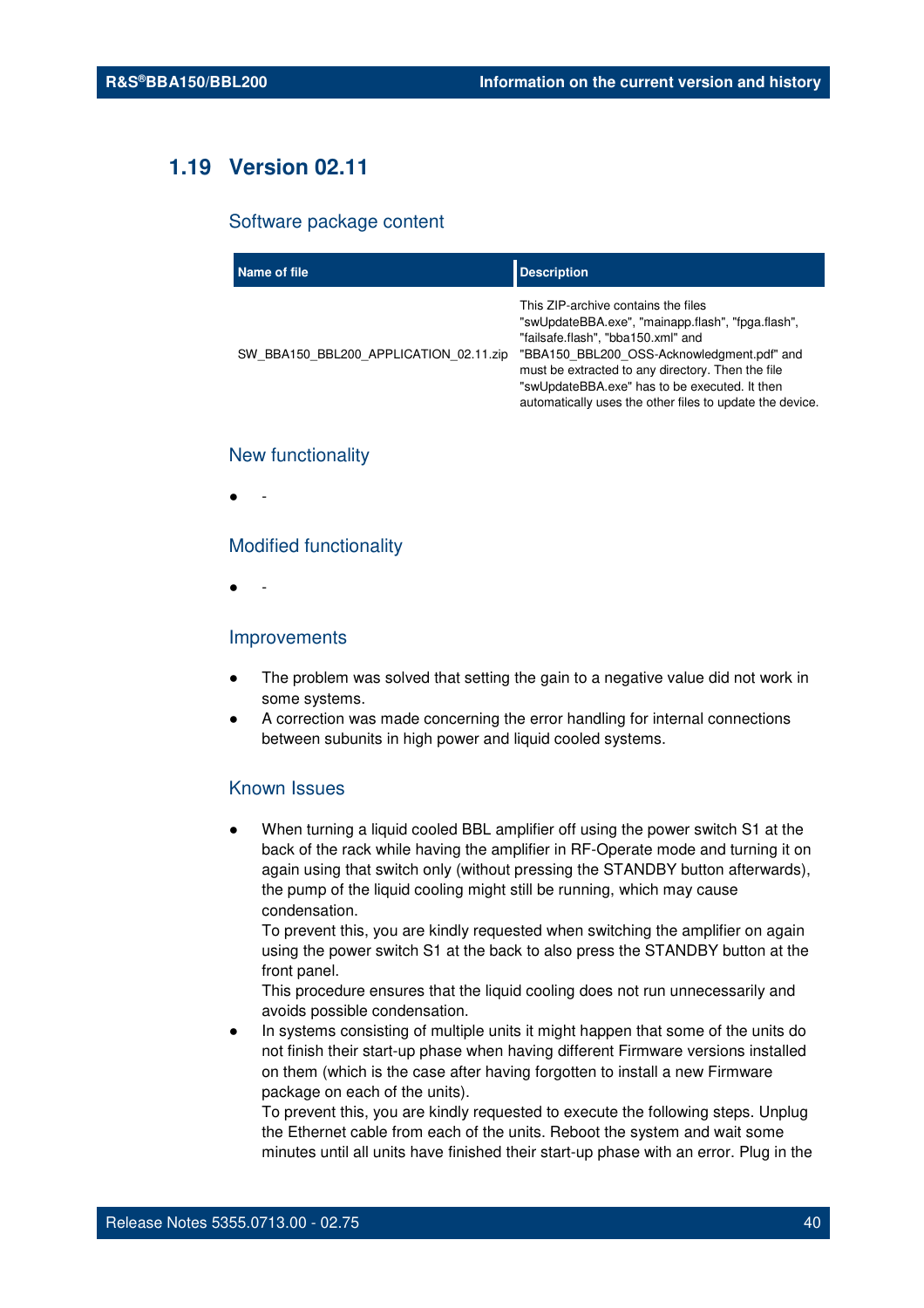Ethernet cables again. Install the Firmware package on all units making sure to really not forget one of the units. After finished Firmware Update reboot the system again.

After this procedure the system should work fine again.

- After setting "Permanent Power On" to "OFF" you have to turn the amplifier completely off via its mains switch for this change to take effect.
- In some older systems setting "Permanent Power On" to "ON" does not have any effect.
- In some systems it might happen from time to time that some of its potentiometers do not work correctly. That case is then automatically detected during the start-up phase, asking you the restart the system. After this reboot the system should work fine again.

Release Notes 5355.0713.00 - 02.75 41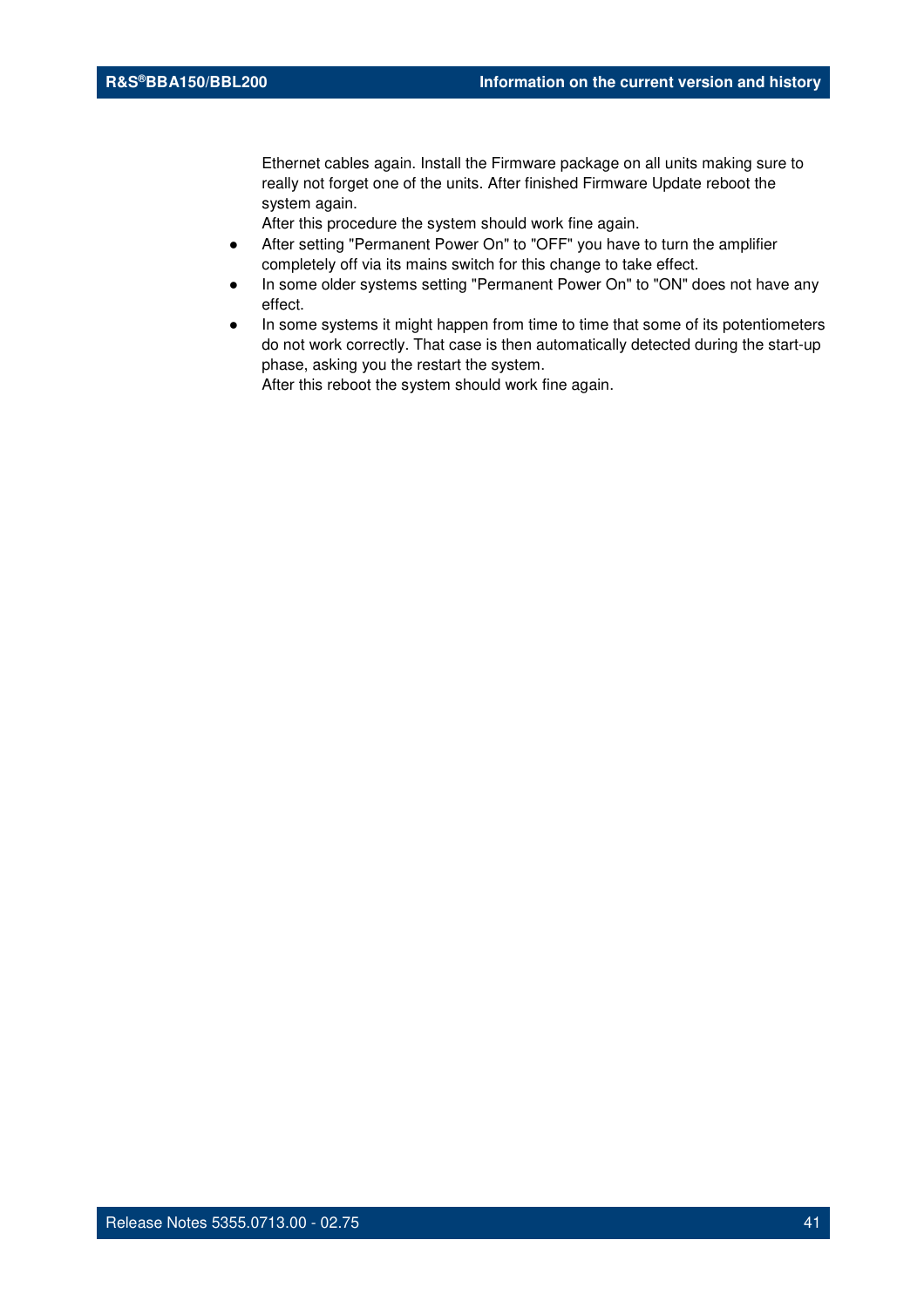# **1.20 Version 02.10**

#### Software package content

| Name of file                           | <b>Description</b>                                                                                                                                                                                                                                                                                                                             |
|----------------------------------------|------------------------------------------------------------------------------------------------------------------------------------------------------------------------------------------------------------------------------------------------------------------------------------------------------------------------------------------------|
| SW BBA150 BBL200 APPLICATION 02.10.zip | This ZIP-archive contains the files<br>"swUpdateBBA.exe", "mainapp.flash", "fpga.flash",<br>"failsafe.flash", "bba150.xml" and<br>"BBA150_BBL200_OSS-Acknowledgment.pdf" and<br>must be extracted to any directory. Then the file<br>"swUpdateBBA.exe" has to be executed. It then<br>automatically uses the other files to update the device. |

## New functionality

- You now have the possibility to change the timeout for SCPI remote control. For this there is a new item in the main menu of the front panel display called "SCPI Timeout". You can choose between "30 Minutes", which is the recommended default value, and "1 Day".
	- In the Web-MMI you can find this new menu item in the "Settings"-tab.
- You now have the possibility to set the host name for the DHCP client. For this there is a new item in the main menu of the front panel display called "Host Name".

In the Web-MMI you can find this new menu item in the "Settings"-tab. Additionally to this the host name can also be changed via the new SCPI command "SYSTem:HOSTname <hostname>" and be requested via the new SCPI command "SYSTem:HOSTname?".

In systems featuring a router for external Ethernet communication changing the host name does not have any effect.

In the menu "System Info" of the front panel display there is now also being displayed the MAC address of the device. In the Web-MMI this information can be found in the "Settings"-tab.

## Modified functionality

The detection of a too high RF input signal was enhanced the following way: In case of an RF input level > 0 dBm for the frequency range from 9 kHz to 250 MHz or > 5 dBm for the frequency range from 80 MHz to 1 GHz while having the amplifier in RF-Operate mode there is still being created a matching warning logbook entry stating this fact. This warning is then reset in case of RF input level < -2 dBm for the frequency range from 9 kHz to 250 MHz or < 3 dBm for the frequency range from 80 MHz to 1 GHz.

Additionally to this an RF input level > 3 dBm for the frequency range from 9 kHz to 250 MHz or > 9 dBm for the frequency range from 80 MHz to 1 GHz while having the amplifier in RF-Operate mode there is now being handled as an error.

- The gain can now be increased up to  $+15$  dB instead of 0 dB.
- In systems consisting of multiple units the gain cannot be edited on the Extension Units anymore as the gain is completely controlled by the systems Base Unit.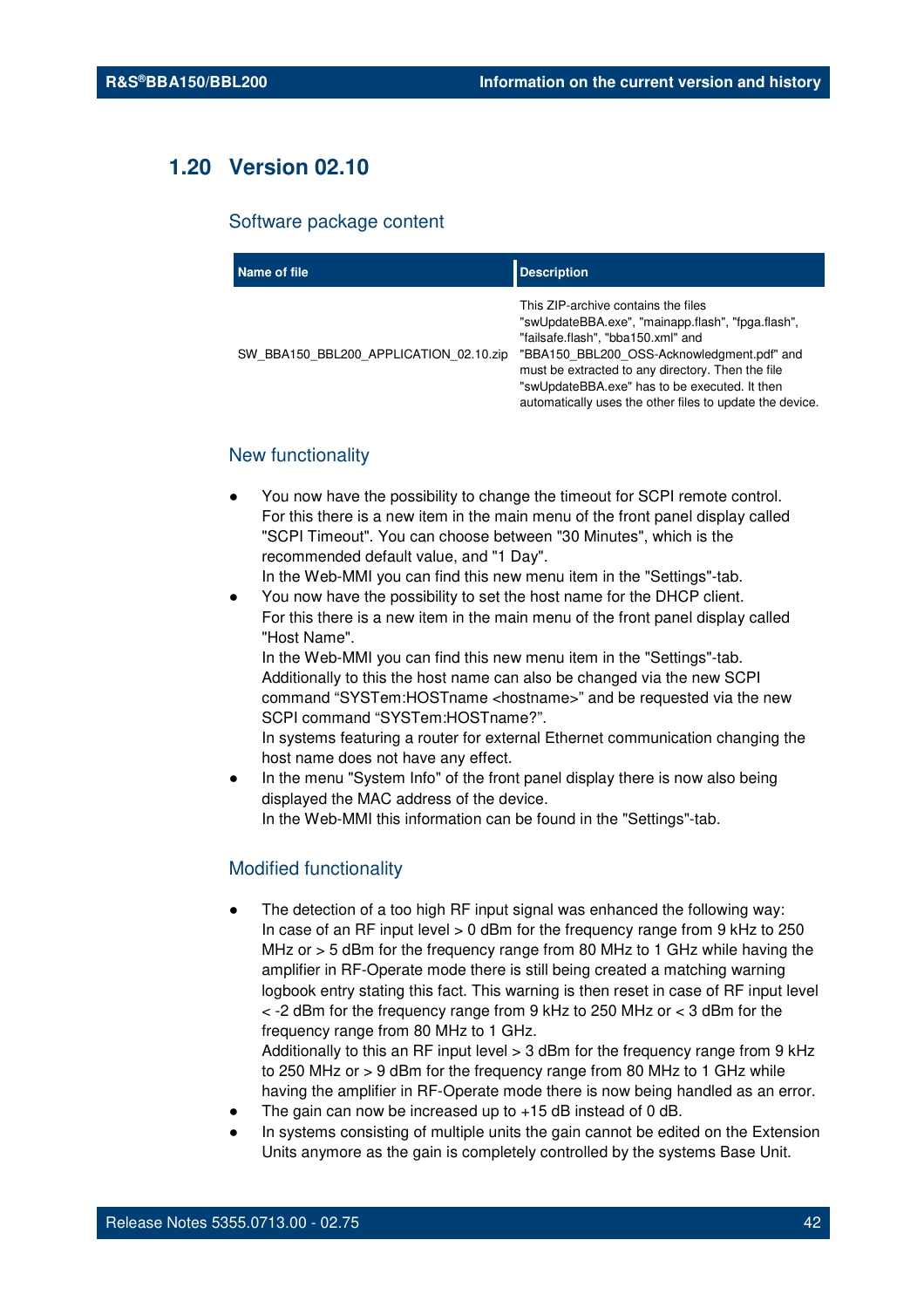In the front panel display the former item "Reset Default Settings" was removed from the main menu as this feature is not supported anymore

#### Improvements

- Numerous improvements were made concerning the turning on and off of RF-Operate.
- A correction was made concerning the gain adjustment.
- The problem was solved that in systems with only one fan the warning W78 occurred.
- The problem was solved that DHCP client did not work correctly with some DHCP servers.
- Numerous minor improvements were made concerning the start of the system.
- Numerous minor improvements and corrections were made concerning the front panel display.
- Numerous minor improvements and corrections were made concerning the Web-MMI.

## Known Issues

When turning a liquid cooled BBL amplifier off using the power switch S1 at the back of the rack while having the amplifier in RF-Operate mode and turning it on again using that switch only (without pressing the STANDBY button afterwards), the pump of the liquid cooling might still be running, which may cause condensation.

To prevent this, you are kindly requested when switching the amplifier on again using the power switch S1 at the back to also press the STANDBY button at the front panel.

This procedure ensures that the liquid cooling does not run unnecessarily and avoids possible condensation.

In systems consisting of multiple units it might happen that some of the units do not finish their start-up phase when having different Firmware versions installed on them (which is the case after having forgotten to install a new Firmware package on each of the units).

To prevent this, you are kindly requested to execute the following steps. Unplug the Ethernet cable from each of the units. Reboot the system and wait some minutes until all units have finished their start-up phase with an error. Plug in the Ethernet cables again. Install the Firmware package on all units making sure to really not forget one of the units. After finished Firmware Update reboot the system again.

After this procedure the system should work fine again.

- After setting "Permanent Power On" to "OFF" you have to turn the amplifier completely off via its mains switch for this change to take effect.
- In some older systems setting "Permanent Power On" to "ON" does not have any effect.
- In some systems it might happen from time to time that some of its potentiometers do not work correctly. That case is then automatically detected during the start-up phase, asking you the restart the system.

After this reboot the system should work fine again.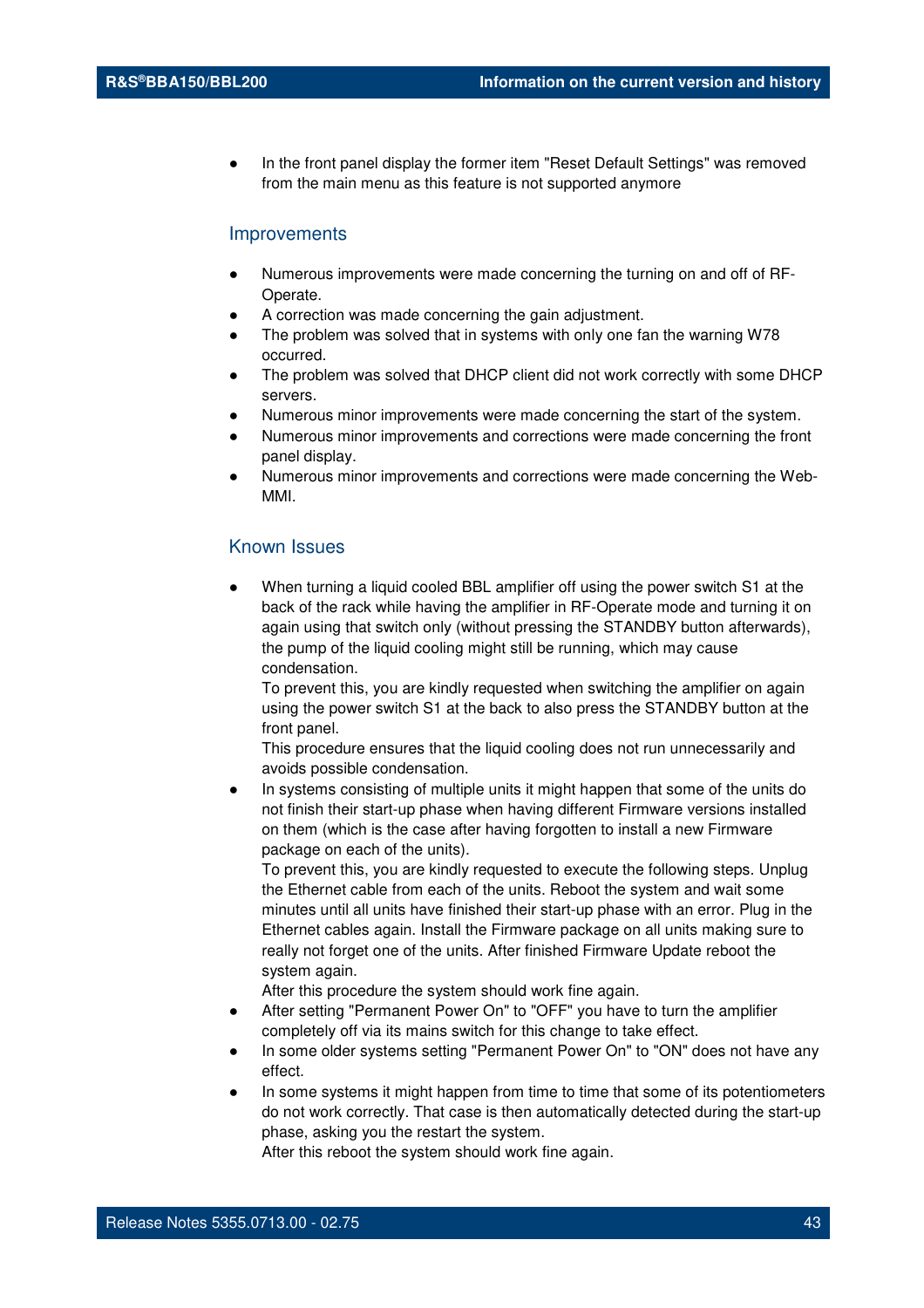# **1.21 Version 02.00**

#### Software package content

| Name of file                           | <b>Description</b>                                                                                                                                                                                                                                                                                                                             |
|----------------------------------------|------------------------------------------------------------------------------------------------------------------------------------------------------------------------------------------------------------------------------------------------------------------------------------------------------------------------------------------------|
| SW BBA150 BBL200 APPLICATION 02.00.zip | This ZIP-archive contains the files<br>"swUpdateBBA.exe", "mainapp.flash", "fpga.flash",<br>"failsafe.flash", "bba150.xml" and<br>"BBA150_BBL200_OSS-Acknowledgment.pdf" and<br>must be extracted to any directory. Then the file<br>"swUpdateBBA.exe" has to be executed. It then<br>automatically uses the other files to update the device. |

## New functionality

The system can now also have and display a warning state besides the known error state.

Warnings are being signaled with the blinking text "!WARNING!" in the lower left corner of the main view ("System Overview") in the front panel display and with a yellow LED "ERROR" in the Web-MMI.

Additionally to this also errors are being signaled with the blinking text "! ERROR !" in the same lower left corner of the main view ("System Overview") in the front panel display and still with a red LED "ERROR" in the Web-MMI. For details about the signaled warnings and errors you are still recommended to check the logbook.

#### Modified functionality

- As some of the internal configurations of the Firmware had to be changed, an initial conversion is necessary after updating to SW-version 02.00 (and higher) from a SW-version 01.96 (and lower). As this takes some time there will appear a message "One-time init in progress... Please wait! This takes some time." on the front panel display in the meantime. You are kindly requested to be patient and not turn off the system during that process.
- The fan control was completely redesigned. Additionally, to this fan are also cyclically checked now.

#### Improvements

- Improvements were made concerning the turning on and off of RF-Operate. Especially the problem was solved that in some systems turning RF-Operate on failed with Error E71 from time to time.
- The problem was solved that in some liquid cooled BBL amplifiers turning RF-Operate off caused Error E36 from time to time.
- The self-protection of the amplifier was improved, especially concerning the cyclic checks of the temperatures of the amplifier modules.
- Numerous minor improvements and corrections were made concerning the front panel display.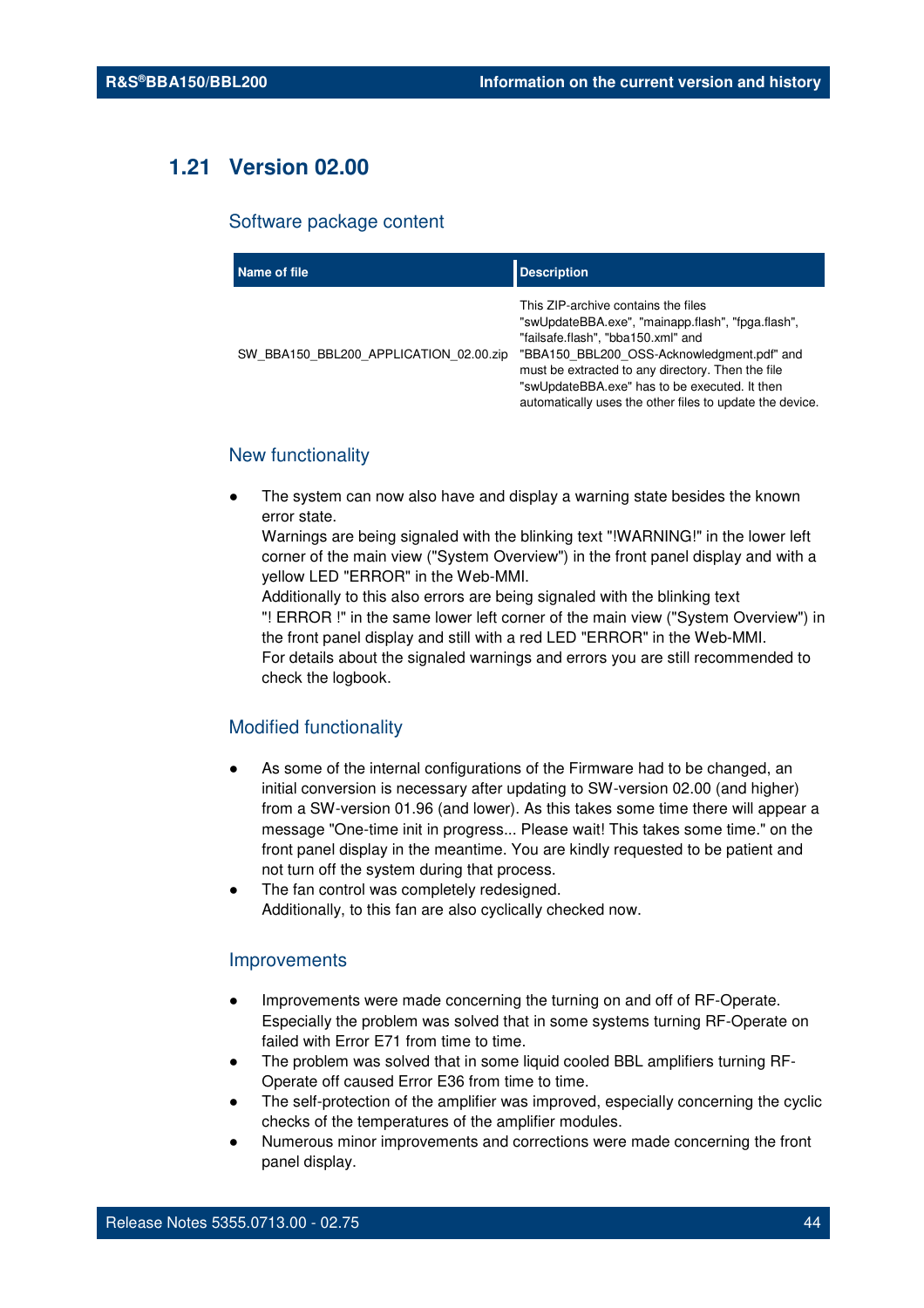Numerous minor improvements and corrections were made concerning the Web-MMI.

## Known Issues

When turning a liquid cooled BBL amplifier off using the power switch S1 at the back of the rack while having the amplifier in RF-Operate mode and turning it on again using that switch only (without pressing the STANDBY button afterwards), the pump of the liquid cooling might still be running, which may cause condensation.

To prevent this, you are kindly requested when switching the amplifier on again using the power switch S1 at the back to also press the STANDBY button at the front panel.

This procedure ensures that the liquid cooling does not run unnecessarily and avoids possible condensation.

In systems consisting of multiple units it might happen that some of the units do not finish their start-up phase when having different Firmware versions installed on them (which is the case after having forgotten to install a new Firmware package on each of the units).

To prevent this, you are kindly requested to execute the following steps. Unplug the Ethernet cable from each of the units. Reboot the system and wait some minutes until all units have finished their start-up phase with an error. Plug in the Ethernet cables again. Install the Firmware package on all units making sure to really not forget one of the units. After finished Firmware Update reboot the system again.

After this procedure the system should work fine again.

After setting "Permanent Power On" to "OFF" you have to turn the amplifier completely off via its mains switch for this change to take effect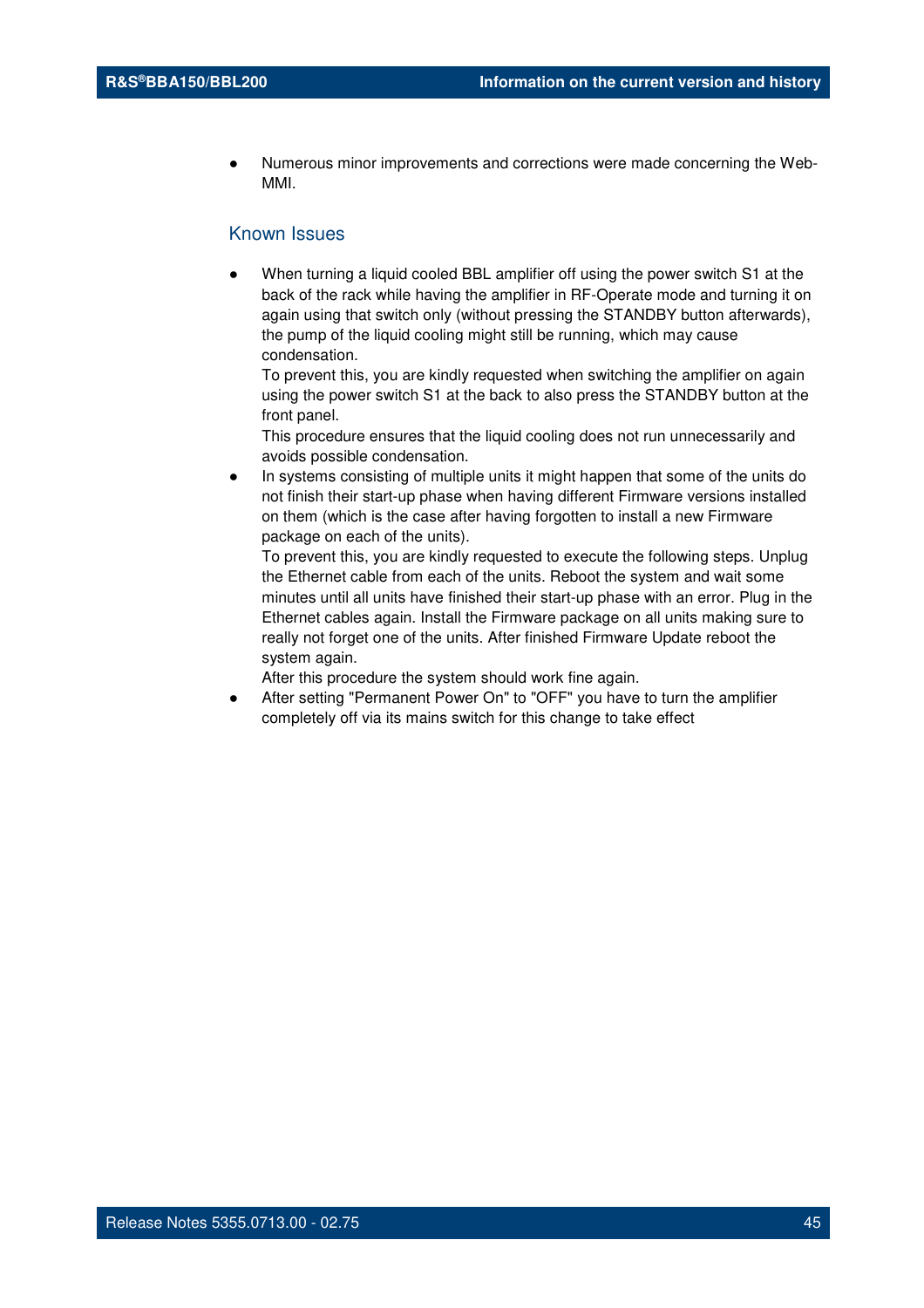# **1.22 Version 01.96**

#### Software package content

| Name of file                          | <b>Description</b>                                                                                                                                                                                                                                                                                                                             |
|---------------------------------------|------------------------------------------------------------------------------------------------------------------------------------------------------------------------------------------------------------------------------------------------------------------------------------------------------------------------------------------------|
| SW BBA150 BBL200 APPLICATION 1.96.zip | This ZIP-archive contains the files<br>"swUpdateBBA.exe", "mainapp.flash", "fpga.flash",<br>"failsafe.flash", "bba150.xml" and<br>"BBA150 BBL200 OSS-Acknowledgment.pdf" and<br>must be extracted to any directory. Then the file<br>"swUpdateBBA.exe" has to be executed. It then<br>automatically uses the other files to update the device. |

#### New functionality

● -

#### Modified functionality

● -

#### Improvements

- Improvements were made concerning the turning on and off of RF-Operate.
- A correction was made concerning the gain adjustment.
- A correction was made concerning control of the power supplies.

#### Known Issues

When turning a liquid cooled BBL amplifier off using the power switch S1 at the back of the rack while having the amplifier in RF-Operate mode and turning it on again using that switch only (without pressing the STANDBY button afterwards), the pump of the liquid cooling might still be running, which may cause condensation.

To prevent this, you are kindly requested when switching the amplifier on again using the power switch S1 at the back to also press the STANDBY button at the front panel.

This procedure ensures that the liquid cooling does not run unnecessarily and avoids possible condensation.

In systems consisting of multiple units it might happen that some of the units do not finish their start-up phase when having different Firmware versions installed on them (which is the case after having forgotten to install a new Firmware package on each of the units).

To prevent this, you are kindly requested to execute the following steps. Unplug the Ethernet cable from each of the units. Reboot the system and wait some minutes until all units have finished their start-up phase with an error. Plug in the Ethernet cables again. Install the Firmware package on all units making sure to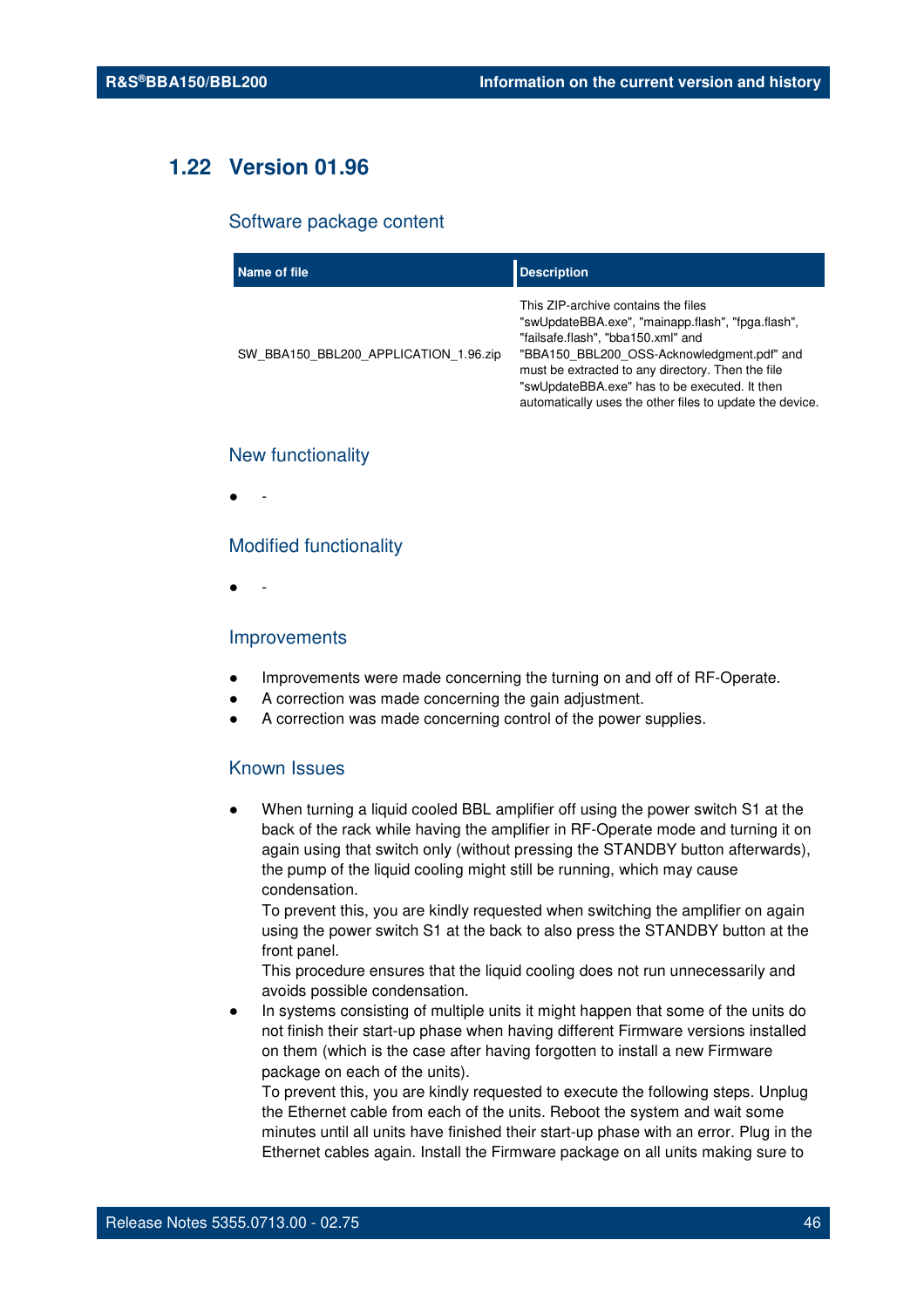really not forget one of the units. After finished Firmware Update reboot the system again.

After this procedure the system should work fine again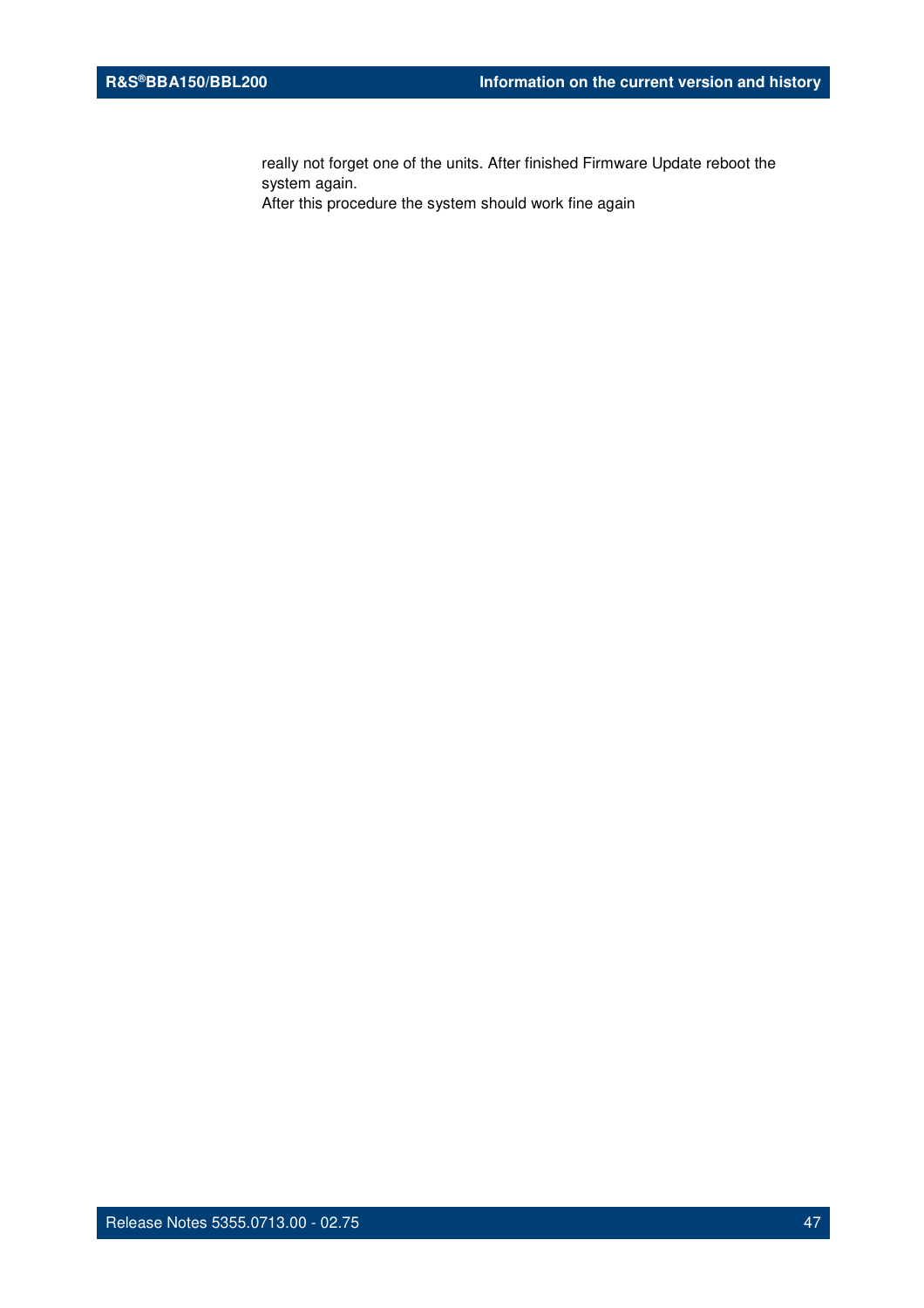# **1.23 Version 01.95**

#### Software package content

| Name of file                           | <b>Description</b>                                                                                                                                                                                                                                                                                                                             |
|----------------------------------------|------------------------------------------------------------------------------------------------------------------------------------------------------------------------------------------------------------------------------------------------------------------------------------------------------------------------------------------------|
| SW BBA150 BBL200 APPLICATION 01.95.zip | This ZIP-archive contains the files<br>"swUpdateBBA.exe", "mainapp.flash", "fpga.flash",<br>"failsafe.flash", "bba150.xml" and<br>"BBA150_BBL200_OSS-Acknowledgment.pdf" and<br>must be extracted to any directory. Then the file<br>"swUpdateBBA.exe" has to be executed. It then<br>automatically uses the other files to update the device. |

## New functionality

- For liquid cooled systems there is a new sub menu called "Liquid Cooling" in the front panel display, where you can find the measured values from the liquid cooling as well as from its pumps and heat exchanger fans, if applicable. According to this there is also a new tab "Liquid Cooling" in the Web-MMI.
- In the front panel display you now have the possibility to edit the gain without leaving the gain sub menu. For this there is a new item in the main menu of the front panel display called "Continuous Gain: ON/OFF". Setting this persistent value to "ON" causes the gain sub menu to remain opened when pressing OK in it. Setting the value to "OFF" causes gain sub menu to act the formerly known way.
- The Web-MMI now also features the new LED "MUTE RDY" as well as the blinking mode for the LEDs "RF ON", "LOCAL" and "ERROR".
- The system now supports limiting the number of simultaneously open remote control sessions via SCPI, causing additional new connections to be automatically terminated right away after opening when having reached the maximum number of connections.

By default this is set to 12 connections. You can contact your R&S service if you would like to have another maximum value.

You now have the possibility to make your SCPI remote control session an exclusive one. You can use the new command "SYST:EXCL:REQ?" to request exclusive SCPI control, the new command "SYST:EXCL:REL" to release it again and the new command "SYST:EXCL:OWN?" to get information whether your current session has exclusive control or not.

When trying to execute commands on another SCPI session while exclusive control was requested by a SCPI session these commands are ignored and a new entry with code -203 and text "Command protected!" will be added to the error queue.

A too high RF input signal is detected now. In case of an RF input level  $>$  3 dB while having the amplifier in RF-Operate mode there is now being created a matching warning logbook entry stating this fact. This works for all frequency ranges except for the ones from 0.8 to 3 GHz and from 2.5 to 6 GHz.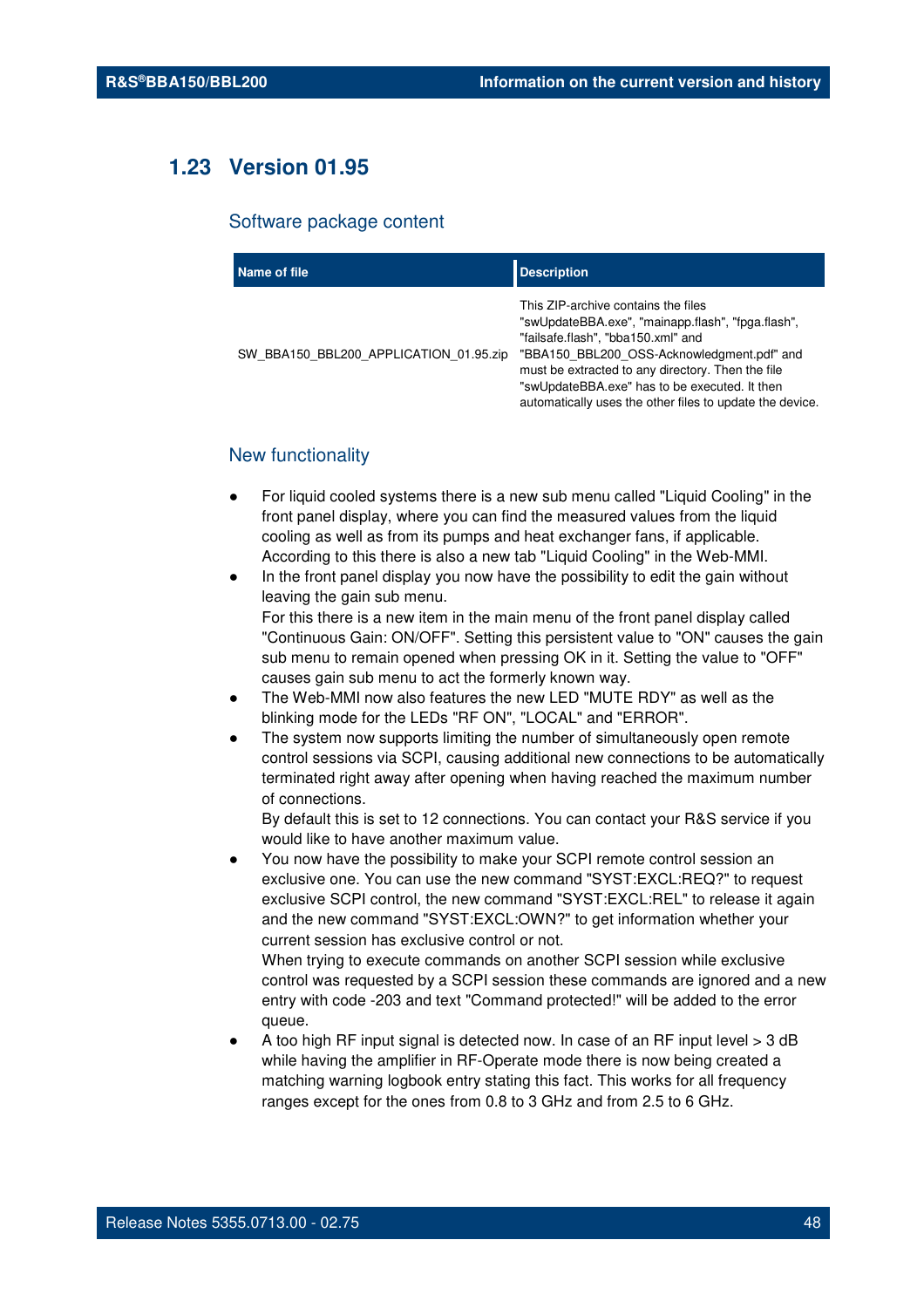## Modified functionality

- In the MMIs IP-Addresses, subnet mask and the gateway address are now displayed without leadings zeros.
- The sub menu "Legal Notices" was renamed to "Legal Information".
- Remote control via SCPI is not available anymore while the system is still in the start-up phase. When trying to execute SCPI commands during that phase these commands are ignored and a new entry with code -221 and text "Settings conflict!" will be added
- to the error queue. Gain adjustment can now be done in steps of 0.01 dB instead of 0.1 dB before. This concerns the gain sub menu in the MMIs as well as the SCPI commands "CONT<X>:AMOD:FGA" and "CONT<X>:AMOD:FGA?".
- The bias currents were decreased for the frequency range from 0.8 to 3 GHz and increased for the frequency range from 80 MHz to 1 GHz.
- The temperature compensation of the system is turned off by default now.

#### **Improvements**

- The Web-MMI was optimized for different screen sizes/resolutions and dynamic resizing so that it can also be used very well on smartphones and tablets. Additionally to this many other minor improvements and corrections were made concerning the Web-MMI.
- Numerous improvements and corrections were made concerning the start of the system.
- Numerous improvements were made concerning the turning on and off of RF-Operate.
- Numerous improvements concerning the system behavior in case of errors.
- Minor corrections were made concerning the gain adjustment.
- Error handling for internal connections between subunits in high power and liquid cooled systems was improved in many ways.
- The automatic power reduction to half of the nominal power in case of errors (too high VSWR and defective coupler fans) was stabilized.
- In systems consisting of multiple units and featuring multiple frequency ranges displaying of the measured power values works for all frequency ranges now.
- The problem was solved that in systems consisting of multiple units and featuring multiple frequency ranges the adjusted gain of the base unit was not used for the frequency ranges of the other units.
- The problem was solved that when removing the input signal completely while having the amplifier in RF-Operate mode the previous measured power values were still displayed.
- The problem was solved that the value returned by the SCPI-command "RF:ISW:STAT?" was always the same instead of the real position of the input switch.
- The problem was solved that the INTERLOCK-LED was sometimes flashing during a Firmware Update.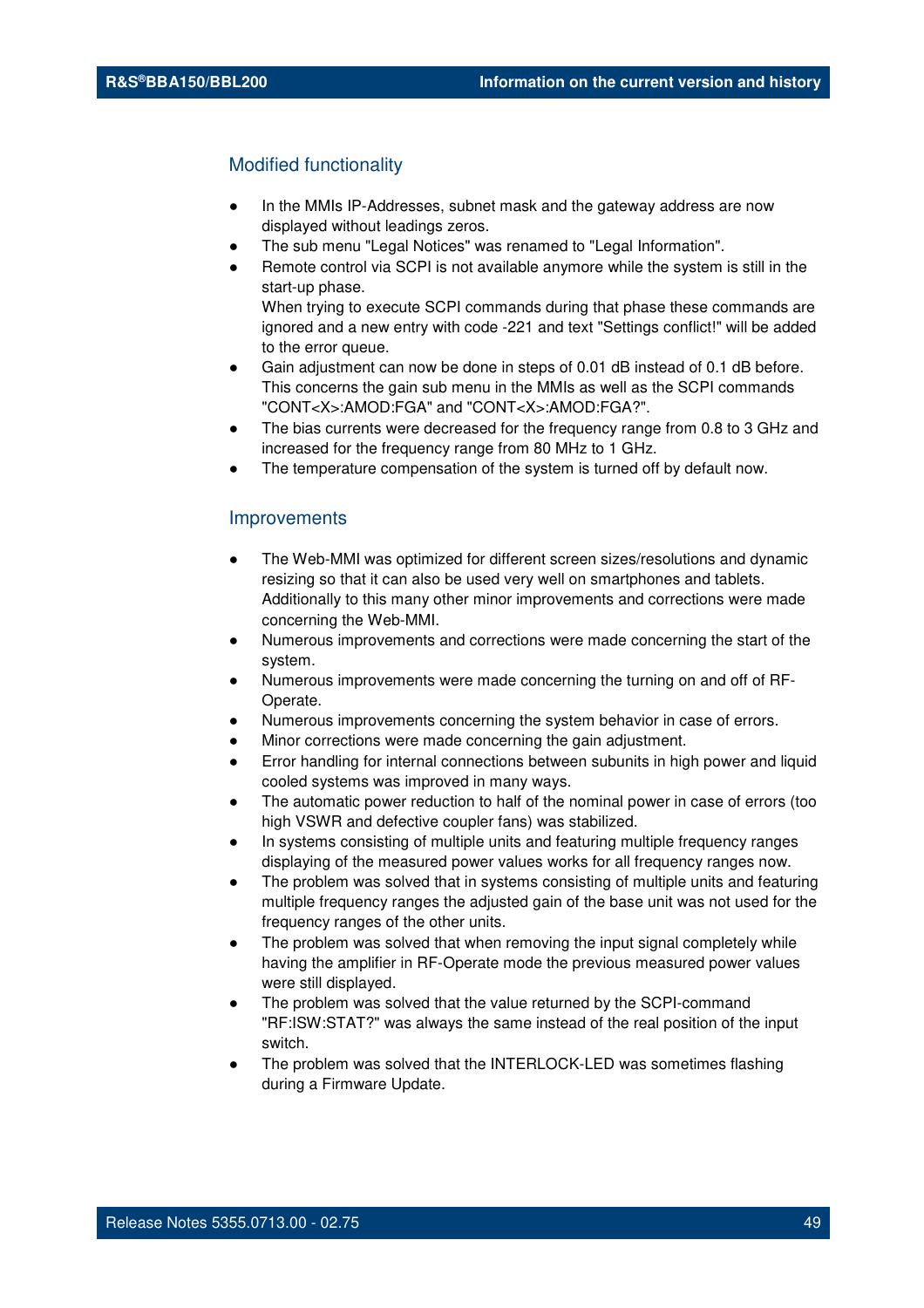### Known Issues

When turning a liquid cooled BBL amplifier off using the power switch S1 at the back of the rack while having the amplifier in RF-Operate mode and turning it on again using that switch only (without pressing the STANDBY button afterwards), the pump of the liquid cooling might still be running, which may cause condensation.

To prevent this, you are kindly requested when switching the amplifier on again using the power switch S1 at the back to also press the STANDBY button at the front panel.

This procedure ensures that the liquid cooling does not run unnecessarily and avoids possible condensation.

In systems consisting of multiple units it might happen that some of the units do not finish their start-up phase when having different Firmware versions installed on them (which is the case after having forgotten to install a new Firmware package on each of the units).

To prevent this, you are kindly requested to execute the following steps. Unplug the Ethernet cable from each of the units. Reboot the system and wait some minutes until all units have finished their start-up phase with an error. Plug in the Ethernet cables again. Install the Firmware package on all units making sure to really not forget one of the units. After finished Firmware Update reboot the system again.

After this procedure the system should work fine again.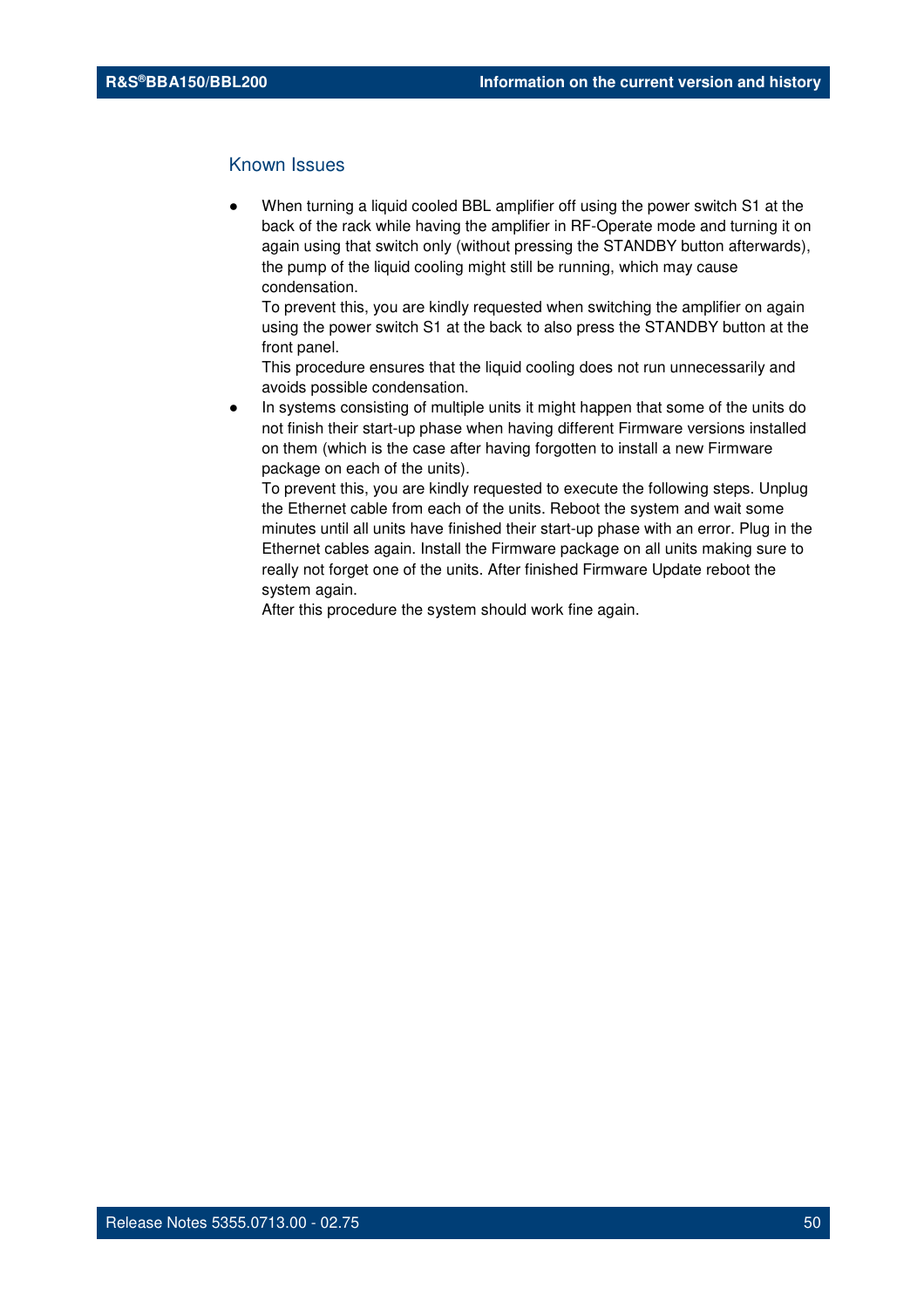# **1.24 Version 01.92**

#### Software package content

| Name of file                           | <b>Description</b>                                                                                                                                                                                                                                                                                                                             |
|----------------------------------------|------------------------------------------------------------------------------------------------------------------------------------------------------------------------------------------------------------------------------------------------------------------------------------------------------------------------------------------------|
| SW BBA150 BBL200 APPLICATION 01.92.zip | This ZIP-archive contains the files<br>"swUpdateBBA.exe", "mainapp.flash", "fpga.flash",<br>"failsafe.flash", "bba150.xml" and<br>"BBA150 BBL200 OSS-Acknowledgment.pdf" and<br>must be extracted to any directory. Then the file<br>"swUpdateBBA.exe" has to be executed. It then<br>automatically uses the other files to update the device. |

## New functionality

● -

#### Modified functionality

● -

#### Improvements

Numerous improvements concerning control of the amplifier modules

## Known Issues

When turning a liquid cooled BBL amplifier off using the power switch S1 at the back of the rack while having the amplifier in RF-Operate mode and turning it on again using that switch only (without pressing the STANDBY button afterwards), the pump of the liquid cooling might still be running, which may cause condensation.

To prevent this, you are kindly requested when switching the amplifier on again using the power switch S1 at the back to also press the STANDBY button at the front panel.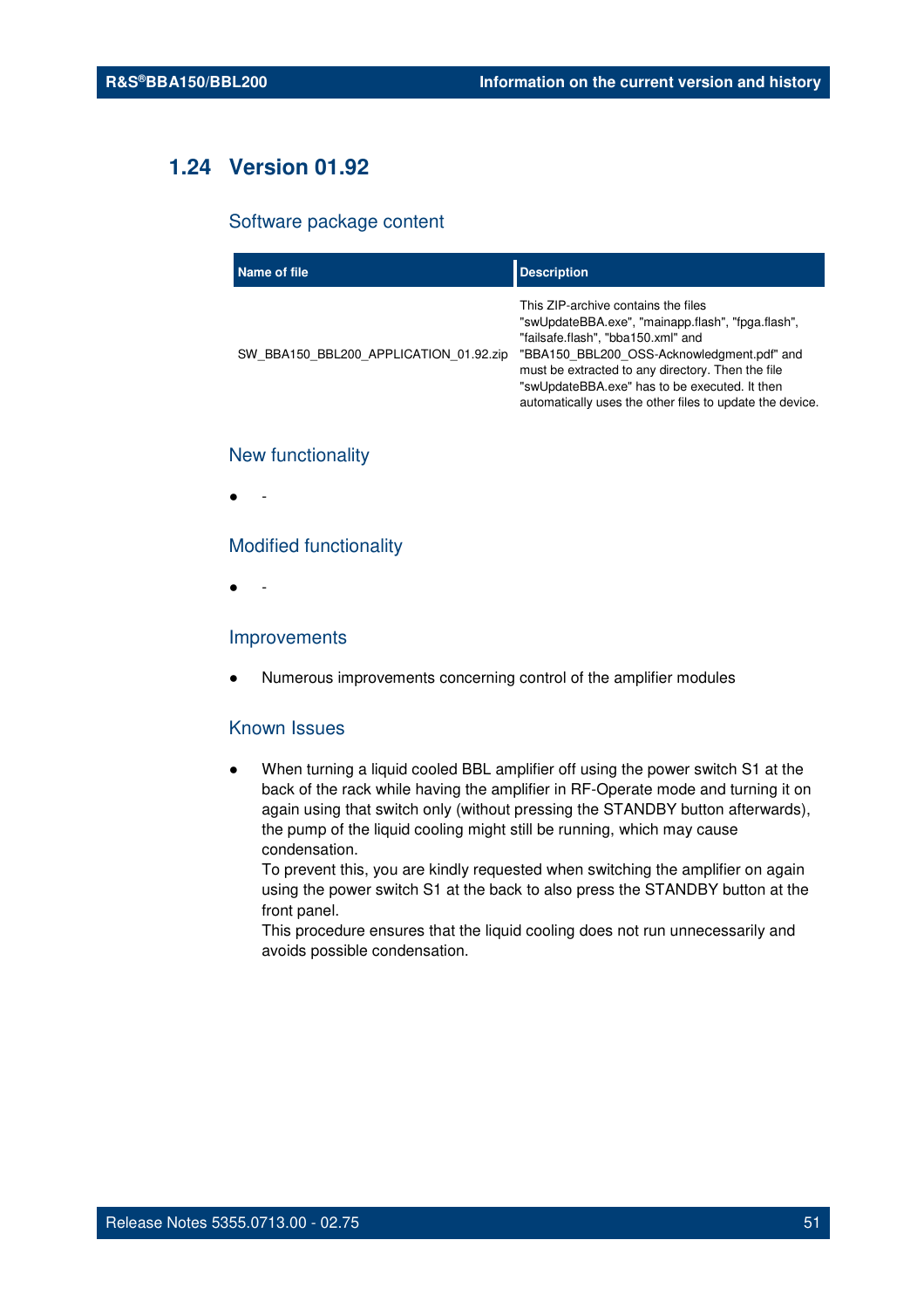# **1.25 Version 01.91**

#### Software package content

| Name of file                           | <b>Description</b>                                                                                                                                                                                                                                                                                                                             |
|----------------------------------------|------------------------------------------------------------------------------------------------------------------------------------------------------------------------------------------------------------------------------------------------------------------------------------------------------------------------------------------------|
| SW BBA150 BBL200 APPLICATION 01.91.zip | This ZIP-archive contains the files<br>"swUpdateBBA.exe", "mainapp.flash", "fpga.flash",<br>"failsafe.flash", "bba150.xml" and<br>"BBA150 BBL200 OSS-Acknowledgment.pdf" and<br>must be extracted to any directory. Then the file<br>"swUpdateBBA.exe" has to be executed. It then<br>automatically uses the other files to update the device. |

## New functionality

- The "Open Source Acknowledgment" is now part of the Firmware package.
- There is a new sub menu called "Legal Notices" in the front panel display, where you can find some statements about the Firm- and Software licenses. According to this there is also a new tab "Legal Notices" in the Web-MMI, which additionally leads you to the online version of our "Open Source Acknowledgment".

### Modified functionality

● -

#### Improvements

- The problem was solved that in some cases the system got mixed up when opening an interlock loop and closing it again straight afterwards while turning RF-Operate on.
- Error handling for internal connections between subunits in high power and liquid cooled systems was improved in quite some ways. One of this is that you will now get the new error message E64 "Connecting to Base Unit failed!" in case of no connection from Extension to Base Unit at system start-up.

Another thing is that you will now get the new error message E65 "Extension Unit X is not in REMOTE mode!" in case of an Extension Unit being in LOCAL instead of REMOTE mode.

- The problem was solved that the "Alarm" (pin 24) of the interface "X105 Control Interface" was not set correctly at system start-up when the system had an error before.
- The problem was solved that in rare cases the ERROR-LED was not turned off when turning RF-Operate on.
- The problem was solved that the bus and module numbers were interchanged for error messages E01-E06 and E53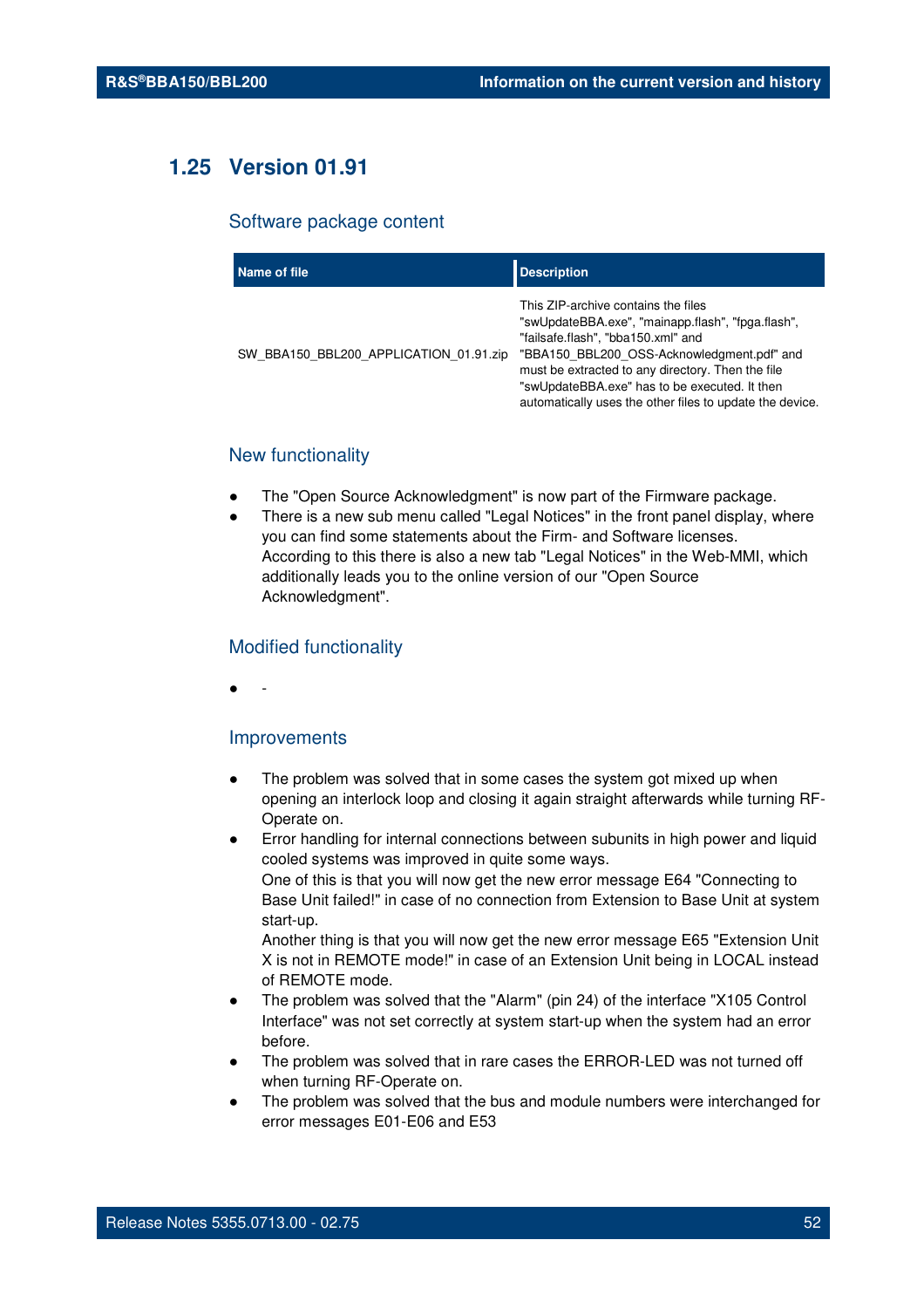## Known Issues

When turning a liquid cooled BBL amplifier off using the power switch S1 at the back of the rack while having the amplifier in RF-Operate mode and turning it on again using that switch only (without pressing the STANDBY button afterwards), the pump of the liquid cooling might still be running, which may cause condensation.

To prevent this, you are kindly requested when switching the amplifier on again using the power switch S1 at the back to also press the STANDBY button at the front panel.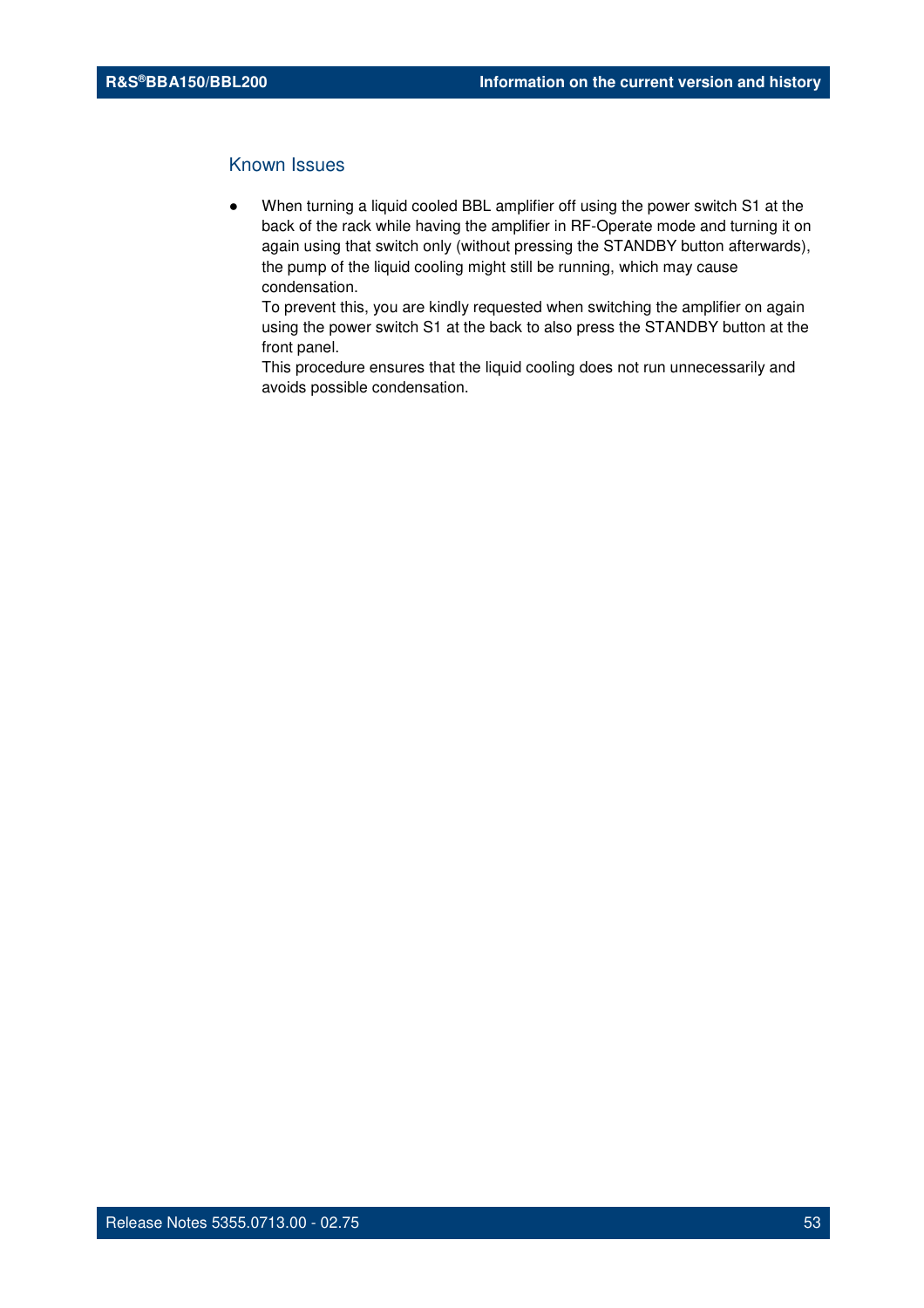# **1.26 Version 01.90**

#### Software package content

| Name of file                           | <b>Description</b>                                                                                                                                                                                                                                                                                                                             |
|----------------------------------------|------------------------------------------------------------------------------------------------------------------------------------------------------------------------------------------------------------------------------------------------------------------------------------------------------------------------------------------------|
| SW BBA150 BBL200 APPLICATION 01.90.zip | This ZIP-archive contains the files<br>"swUpdateBBA.exe", "mainapp.flash", "fpga.flash",<br>"failsafe.flash", "bba150.xml" and<br>"BBA150 BBL200 OSS-Acknowledgment.pdf" and<br>must be extracted to any directory. Then the file<br>"swUpdateBBA.exe" has to be executed. It then<br>automatically uses the other files to update the device. |

## New functionality

RF Sample Port Switches are supported now. They can be controlled via the new SCPI remote control commands "RF:PROB:STAT" and "RF:PROB:STAT?" when being installed in your system

## Modified functionality

- As some of the internal configurations of the Firmware had to be changed, an initial conversion is necessary after updating to SW-version 01.90 (and higher) from a SW-version 01.81 (and lower). As this takes some time there will appear a message "One-time init in progress... Please wait! This takes some time." on the front panel display in the meantime. You are kindly requested to be patient and not turn off the system during that process.
- Numerous changes were made concerning the system start-up, especially for high power and liquid cooled systems.

#### **Improvements**

- The self-protection of the amplifier was improved in quite some ways. One of this is that now also the driver currents of the amplifier modules are observed. So in case of a too high driver current you will now get the new error message E62 "Too high driver current for amplifier X on bus Y!", and E63 "Too low driver current for amplifier X on bus Y!" in case of a too low driver current, of course.
- The problem was solved that in rare cases the error message E06 "Too low current for amplifier X on bus Y!" appeared when opening an interlock loop.
- The problem was solved that Ethernet connections were terminated when having DHCP Client turned on and the timeout of the DHCP servers lease time caused reassignment of the IP address.
- Numerous improvements concerning the system behavior in case of errors.
- Numerous improvements concerning control of the pumps and heat exchanger fans in liquid cooled systems.
- Numerous minor improvements and corrections concerning the Firmware Update.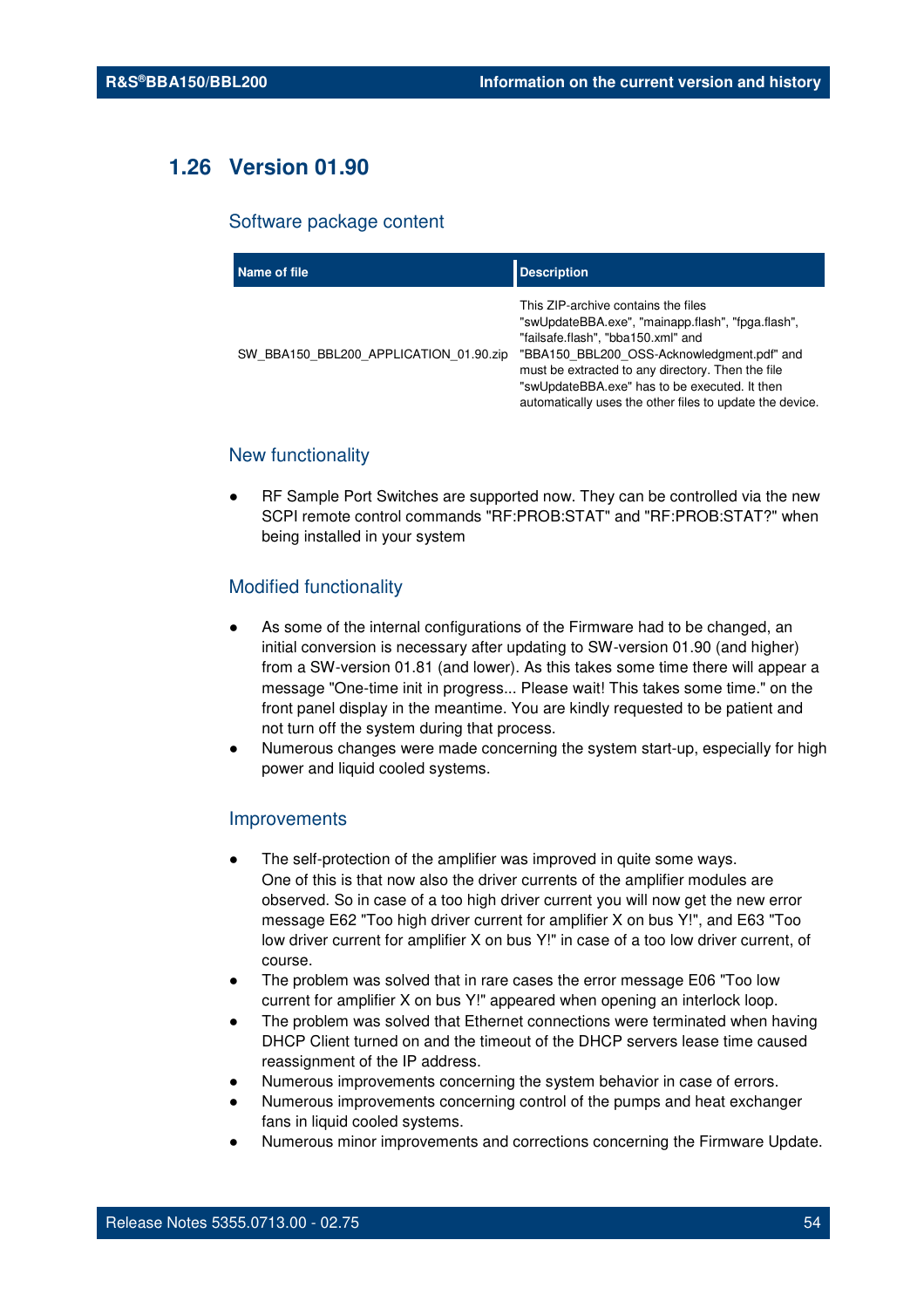- Numerous minor improvements concerning the layout and handling in the Web-MMI.
- Numerous minor improvements and corrections concerning the gain control.

### Known Issues

When turning a liquid cooled BBL amplifier off using the power switch S1 at the back of the rack while having the amplifier in RF-Operate mode and turning it on again using that switch only (without pressing the STANDBY button afterwards), the pump of the liquid cooling might still be running, which may cause condensation.

To prevent this, you are kindly requested when switching the amplifier on again using the power switch S1 at the back to also press the STANDBY button at the front panel.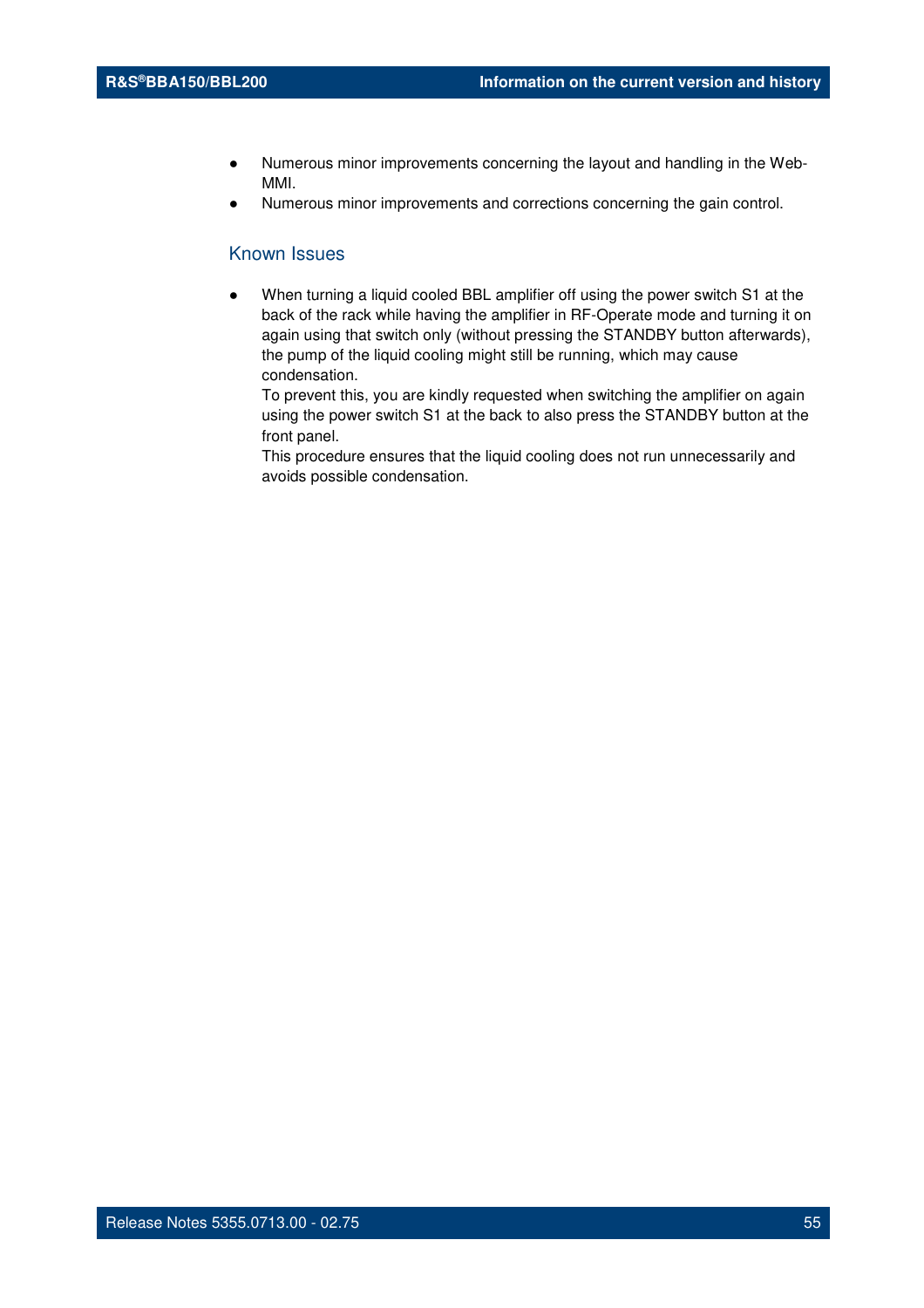# **1.27 Version 01.81**

#### Software package content

| Name of file                           | <b>Description</b>                                                                                                                                                                                                                                                                                                                             |
|----------------------------------------|------------------------------------------------------------------------------------------------------------------------------------------------------------------------------------------------------------------------------------------------------------------------------------------------------------------------------------------------|
| SW BBA150 BBL200 APPLICATION 01.81.zip | This ZIP-archive contains the files<br>"swUpdateBBA.exe", "mainapp.flash", "fpga.flash",<br>"failsafe.flash", "bba150.xml" and<br>"BBA150 BBL200 OSS-Acknowledgment.pdf" and<br>must be extracted to any directory. Then the file<br>"swUpdateBBA.exe" has to be executed. It then<br>automatically uses the other files to update the device. |

## New functionality

● -

#### Modified functionality

● -

#### Improvements

- Numerous improvements concerning control of the heat exchanger fans in liquid cooled systems.
- The problem was solved that in extremely rare cases RF-Operate was not turned off in reaction to a newly-occurred error

## Known Issues

When turning a liquid cooled BBL amplifier off using the power switch S1 at the back of the rack while having the amplifier in RF-Operate mode and turning it on again using that switch only (without pressing the STANDBY button afterwards), the pump of the liquid cooling might still be running, which may cause condensation.

To prevent this, you are kindly requested when switching the amplifier on again using the power switch S1 at the back to also press the STANDBY button at the front panel.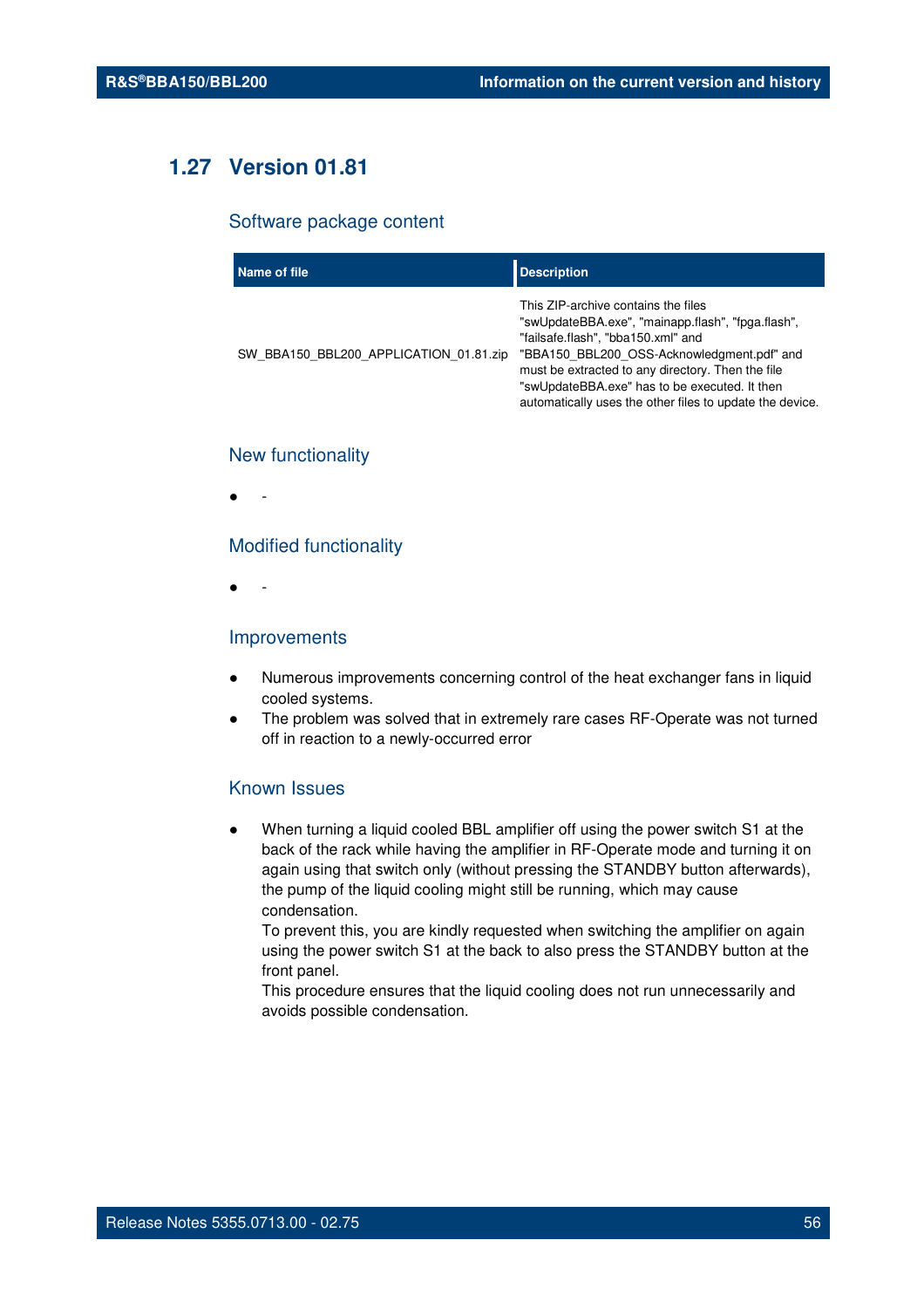# **1.28 Version 01.80**

#### Software package content

| Name of file                           | <b>Description</b>                                                                                                                                                                                                                                                                                                                             |
|----------------------------------------|------------------------------------------------------------------------------------------------------------------------------------------------------------------------------------------------------------------------------------------------------------------------------------------------------------------------------------------------|
| SW BBA150 BBL200 APPLICATION 01.80.zip | This ZIP-archive contains the files<br>"swUpdateBBA.exe", "mainapp.flash", "fpga.flash",<br>"failsafe.flash", "bba150.xml" and<br>"BBA150_BBL200_OSS-Acknowledgment.pdf" and<br>must be extracted to any directory. Then the file<br>"swUpdateBBA.exe" has to be executed. It then<br>automatically uses the other files to update the device. |

## New functionality

In liquid cooled systems heat exchangers can be automatically controlled by the system now.

## Modified functionality

The message "RF Operate ON" (pin 22) of the interface "X105 Control Interface" is now also being initially served on system startup.

#### Improvements

- Numerous improvements concerning control of the pumps in liquid cooled systems.
- Numerous improvements concerning the system behavior in case of errors.
- Numerous minor improvements concerning the layout and handling in the Web-MMI.
- Numerous minor improvements concerning the router of liquid cooled systems for external Ethernet communication.
- Numerous minor improvements and corrections were made concerning the Firmware Update

## Known Issues

When turning a liquid cooled BBL amplifier off using the power switch S1 at the back of the rack while having the amplifier in RF-Operate mode and turning it on again using that switch only (without pressing the STANDBY button afterwards), the pump of the liquid cooling might still be running, which may cause condensation.

To prevent this, you are kindly requested when switching the amplifier on again using the power switch S1 at the back to also press the STANDBY button at the front panel.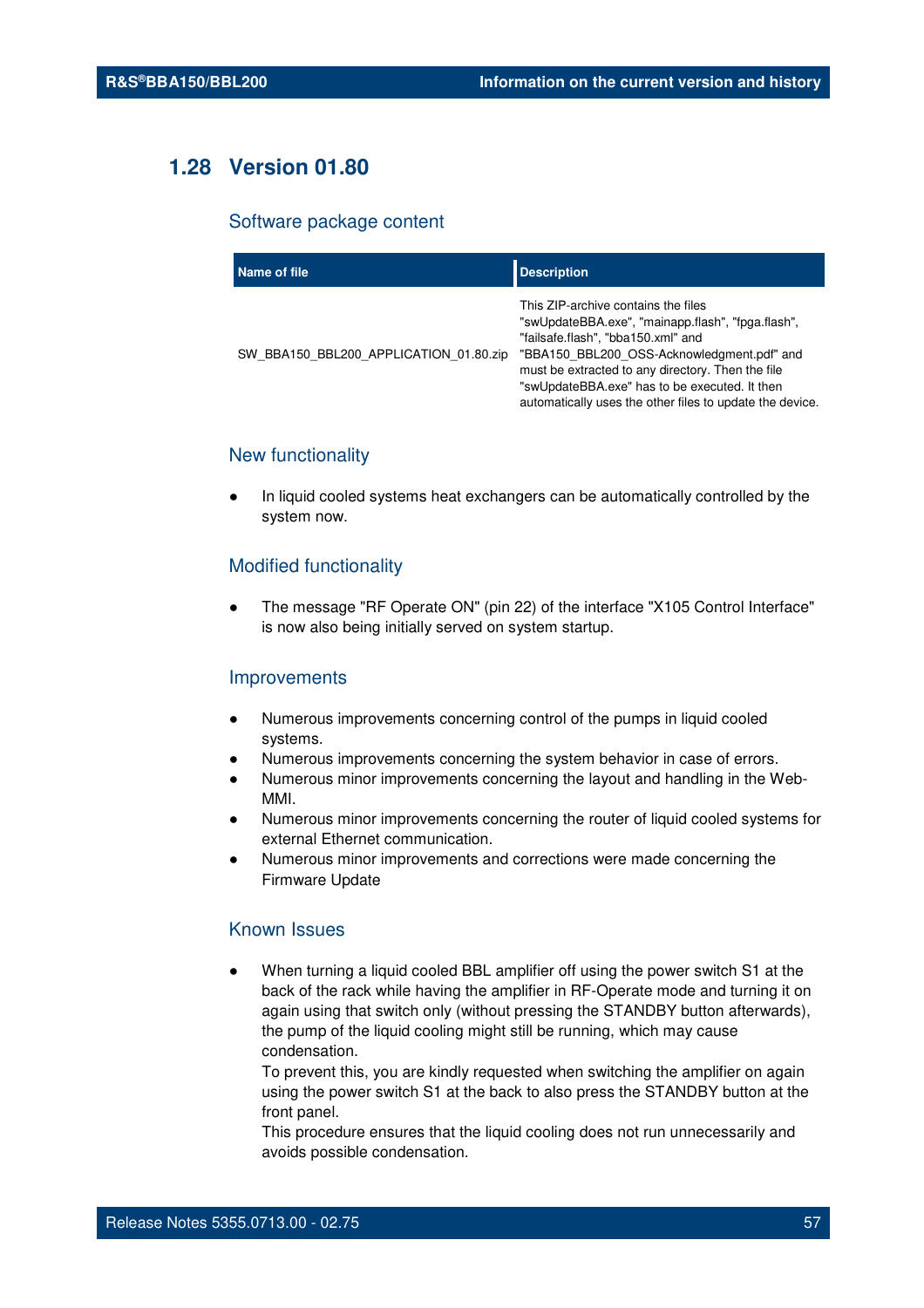# **1.29 Version 01.70**

#### Software package content

| Name of file                           | <b>Description</b>                                                                                                                                                                                                                                                                                                                             |
|----------------------------------------|------------------------------------------------------------------------------------------------------------------------------------------------------------------------------------------------------------------------------------------------------------------------------------------------------------------------------------------------|
| SW BBA150 BBL200 APPLICATION 01.70.zip | This ZIP-archive contains the files<br>"swUpdateBBA.exe", "mainapp.flash", "fpga.flash",<br>"failsafe.flash", "bba150.xml" and<br>"BBA150 BBL200 OSS-Acknowledgment.pdf" and<br>must be extracted to any directory. Then the file<br>"swUpdateBBA.exe" has to be executed. It then<br>automatically uses the other files to update the device. |

## New functionality

The system now supports up to 32 RF-Paths.

Therefore in systems with more than 2 RF-Paths there is a new sub menu called "RF-Path Selection" in the front panel display, where all possible RF-Paths are displayed and the currently selected one is marked by a right arrow on the left hand side. When being in local mode another RF-Path can be selected by going to it with the cursor and pressing OK.

In the Web-MMI you can find this new menu item in the "Operating panel"-tab. The existing SCPI remote control commands "RF:BAND:PATH", "RF:BAND:PATH?", "CONTrol<X>AMODe:FGAin" and "CONTrol<X>AMODe:FGAin?" were respectively enhanced.

You now have the possibility to adjust the gateway address of the system. For this there is a new item in the main menu of the front panel display called "Gateway".

In the Web-MMI you can find this new menu item in the "Settings"-tab. SCPI remote control also supports this feature with the new command "SYSTem:GATEway" for setting and the new command "SYSTem:GATEway?" for requesting the gateway address

#### Modified functionality

● -

## Improvements

- Numerous improvements concerning control of the pumps in liquid cooled systems.
- The problem was solved that editing the IP settings was not possible in some cases.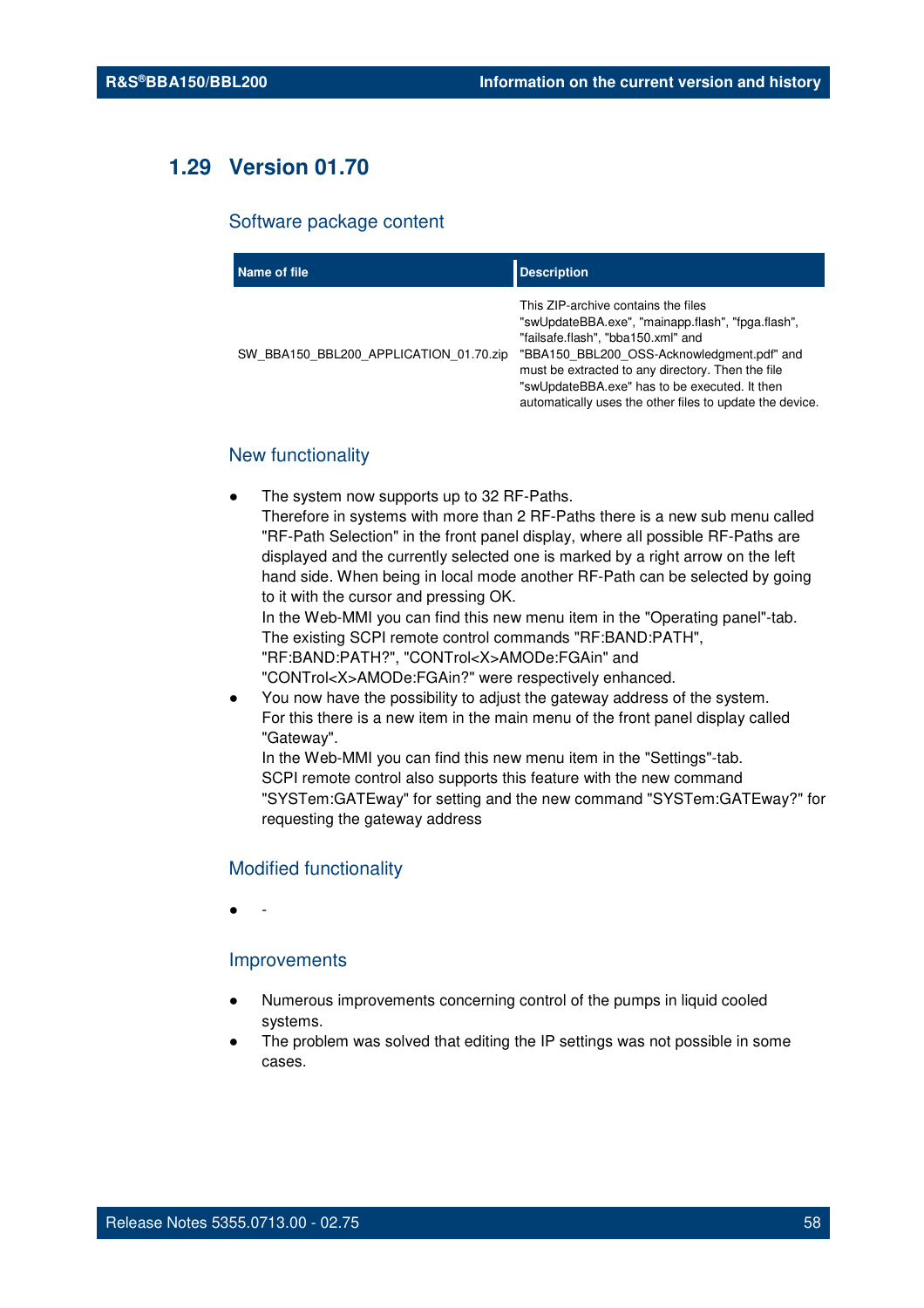## Known Issues

When turning a liquid cooled BBL amplifier off using the power switch S1 at the back of the rack while having the amplifier in RF-Operate mode and turning it on again using that switch only (without pressing the STANDBY button afterwards), the pump of the liquid cooling might still be running, which may cause condensation.

To prevent this, you are kindly requested when switching the amplifier on again using the power switch S1 at the back to also press the STANDBY button at the front panel.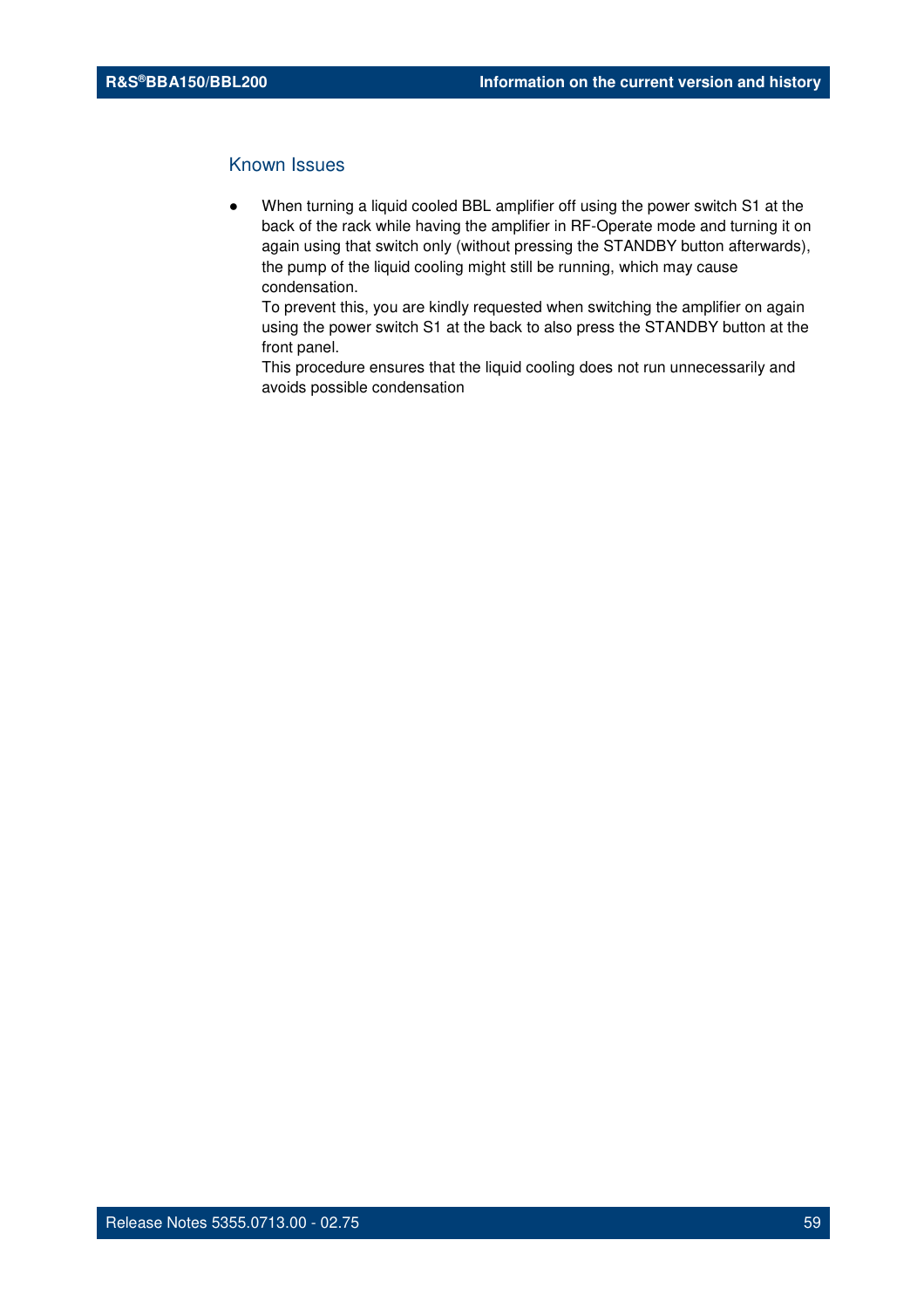# **1.30 Version 01.63**

#### Software package content

| Name of file                           | <b>Description</b>                                                                                                                                                                                                                                                                                                                             |
|----------------------------------------|------------------------------------------------------------------------------------------------------------------------------------------------------------------------------------------------------------------------------------------------------------------------------------------------------------------------------------------------|
| SW BBA150 BBL200 APPLICATION 01.63.zip | This ZIP-archive contains the files<br>"swUpdateBBA.exe", "mainapp.flash", "fpga.flash",<br>"failsafe.flash", "bba150.xml" and<br>"BBA150 BBL200 OSS-Acknowledgment.pdf" and<br>must be extracted to any directory. Then the file<br>"swUpdateBBA.exe" has to be executed. It then<br>automatically uses the other files to update the device. |

## New functionality

Systems with a nominal power up to 10 kW for the frequency range from 9 kHz to 225 MHz are supported now.

#### Modified functionality

● -

#### Improvements

Minor corrections concerning the updating of changed IP settings in the front panel display

#### Known Issues

When turning a liquid cooled BBL amplifier off using the power switch S1 at the back of the rack while having the amplifier in RF-Operate mode and turning it on again using that switch only (without pressing the STANDBY button afterwards), the pump of the liquid cooling might still be running, which may cause condensation.

To prevent this, you are kindly requested when switching the amplifier on again using the power switch S1 at the back to also press the STANDBY button at the front panel.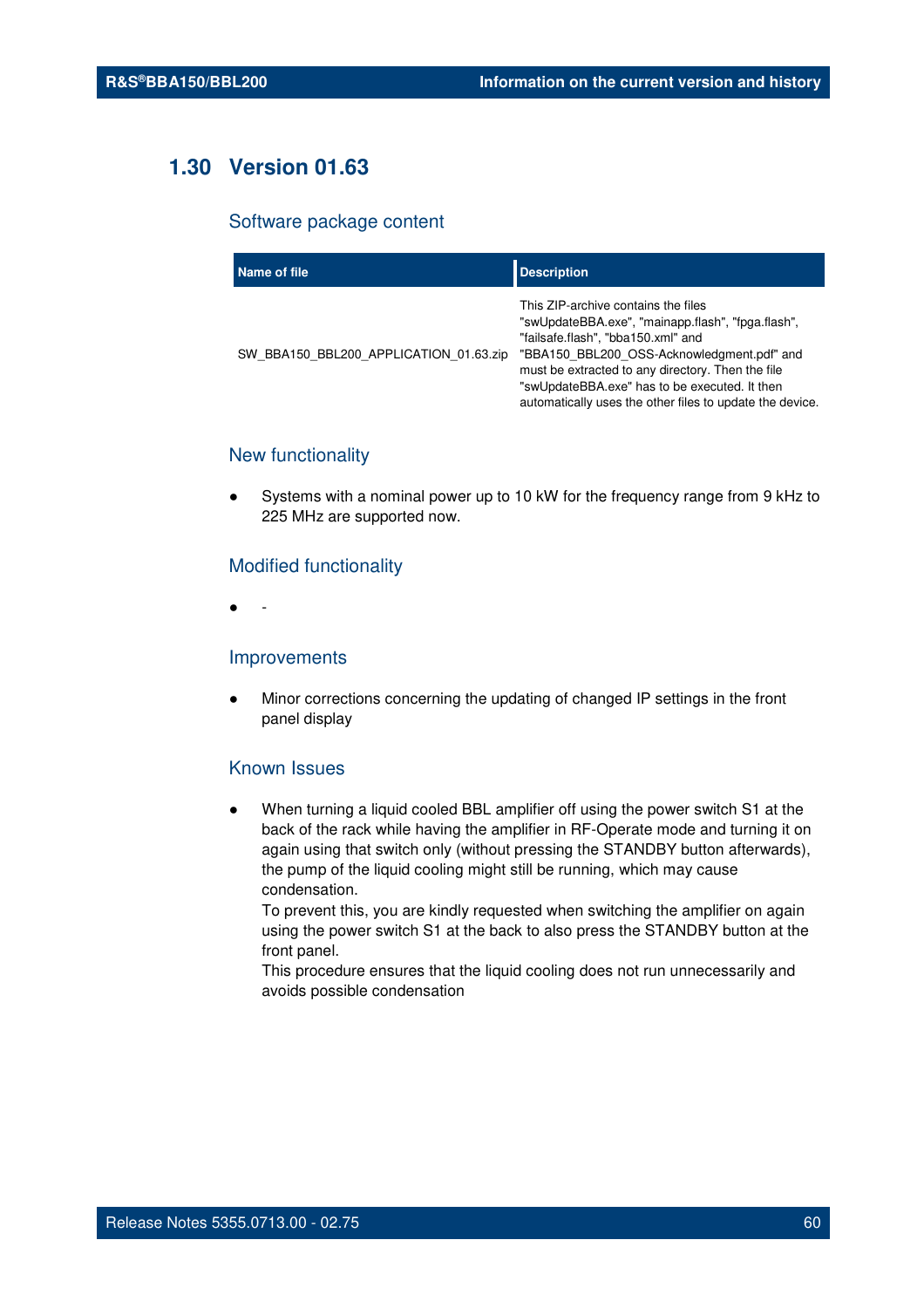# **1.31 Version 01.62**

#### Software package content

| Name of file                           | <b>Description</b>                                                                                                                                                                                                                                                                                                                             |
|----------------------------------------|------------------------------------------------------------------------------------------------------------------------------------------------------------------------------------------------------------------------------------------------------------------------------------------------------------------------------------------------|
| SW BBA150 BBL200 APPLICATION 01.62.zip | This ZIP-archive contains the files<br>"swUpdateBBA.exe", "mainapp.flash", "fpga.flash",<br>"failsafe.flash", "bba150.xml" and<br>"BBA150 BBL200 OSS-Acknowledgment.pdf" and<br>must be extracted to any directory. Then the file<br>"swUpdateBBA.exe" has to be executed. It then<br>automatically uses the other files to update the device. |

## New functionality

- The system now also supports the frequency range from 80 MHz to 1 GHz with a nominal power up to 1 kW. Also combination of this frequency range with the frequency range from 9 kHz to 250 MHz together in one system is possible now.
- The system now serves the messages "State Group Interlock Loop" (pin 20), "RF Operate ON" (pin 22) and "Alarm" (pin 24) of the interface "X105 Control Interface".
- You now have the possibility to tell the system that it should stay permanently switched on and thus also automatically switch on after something like a power failure.

For this there is a new item in the main menu of the front panel display called "Permanent Power On: ON/OFF".

In the Web-MMI you can find this new menu item in the "Settings"-tab. SCPI remote control also supports this feature with the new commands "SYSTem:POWer:PERManent" for setting and "SYSTem:POWer:PERManent?" for requesting the state of this feature.

In case of turning the system off with the Web-MMI still being open, the Web-MMI now displays a message "Connection to device lost! The Web-MMI will be closed now." after a short period of time.

#### Modified functionality

- For switching the system OFF the STANDBY button has to be pressed for at least 1 second now.
- For high power systems (consisting of more than one unit) the SCPI-command "\*RST" now automatically resets all Extension Units when being called on the Base Unit.

#### Improvements

- Numerous improvements were made concerning the self-protection and errordetection mechanisms.
- Numerous improvements were made concerning the turning on and off of RF-Operate.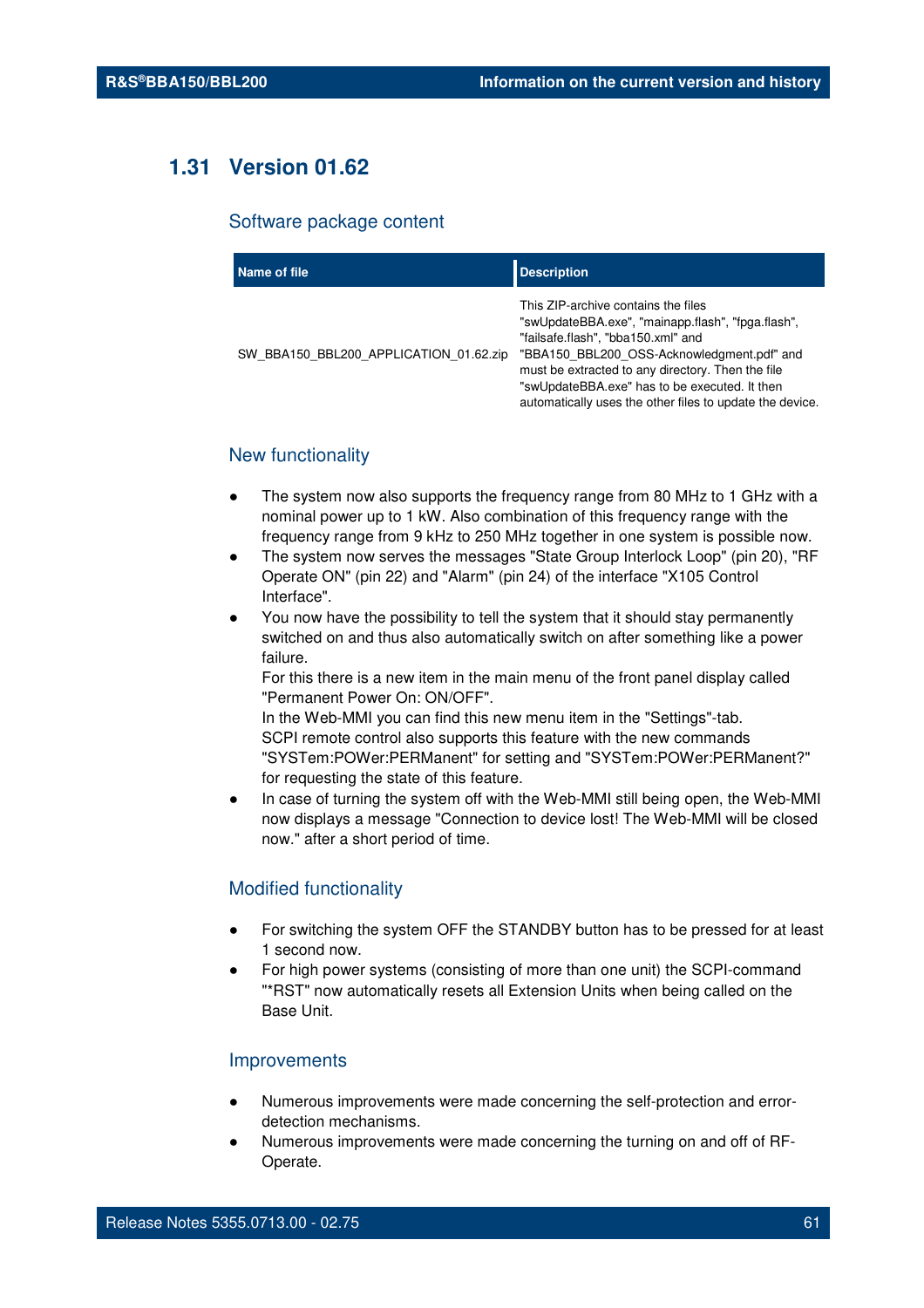- Numerous improvements and corrections were made concerning the Firmware Update.
- Measured power values higher than 1 kW are rounded in steps of 0.1 kW now. Additionally to this the bar display of the measured power values was improved.
- The problem was solved that the option "R&S®BBA-B130 (Fast Amplifier Mute)" did not work correctly in high power systems (consisting of more than one unit).
- The problem was solved that extremely fast toggling  $(< 100 \text{ ms})$  of the Interlock loops was not handled correctly by the system.
- For liquid cooled systems a problem was solved that in some rare cases the system could not connect to the router for external Ethernet communication when starting up

#### Known Issues

When turning a liquid cooled BBL amplifier off using the power switch S1 at the back of the rack while having the amplifier in RF-Operate mode and turning it on again using that switch only (without pressing the STANDBY button afterwards), the pump of the liquid cooling might still be running, which may cause condensation.

To prevent this, you are kindly requested when switching the amplifier on again using the power switch S1 at the back to also press the STANDBY button at the front panel.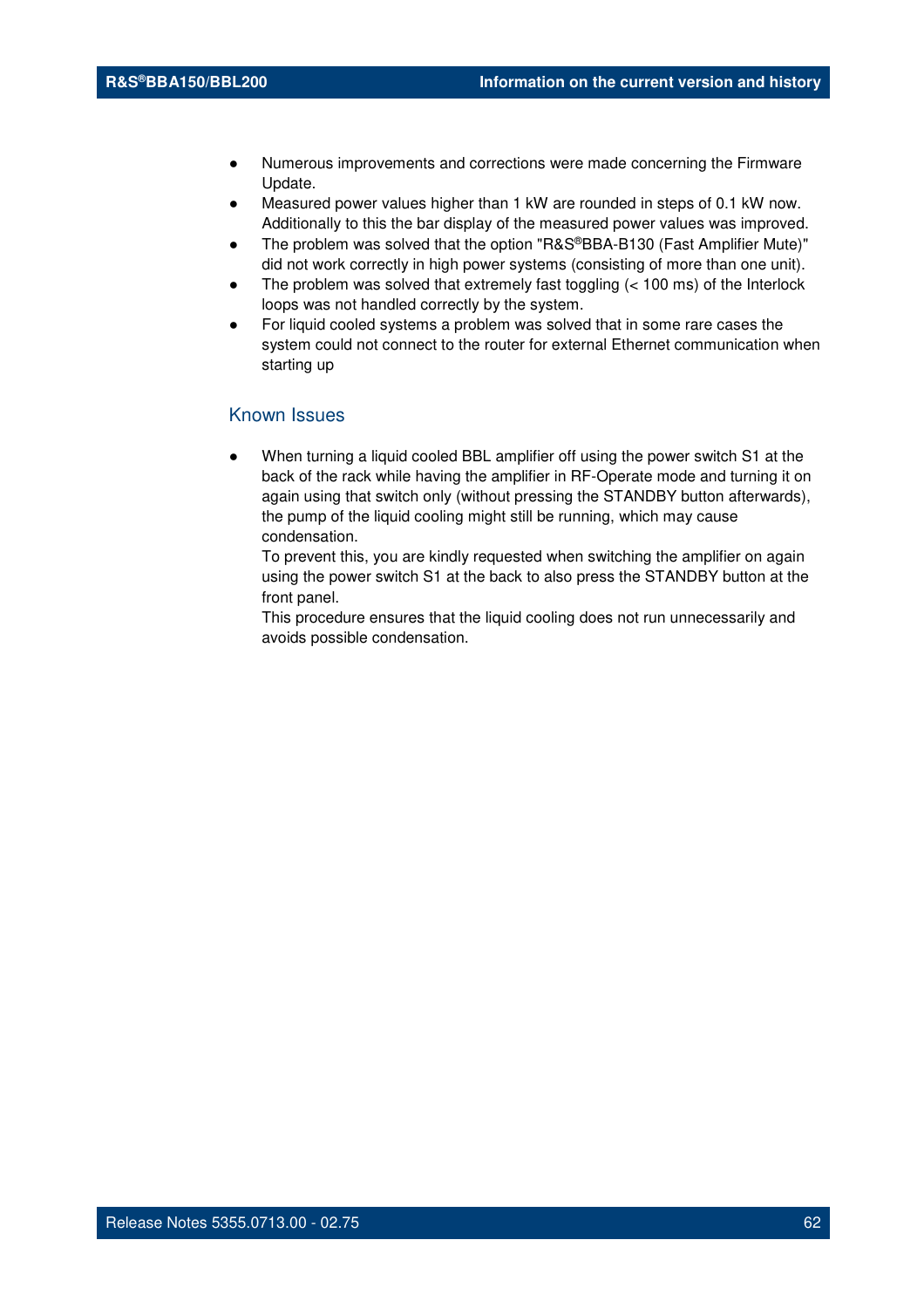# **1.32 Version 01.51**

#### Software package content

| Name of file                           | <b>Description</b>                                                                                                                                                                                                                                                                                                                             |
|----------------------------------------|------------------------------------------------------------------------------------------------------------------------------------------------------------------------------------------------------------------------------------------------------------------------------------------------------------------------------------------------|
| SW BBA150 BBL200 APPLICATION 01.51.zip | This ZIP-archive contains the files<br>"swUpdateBBA.exe", "mainapp.flash", "fpga.flash",<br>"failsafe.flash", "bba150.xml" and<br>"BBA150 BBL200 OSS-Acknowledgment.pdf" and<br>must be extracted to any directory. Then the file<br>"swUpdateBBA.exe" has to be executed. It then<br>automatically uses the other files to update the device. |

## New functionality

You now have the possibility to request the details of the installed firmware via the new SCPI command "SYSTem:FWVersion?". Additionally to this these details can also be seen in the sub menu "System Info" of the front panel display and in the "Settings"-tab of the Web-MMI

#### Modified functionality

● -

#### Improvements

- A problem was solved that value returned by the SCPI-command "SENSe:REFLected?" was always in dBm instead of the selected power unit.
- A problem was solved that in very rare cases it could happen that the Firmware Update stopped with an error right after starting it.
- A problem was solved that using the Web-MMI with very old web browsers could cause the system to stop working after some time.
- Numerous improvements for liquid cooled systems concerning the self-protection and error-detection mechanisms.
- Numerous improvements for liquid cooled systems concerning the turning on/off of the liquid cooling.
- Numerous improvements concerning unnecessary messages in the logbook.
- Numerous improvements concerning the router of liquid cooled systems for external Ethernet communication

## Known Issues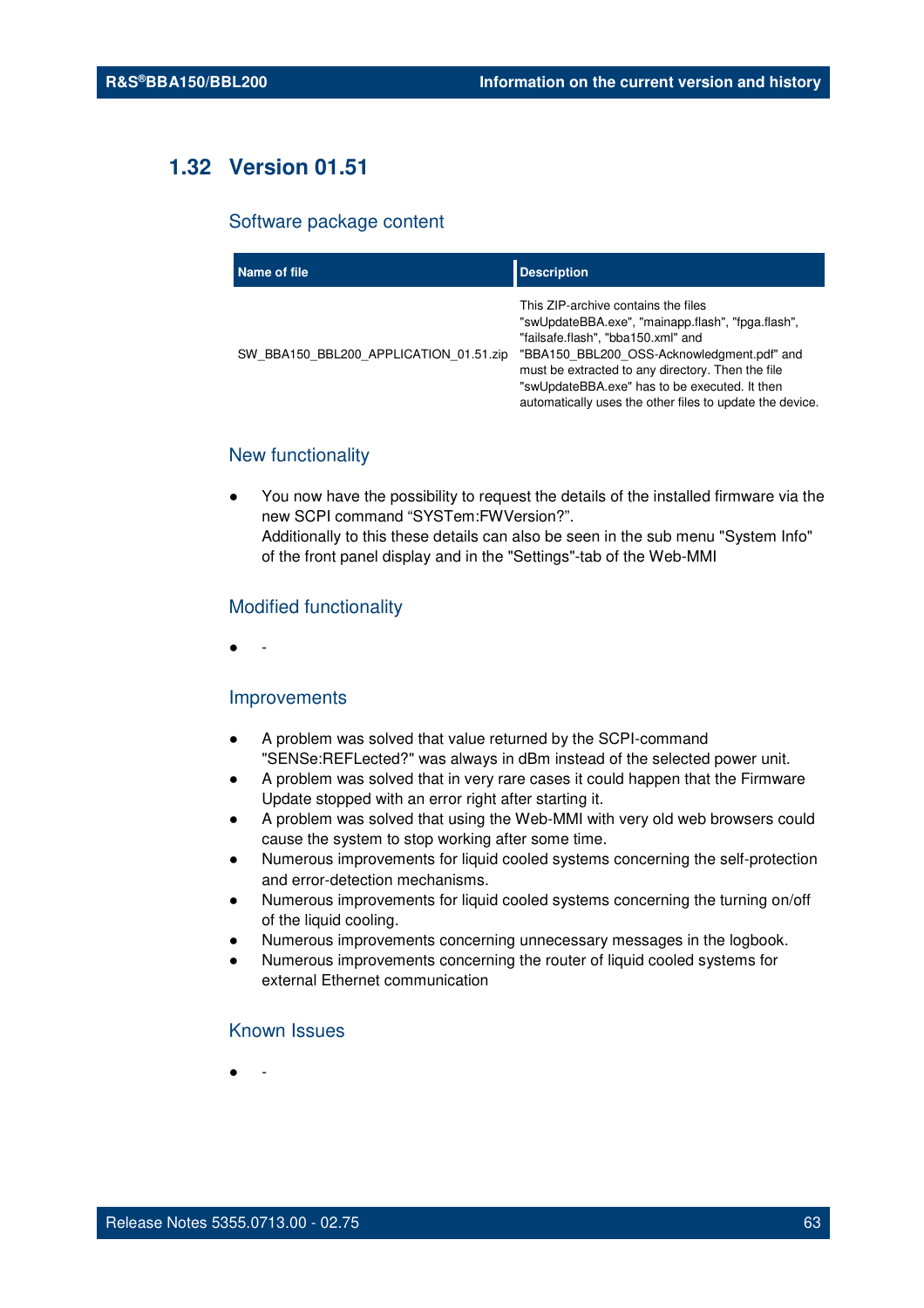# **1.33 Version 01.50**

#### Software package content

| Name of file                           | <b>Description</b>                                                                                                                                                                                                                                                                                                                             |
|----------------------------------------|------------------------------------------------------------------------------------------------------------------------------------------------------------------------------------------------------------------------------------------------------------------------------------------------------------------------------------------------|
| SW BBA150 BBL200 APPLICATION 01.50.zip | This ZIP-archive contains the files<br>"swUpdateBBA.exe", "mainapp.flash", "fpga.flash",<br>"failsafe.flash", "bba150.xml" and<br>"BBA150 BBL200 OSS-Acknowledgment.pdf" and<br>must be extracted to any directory. Then the file<br>"swUpdateBBA.exe" has to be executed. It then<br>automatically uses the other files to update the device. |

## New functionality

- The system now also supports the frequency range from 9 kHz to 225 MHz for liquid cooled systems with a nominal power up to 3000 W and 9 kHz to 250 MHz for air cooled systems with a nominal power up to 200 W.
- In case of timeout (1 minute) for acquiring an IP address with activated DHCP client mode there is now being created a matching logbook entry stating this fact

#### Modified functionality

The RF-LED is blinking now while turning on/off of RF-Operate is in progress

#### Improvements

- Numerous minor improvements and corrections were made concerning the start of the system and the MMIs.
- For high power systems (consisting of more than one unit) switching RF-Operate off in case of errors was improved.

## Known Issues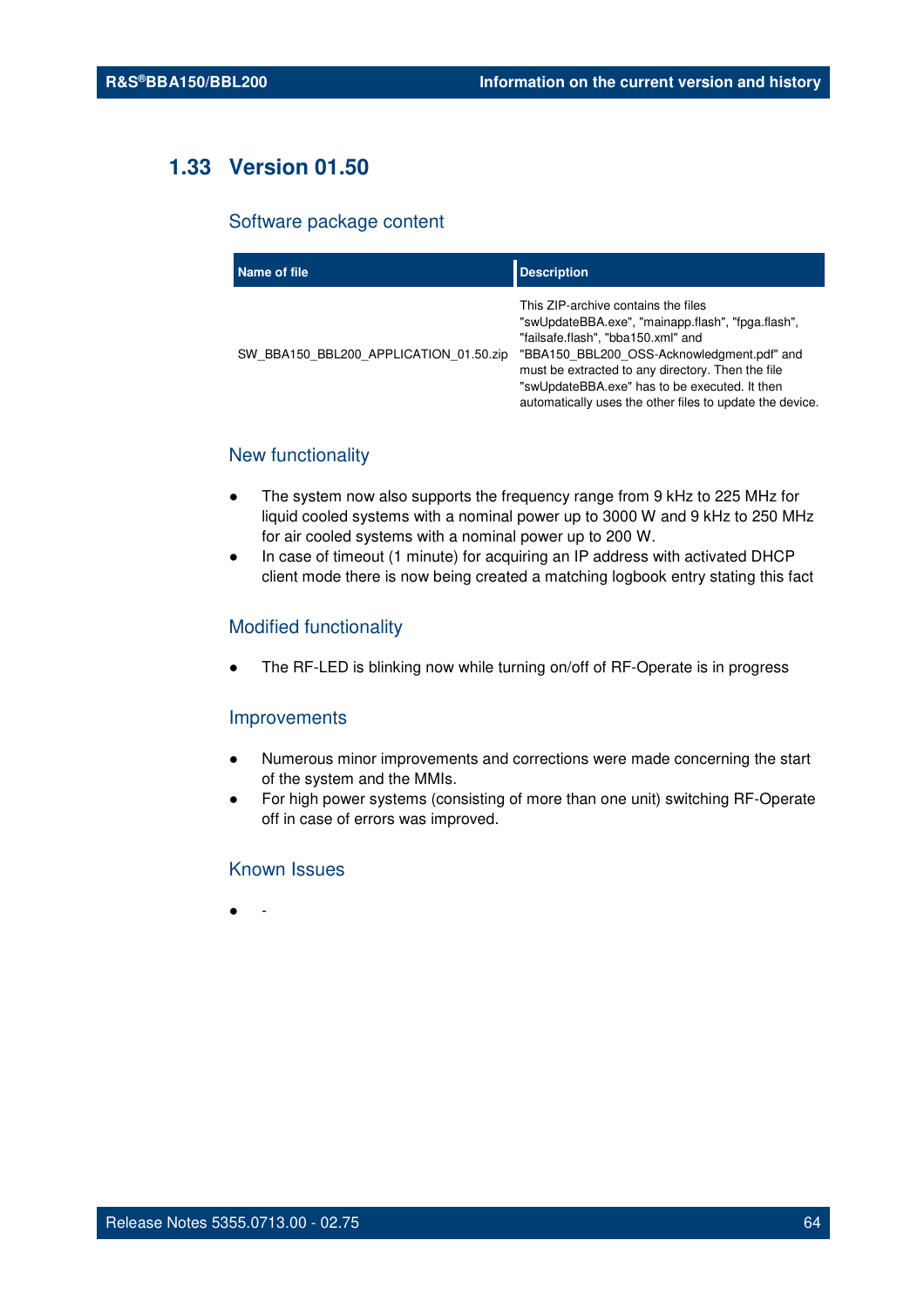# **1.34 Version 01.40**

#### Software package content

| Name of file                           | <b>Description</b>                                                                                                                                                                                                                                                                                                                             |
|----------------------------------------|------------------------------------------------------------------------------------------------------------------------------------------------------------------------------------------------------------------------------------------------------------------------------------------------------------------------------------------------|
| SW BBA150 BBL200 APPLICATION 01.40.zip | This ZIP-archive contains the files<br>"swUpdateBBA.exe", "mainapp.flash", "fpga.flash",<br>"failsafe.flash", "bba150.xml" and<br>"BBA150 BBL200 OSS-Acknowledgment.pdf" and<br>must be extracted to any directory. Then the file<br>"swUpdateBBA.exe" has to be executed. It then<br>automatically uses the other files to update the device. |

## New functionality

You now have the possibility to adjust the gain of the amplifier in the range of -25.0 up to 0.0 dB in steps of 0.1 dB.

For this there is a new item in the main menu of the front panel display called "Gain".

In the Web-MMI you can find this new menu item in the "Settings"-tab. SCPI remote control also supports this feature with the new command(s) "CONT1:AMOD:FGA" / "CONT2:AMOD:FGA" for setting the gain of RF-Path 1 / 2 and the new command(s) "CONT1:AMOD:FGA?" / "CONT2:AMOD:FGA?" for requesting the currently set gain of RF-Path 1 / 2

#### Modified functionality

- A minor change concerning white spaces in texts of GPIB errors entries of the GPIB Error Queue returned by the SCPI-command "SYST:ERR?" was made.
- In high power systems (consisting of more than one unit) the logbook of the base unit now also displays the error messages which occurred on the extension units

#### Improvements

- A minor problem with the texts of GPIB errors entries of the GPIB Error Queue returned by the SCPI-command "SYST:ERR?" was solved.
- Switching high power systems (consisting of more than one unit) off works now even while RF-Operate is still turned on.

### Known Issues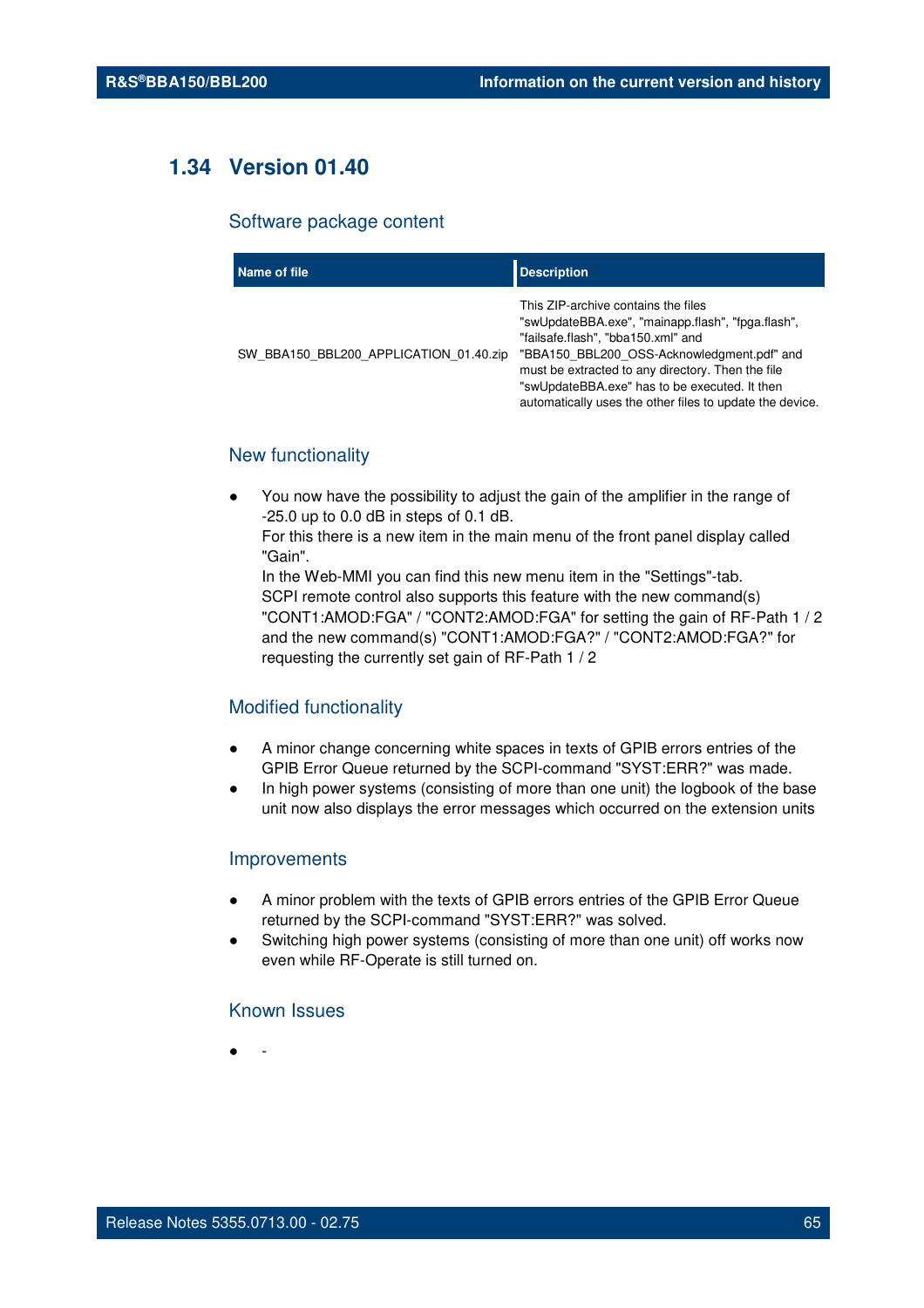# **1.35 Version 01.31**

#### Software package content

| Name of file                           | <b>Description</b>                                                                                                                                                                                                                                                                                                                             |
|----------------------------------------|------------------------------------------------------------------------------------------------------------------------------------------------------------------------------------------------------------------------------------------------------------------------------------------------------------------------------------------------|
| SW BBA150 BBL200 APPLICATION 01.31.zip | This ZIP-archive contains the files<br>"swUpdateBBA.exe", "mainapp.flash", "fpga.flash",<br>"failsafe.flash", "bba150.xml" and<br>"BBA150 BBL200 OSS-Acknowledgment.pdf" and<br>must be extracted to any directory. Then the file<br>"swUpdateBBA.exe" has to be executed. It then<br>automatically uses the other files to update the device. |

## New functionality

● -

## Modified functionality

● The end of line sign for SCPI remote control was changed from ASCII Dec. 13 (Hex.  $0D$ ;  $CR =$  carriage return) to ASCII Dec. 10 (Hex.  $0A$ ;  $LF =$  line feed). Thus it is now possible to use SCPI remote control also via GPIB with the help of GPIB to LAN converters like the 4865B GPIB-to-LAN Interface from ICS

#### Improvements

● -

## Known Issues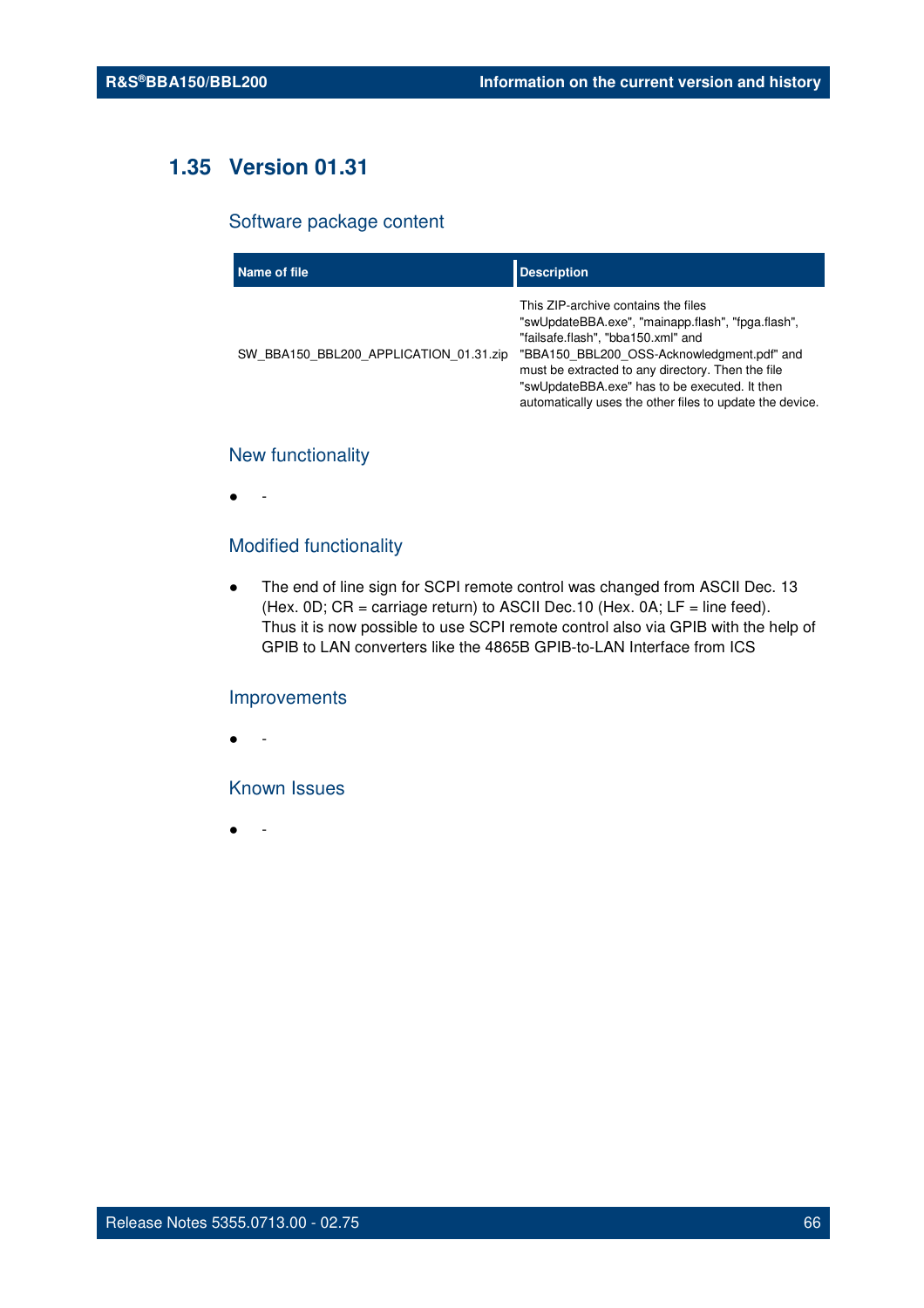# **1.36 Version 01.30**

#### Software package content

| Name of file                           | <b>Description</b>                                                                                                                                                                                                                                                                                                                             |
|----------------------------------------|------------------------------------------------------------------------------------------------------------------------------------------------------------------------------------------------------------------------------------------------------------------------------------------------------------------------------------------------|
| SW BBA150 BBL200 APPLICATION 01.30.zip | This ZIP-archive contains the files<br>"swUpdateBBA.exe", "mainapp.flash", "fpga.flash",<br>"failsafe.flash", "bba150.xml" and<br>"BBA150 BBL200 OSS-Acknowledgment.pdf" and<br>must be extracted to any directory. Then the file<br>"swUpdateBBA.exe" has to be executed. It then<br>automatically uses the other files to update the device. |

## New functionality

High power systems consisting of more than one unit are supported now

## Modified functionality

● The texts of entries of the GPIB Error Queue returned by the SCPI-command "SYST:ERR?" do not contain any obsolete trailing white spaces anymore.

#### Improvements

- "Clear Logbook" can now also be triggered via the Web-MMI.
- Numerous improvements and corrections were made concerning the Firmware Update.

#### Known Issues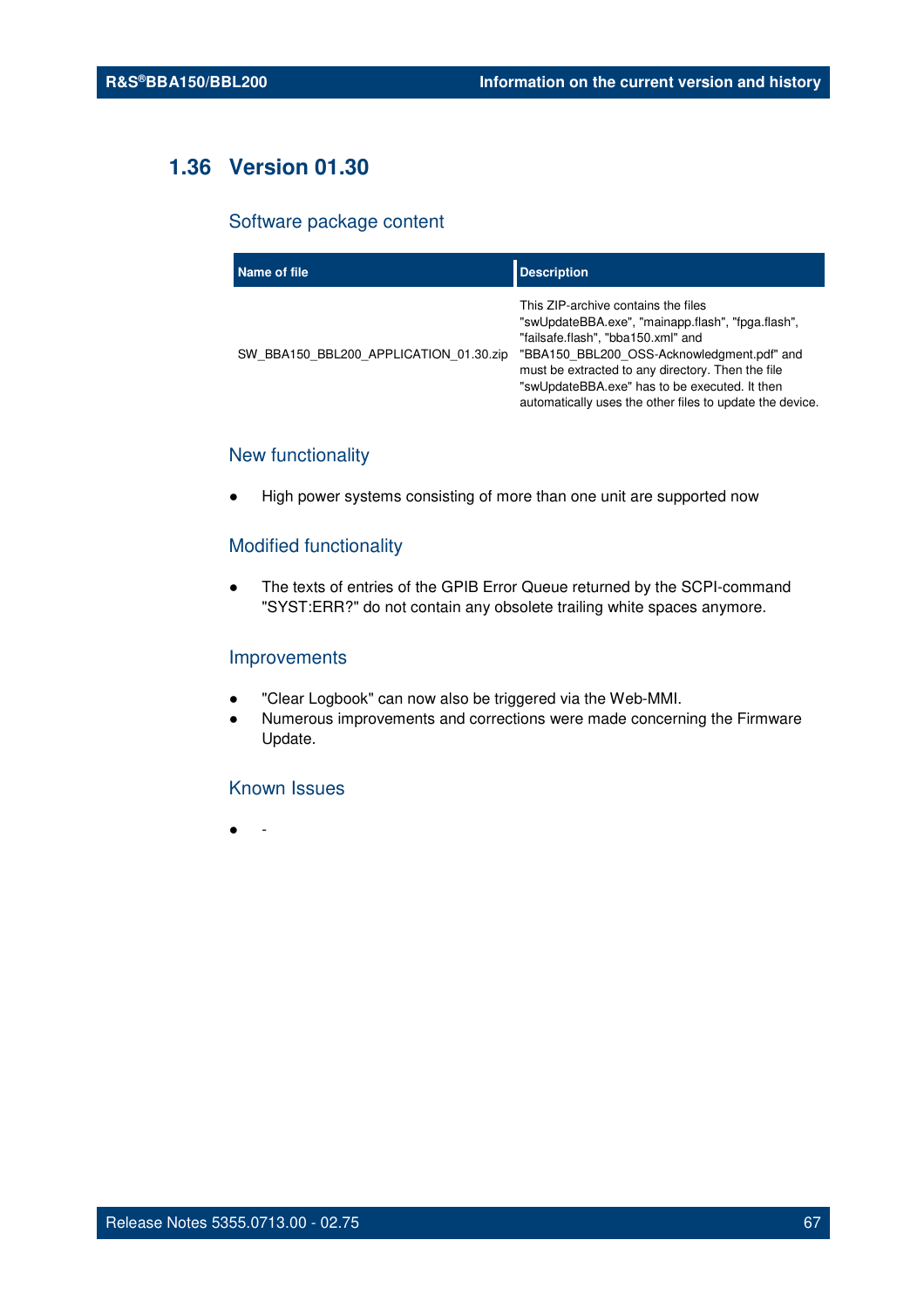# **1.37 Version 01.20**

#### Software package content

| Name of file                           | <b>Description</b>                                                                                                                                                                                                                                                                                                                             |
|----------------------------------------|------------------------------------------------------------------------------------------------------------------------------------------------------------------------------------------------------------------------------------------------------------------------------------------------------------------------------------------------|
| SW BBA150 BBL200 APPLICATION 01.20.zip | This ZIP-archive contains the files<br>"swUpdateBBA.exe", "mainapp.flash", "fpga.flash",<br>"failsafe.flash", "bba150.xml" and<br>"BBA150 BBL200 OSS-Acknowledgment.pdf" and<br>must be extracted to any directory. Then the file<br>"swUpdateBBA.exe" has to be executed. It then<br>automatically uses the other files to update the device. |

## New functionality

- The system now supports combination of both frequency ranges (0.8 to 3.0 GHz) and 2.5 to 6.0 GHz) in one system. Selecting the frequency range can be done via the new menu item "Range" and the new SCPI-command "RF:BAND:PATH".
- The system now supports the option "R&S®BBA-B130 (Fast Amplifier Mute)". When having bought this option, you can activate and deactivate it via the "X105 Control Interface" and the new SCPI-command "RF:MUTe:STATus".
- The system now supports the option "R&S®BBA-B160 (Transparent I/O)" for use of the interface "X106 Transparent IO". You can request the status of the inputs 6- 9 via new the SCPI-command "SYSTem:TRIO<6..9>?" and set the status of the outputs 1-4 via the new SCPI-command "SYSTem:TRIO<1..4>".
- The system now supports the option "R&S®BBA-B110 (RF Input Switch)" for use of an RF input switch and therefore perfect integration in systems with the R&S®BBA100. The position of the input switch can be set via new the SCPIcommand "RF:ISWitch:STATus" and requested via the new SCPI-command "RF:ISWitch:STATus?".

#### Modified functionality

● -

#### Improvements

- The temperature compensation of the system was improved.
- The firmware update ensures now 100% safe updating of the FPGA as well the SW.
- Changing the IP address after just having turned DHCP client off works now without a restart of the system.
- The problem was solved that the display data in the front panel display menu "System Info" was flickering when having no Ethernet connected.
- The problem was solved that changes of the power unit via the SCPI-command "UNIT:POWer" did not affect the Web-MMI until having switched the system to LOCAL-mode.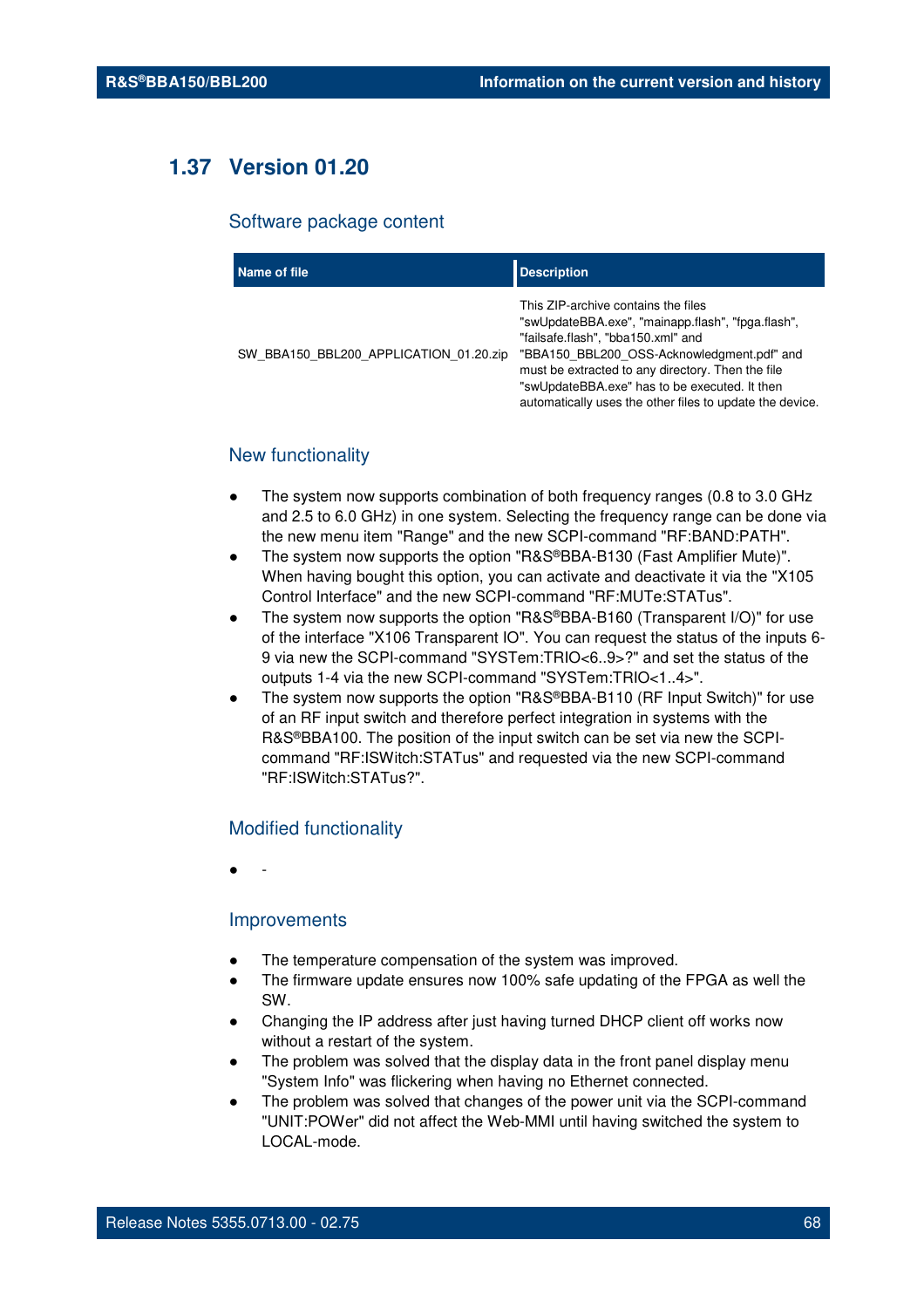## Known Issues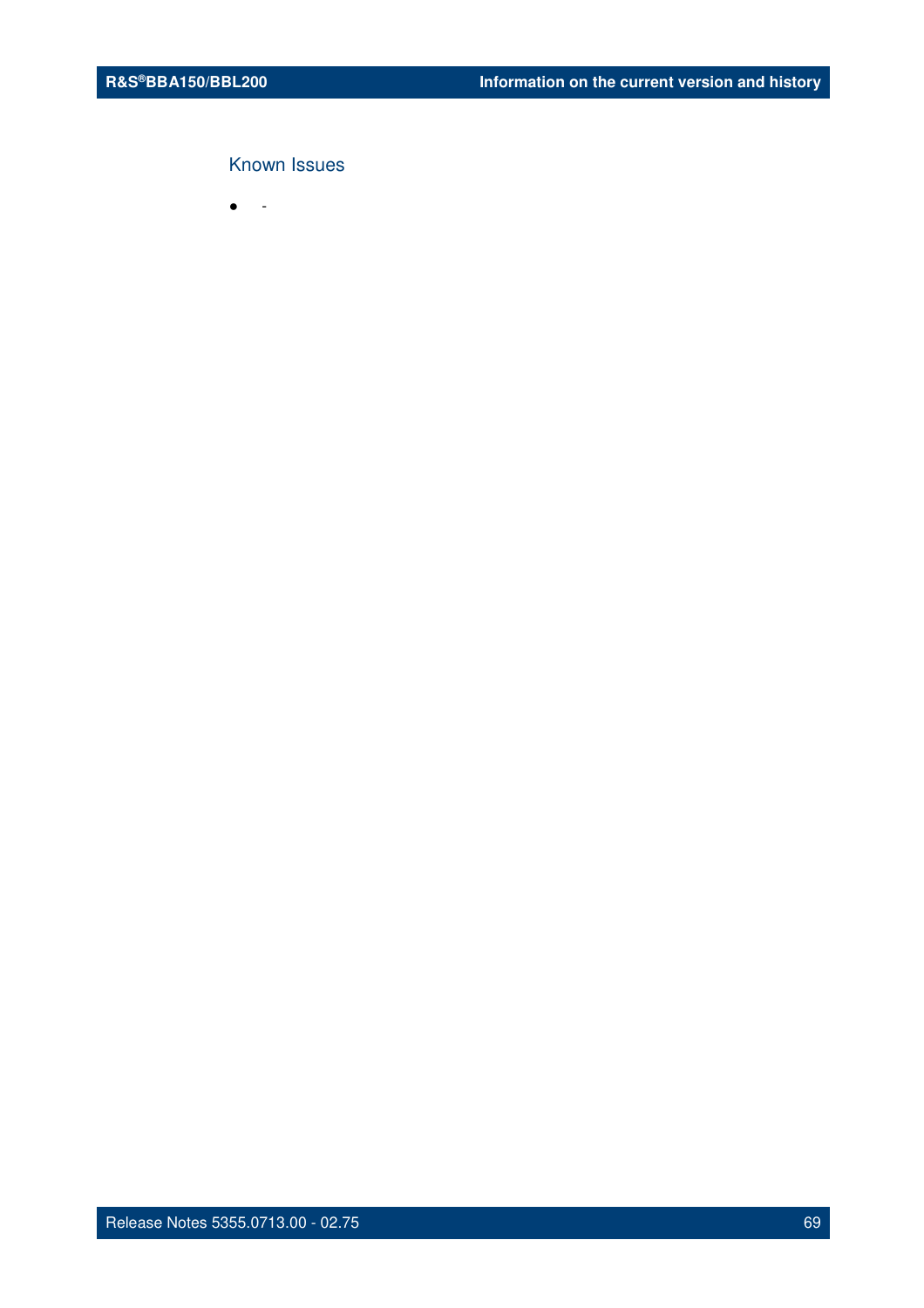# **1.38 Version 01.14**

## Software package content

| Name of file                           | <b>Description</b>                                                                                                                                                                                                                                                                                                                             |
|----------------------------------------|------------------------------------------------------------------------------------------------------------------------------------------------------------------------------------------------------------------------------------------------------------------------------------------------------------------------------------------------|
| SW BBA150 BBL200 APPLICATION 01.14.zip | This ZIP-archive contains the files<br>"swUpdateBBA.exe", "mainapp.flash", "fpga.flash",<br>"failsafe.flash", "bba150.xml" and<br>"BBA150_BBL200_OSS-Acknowledgment.pdf" and<br>must be extracted to any directory. Then the file<br>"swUpdateBBA.exe" has to be executed. It then<br>automatically uses the other files to update the device. |

# New functionality

● -

## Modified functionality

● -

## Improvements

● -

### Known Issues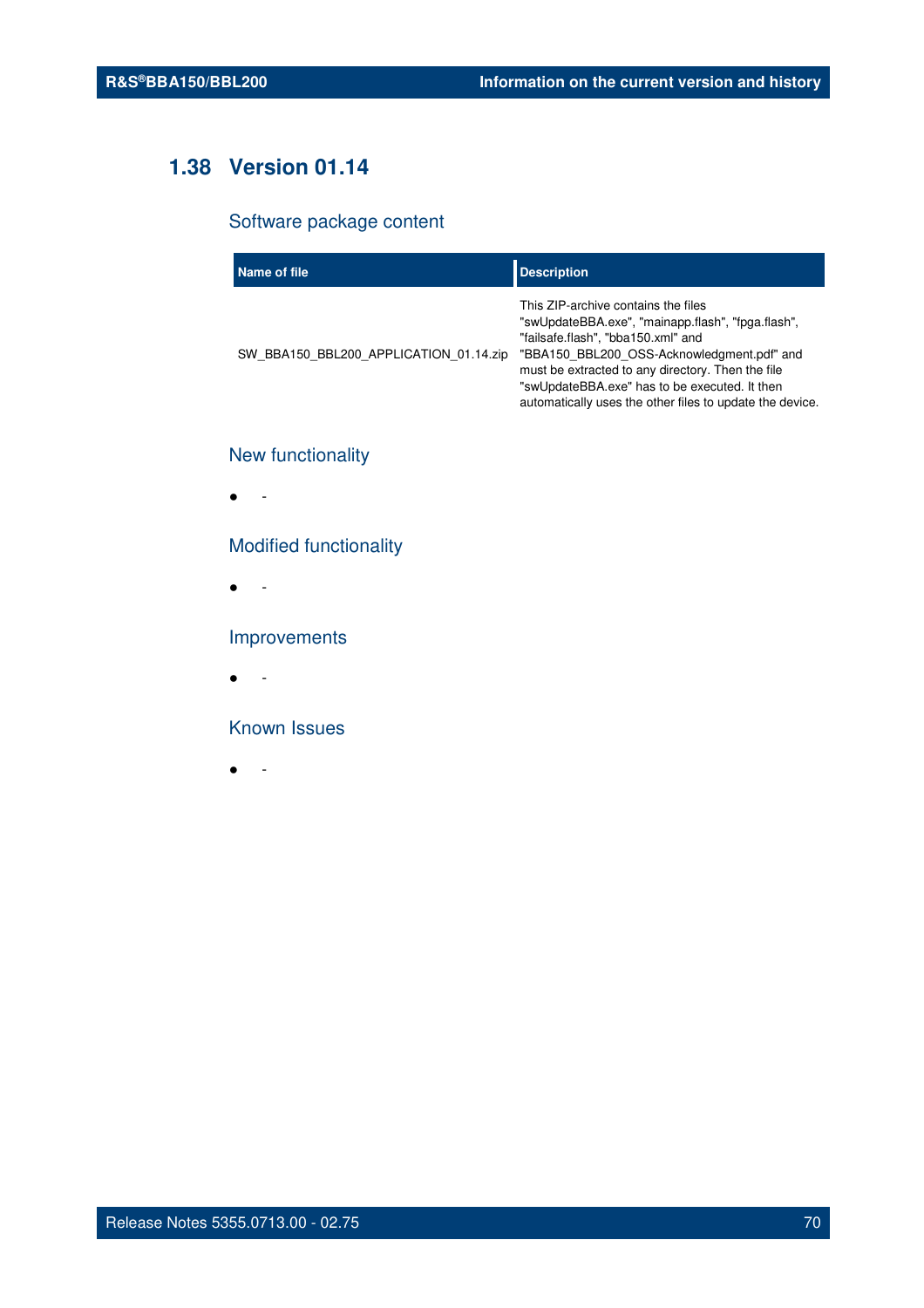# **1.39 Version 01.13**

## Software package content

| Name of file                           | <b>Description</b>                                                                                                                                                                                                                                                                                                                             |
|----------------------------------------|------------------------------------------------------------------------------------------------------------------------------------------------------------------------------------------------------------------------------------------------------------------------------------------------------------------------------------------------|
| SW BBA150 BBL200 APPLICATION 01.13.zip | This ZIP-archive contains the files<br>"swUpdateBBA.exe", "mainapp.flash", "fpga.flash",<br>"failsafe.flash", "bba150.xml" and<br>"BBA150_BBL200_OSS-Acknowledgment.pdf" and<br>must be extracted to any directory. Then the file<br>"swUpdateBBA.exe" has to be executed. It then<br>automatically uses the other files to update the device. |

# New functionality

● -

## Modified functionality

● -

## Improvements

● -

### Known Issues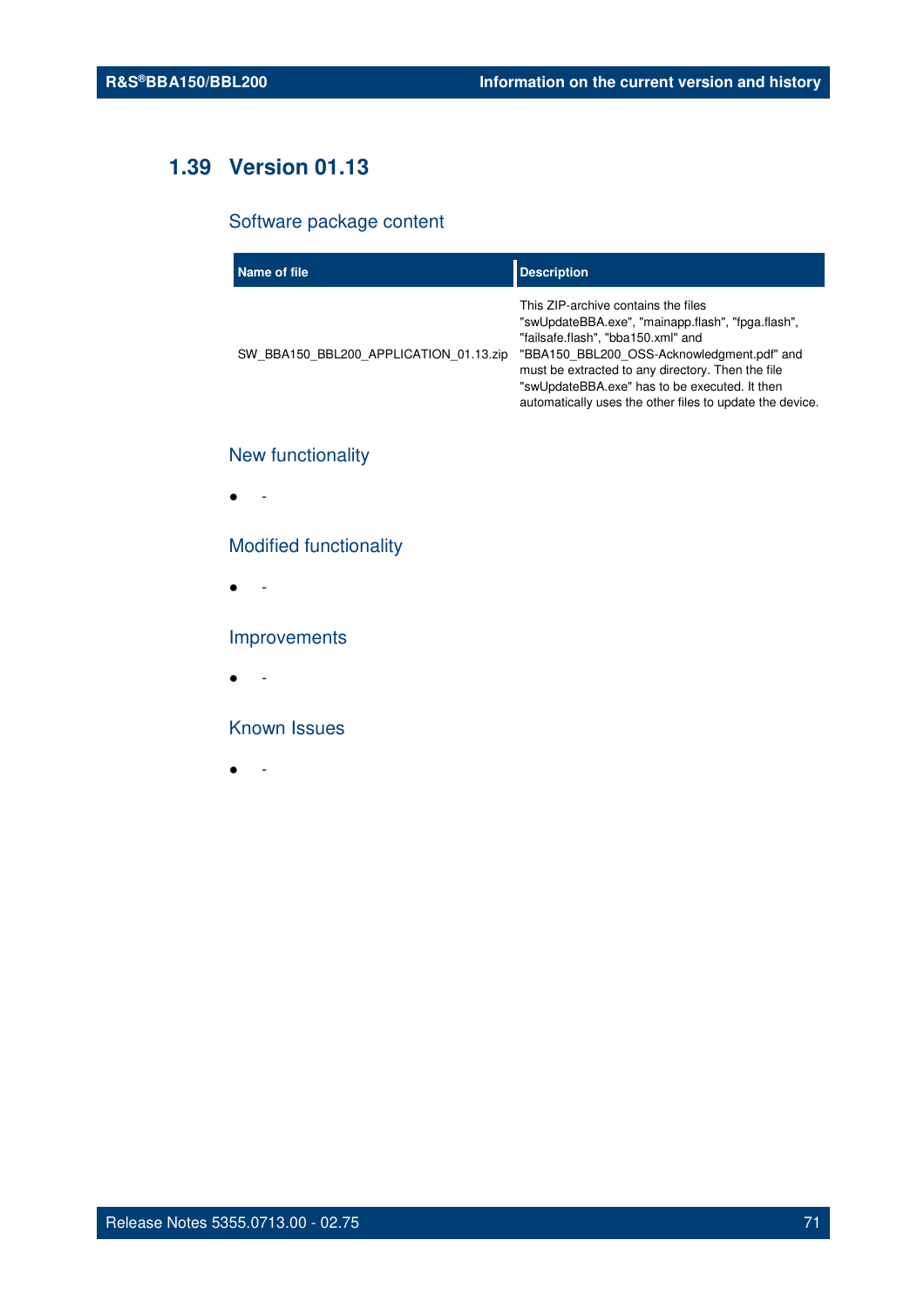# **1.40 Version 01.12**

#### Software package content

| Name of file                           | <b>Description</b>                                                                                                                                                                                                                                                                                                                             |
|----------------------------------------|------------------------------------------------------------------------------------------------------------------------------------------------------------------------------------------------------------------------------------------------------------------------------------------------------------------------------------------------|
| SW BBA150 BBL200 APPLICATION 01.12.zip | This ZIP-archive contains the files<br>"swUpdateBBA.exe", "mainapp.flash", "fpga.flash",<br>"failsafe.flash", "bba150.xml" and<br>"BBA150 BBL200 OSS-Acknowledgment.pdf" and<br>must be extracted to any directory. Then the file<br>"swUpdateBBA.exe" has to be executed. It then<br>automatically uses the other files to update the device. |

## New functionality

- The system now also supports the frequency range from 2.5 to 6.0 GHz.
- The system now supports Ethernet hot-plugging, so that any changes in the Ethernet settings and network take immediate effect without having to restart the system.
- The detected Ethernet connection parameters (speed, duplex mode) are now displayed in the menu "System Info" of the front panel display and in the tab "Settings" of the Web-MMI.
- The firmware update now also supports update of the FPGA.
- The firmware update tool now displays the SW- and FPGA-version of the connected system as well as the ones of the update bundle.
- The firmware update tool now provides the possibility of a manual soft reset of the system after a successful update. But this only works in case that only the SW was updated, because after an update of the FPGA a hard reset is necessary.
- After a successful firmware update there are now being created matching logbook entries stating the update including the new version number.
- The logbook in the front panel display now displays the logbook entry number of the central logbook entry at the very left of it, so that you know where in the logbook you currently are when navigating through it.
- In the logbook in the front panel display you now have the possibility to navigate 10 entries forward by pressing the right cursor key as well as 10 entries backward by pressing the left cursor key.
- You now have the possibility to do a soft-reset of the system via the new SCPI command "\*RST".
- You now have the possibility to change the Ethernet settings of the system via the new SCPI commands "SYSTem:IPADDress <ipaddress>", "SYSTem:MASK <mask>", "SYSTem:DHCPclient <mode>". Additionally to this you can also request these settings via the new SCPI commands "SYSTem:IPADDress?", "SYSTem:MASK?", "SYSTem:DHCPclient?", of course.
- In the Web-MMI now there is a new tab "Logbook", where you can see the whole logbook of the system.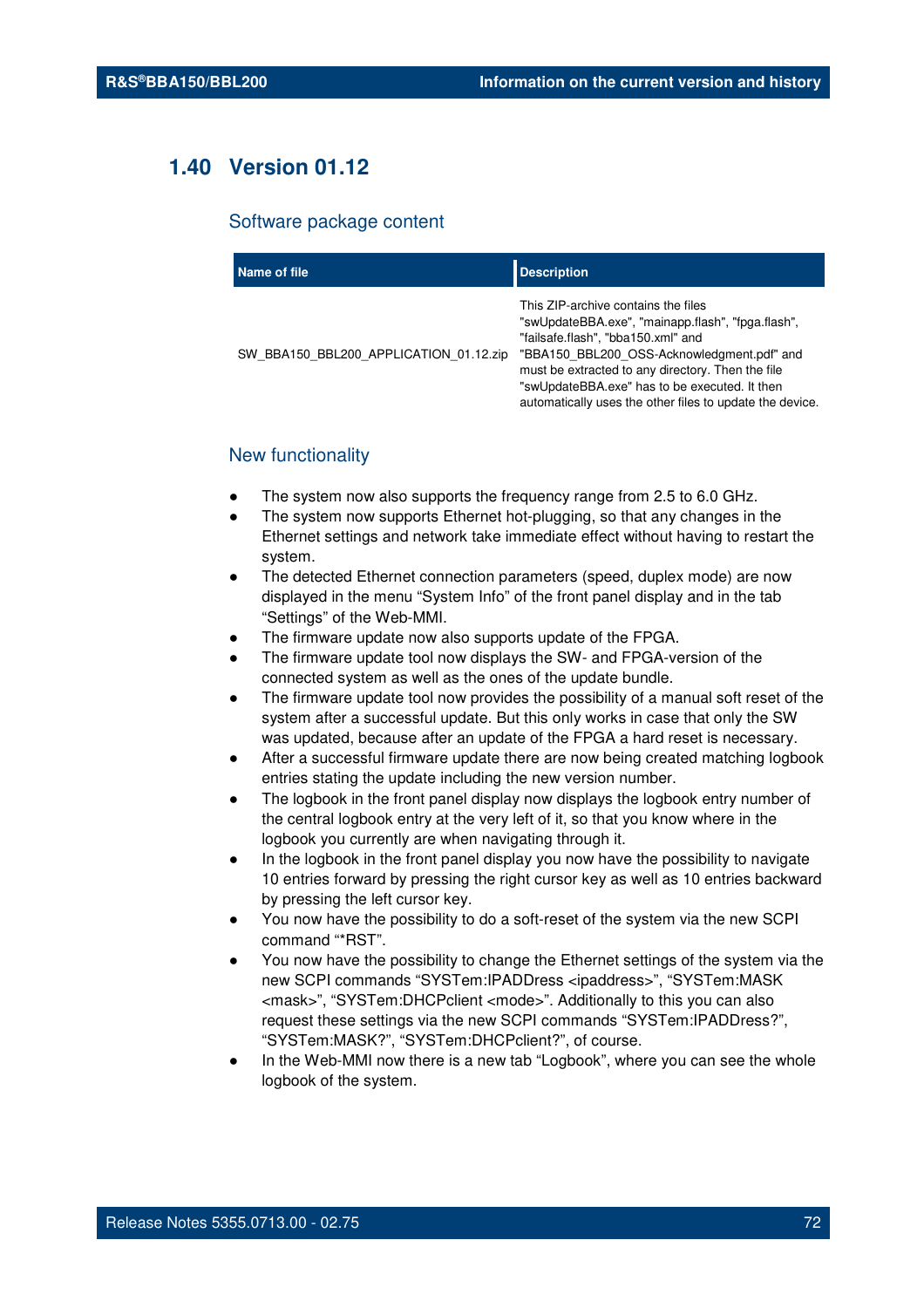### Modified functionality

 $\bullet$  -

### Improvements

● -

### Known Issues

● -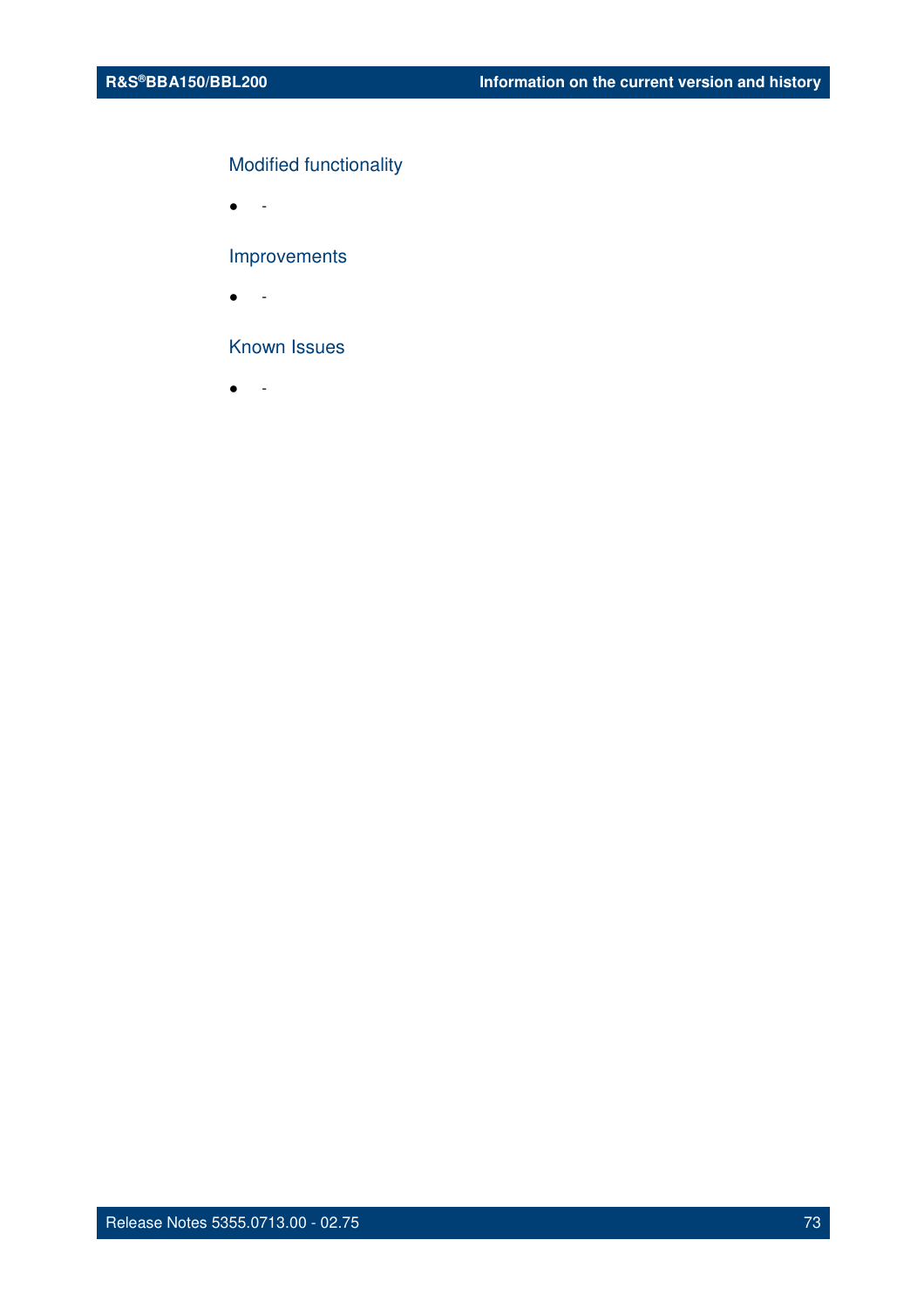## **1.41 Version 01.11**

### Software package content

| Name of file                           | <b>Description</b>                                                                                                                                                                                                                                                                                                                             |
|----------------------------------------|------------------------------------------------------------------------------------------------------------------------------------------------------------------------------------------------------------------------------------------------------------------------------------------------------------------------------------------------|
| SW BBA150 BBL200 APPLICATION 01.11.zip | This ZIP-archive contains the files<br>"swUpdateBBA.exe", "mainapp.flash", "fpga.flash",<br>"failsafe.flash", "bba150.xml" and<br>"BBA150 BBL200 OSS-Acknowledgment.pdf" and<br>must be extracted to any directory. Then the file<br>"swUpdateBBA.exe" has to be executed. It then<br>automatically uses the other files to update the device. |

### New functionality

● -

### Modified functionality

● The bias currents were increased

### Improvements

 $\bullet$  -

### Known Issues

● -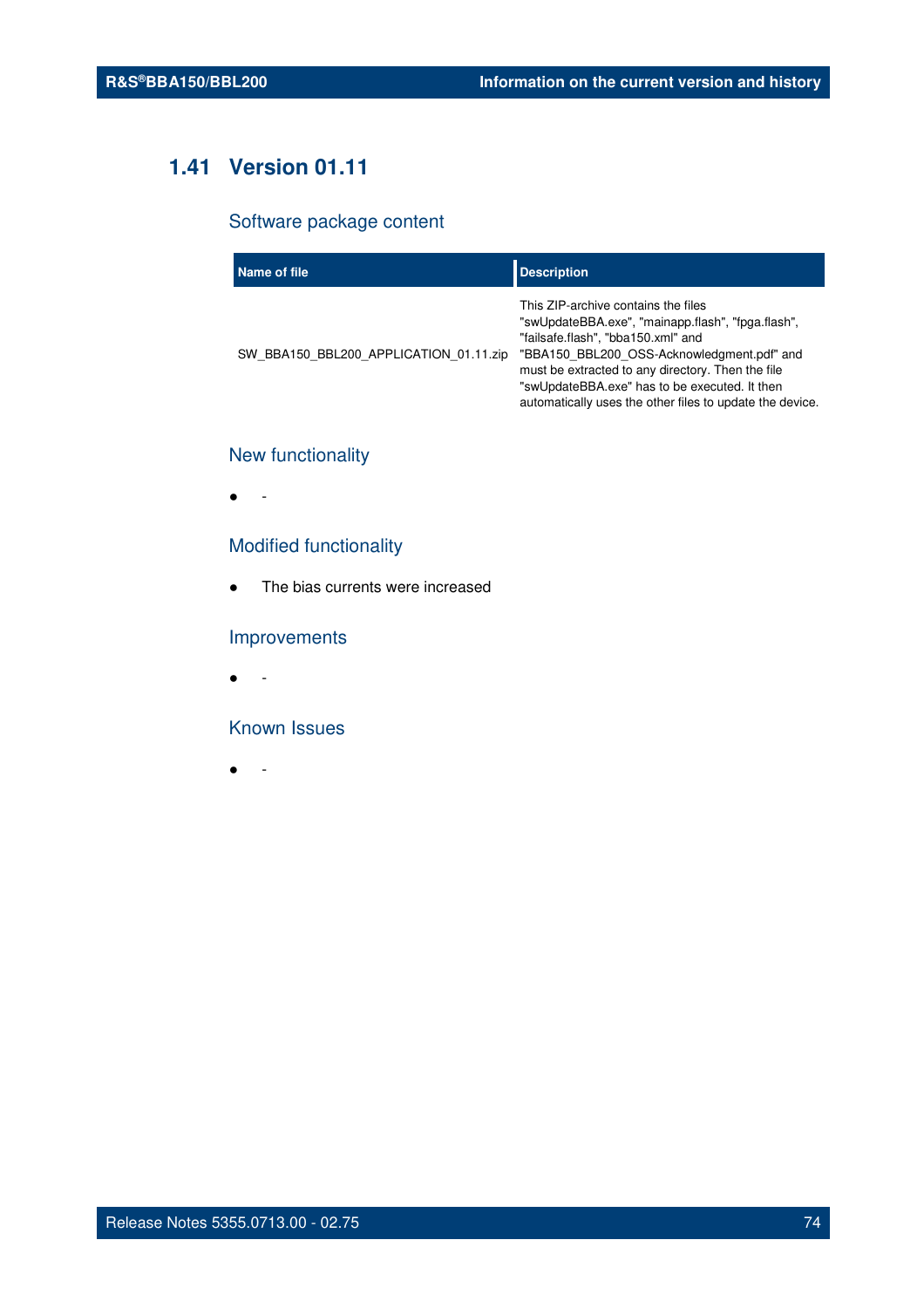# **2 Modifications to the documentation**

The current documentation is up-to-date.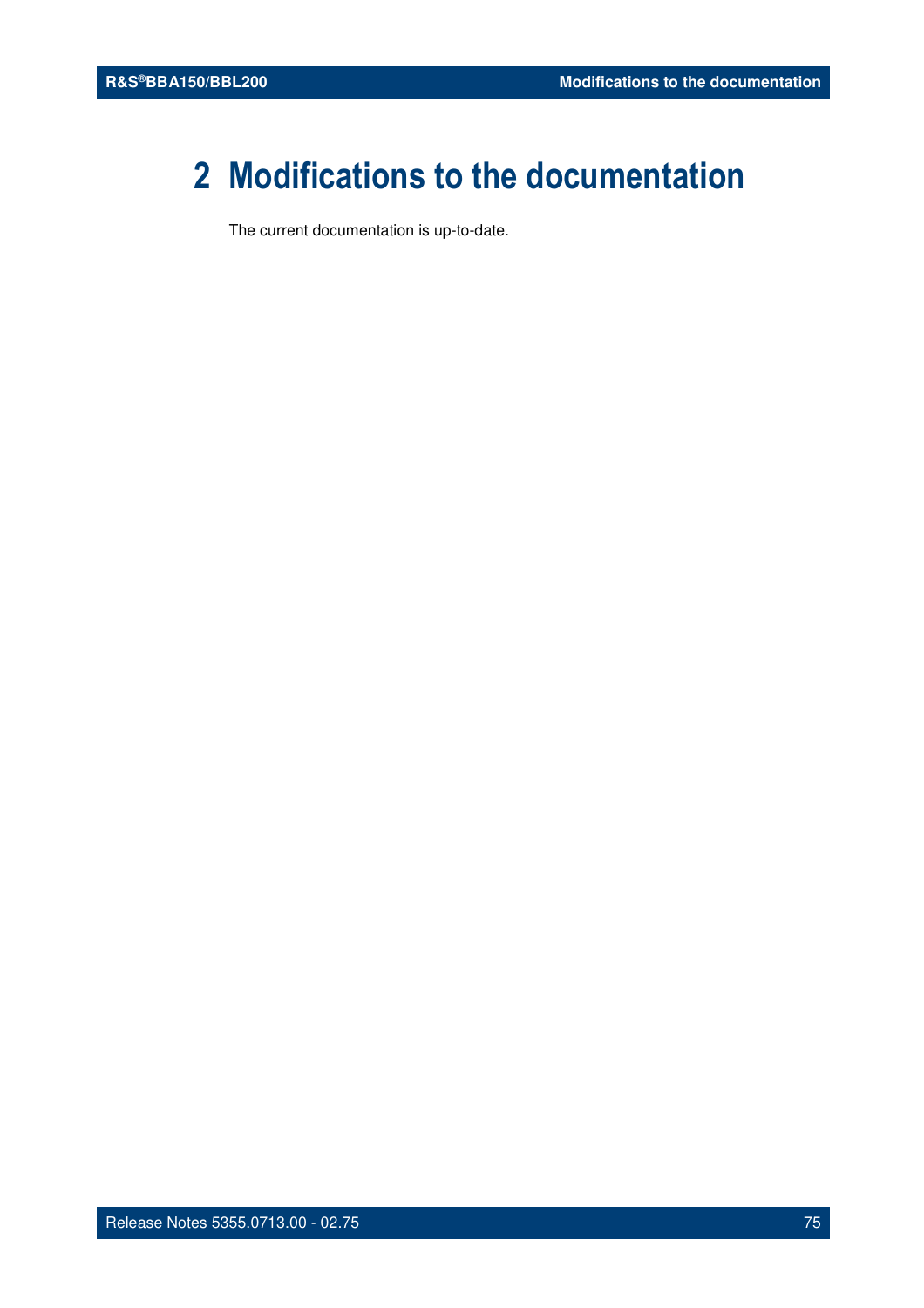## **3 Firmware update**

### **Further information**

For detailed instructions and information about the Firmware Update refer to the chapter named "Software Update" in the User's Manual.

### **3.1 Update information**

Updating the Software is supported from a version with a lower version number up to any version with a higher version number.

This means that on one hand downgrading is not supported but on the other hand there are no restrictions for updating.

When restarting the system for the first time after a finished update an initial reset and/or conversion of internal configuration tables might be automatically executed once.

As this takes some time there will appear a message "One-time init in progress... Please wait! This takes some time." on the front panel display in the meantime. You are kindly requested to be patient and not turn off the system during that process.

### **3.2 Updating the Firmware**

The ZIP-archive contains the files "swUpdateBBA.exe", "mainapp.flash", "fpga.flash", "failsafe.flash", "bba150.xml" and "BBA150\_BBL200\_OSS-Acknowledgment.pdf" and must be extracted to any directory.

Then the file "swUpdateBBA.exe" has to be executed. It then automatically uses the other files to update the device